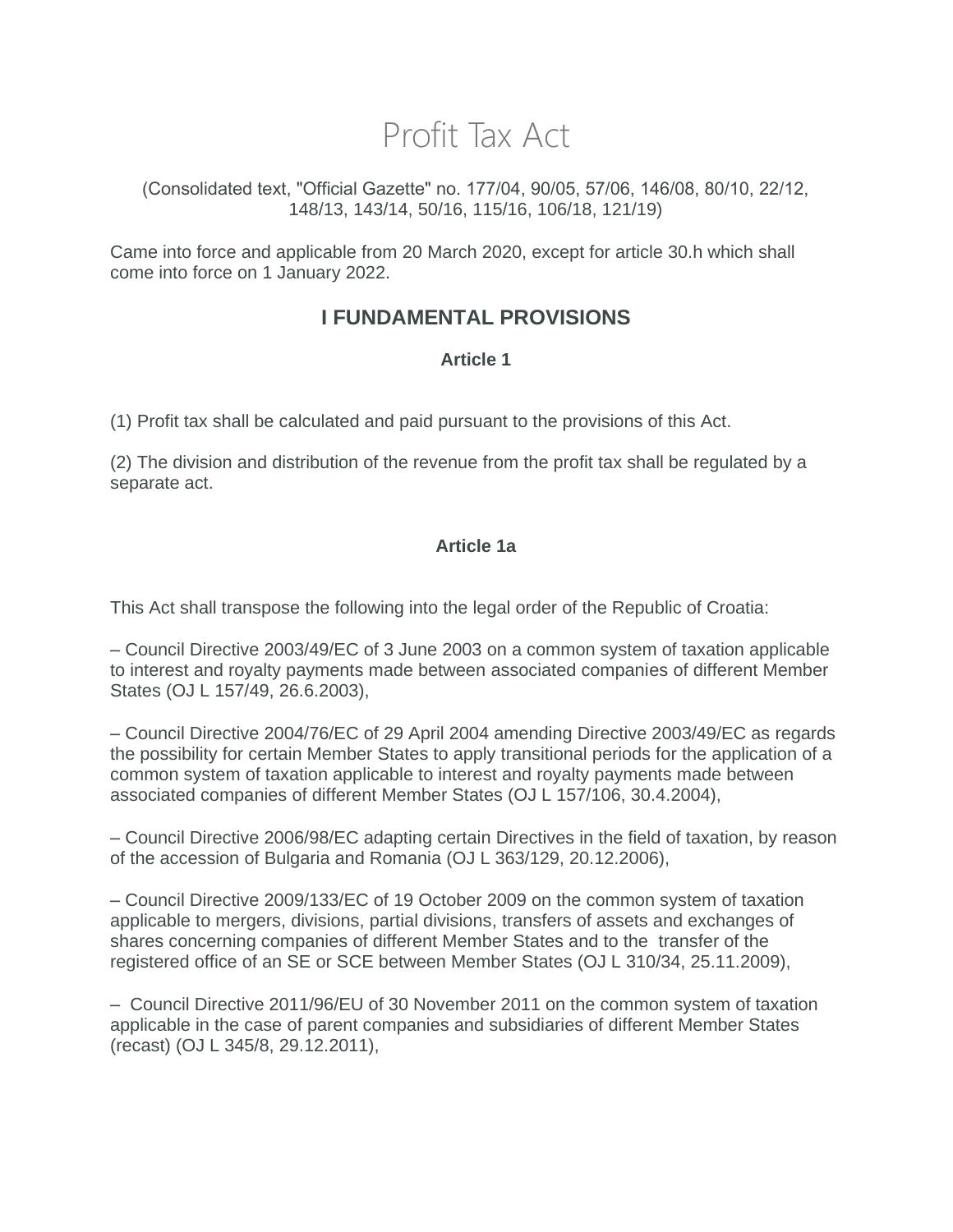– Council Directive 2014/86/EU of 8 July 2014 amending Directive 2011/96/EU on the common system of taxation applicable in the case of parent companies and subsidiaries of different Member States (OJ L 219/40, 25.7.2014),

– Council Directive (EU) 2015/121 of 27 January 2015 amending Directive 2011/96/EU on the common system of taxation applicable in the case of parent companies and subsidiaries of different Member States (OJ L 21/1, 28.1.2015),

– Council Directive (EU) 2016/1164 of 12 July 2016 laying down rules against tax avoidance practices that directly affect the functioning of the internal market (OJ L 193/1, 19.7.2016.) and

– Council Directive (EU) 2017/952) of 29 May 2017 amending Directive (EU) 2016/1164 as regards hybrid mismatches with third countries (OJ L 144/1, 7.6. 2017).

# **II TAXPAYER**

### **1 General provisions**

### **Article 2**

(1) A taxpayer is a company or another legal or natural person that is a resident of the Republic of Croatia and performs its economic activity independently, permanently, and in order to achieve profit, income, or revenue, or other business relevant benefits,

(2) A taxpayer is also a domestic permanent establishment of a foreign entrepreneur (nonresident).

(3) Taxpayers are also natural persons who determines income in the manner prescribed for self-employment activities under the regulations on income taxation or who are starting to perform a self-employment activity or if they declare that they will pay profit tax instead of income tax.

(4) Natural persons referred to in paragraph 3 of this article are profit tax taxpayers if in the previous taxation period they generated a total receipt greater than HRK 7,500,000.00.

(5) State administration bodies, regional self-government authorities, local self-government authorities and the Croatian National Bank are not profit tax payers, unless otherwise stipulated by this Act.

(6) State institutions, institutions of units of regional self-government, institutions of units of local self-government, state institutes, religious communities, political parties, trade unions, chambers, associations, artistic associations, voluntary firemen associations, technical culture associations, tourist boards, sport clubs, sport societies and associations, trust funds and foundations are not profit tax payers.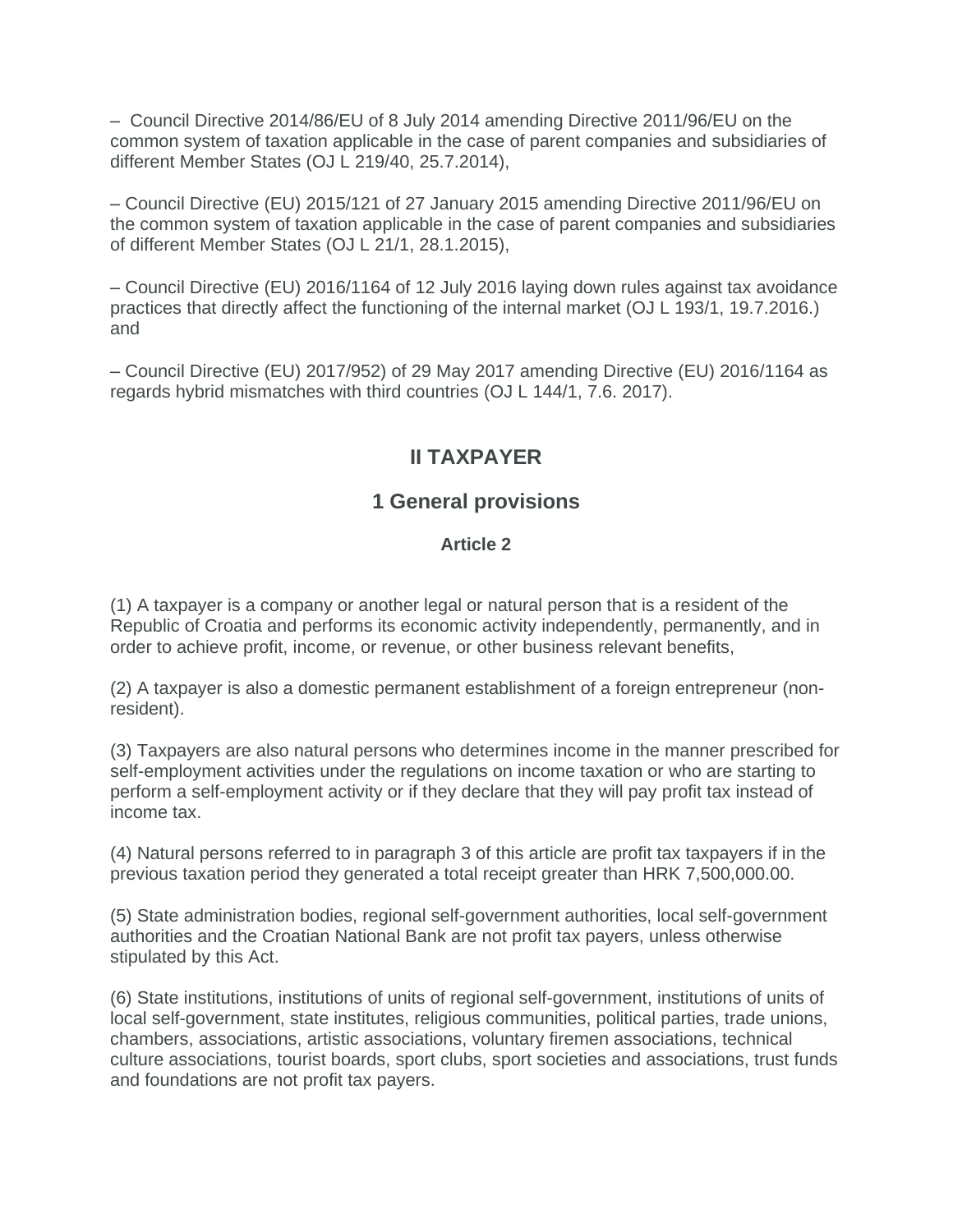(7) Persons referred to in paragraphs 5 and 6 of this article, that, pursuant to special regulations, perform a certain economic activity whose non-taxation would result in the acquisition of unjustified privileges on the market, are required to enter the taxpayer registry managed by the Tax Administration within eight days from the commencement of performing that activity, in order to determine the profit tax liabilities on the basis of performing a certain economic activity. If they do not register, the Tax Administration, at its own initiative or at the recommendation of other taxpayers or other interested parties, shall adopt a decision that these persons are profit tax payers for that activity.

(8) Open investment funds, founded and operating pursuant to the act under which they were founded, are not taxpayers liable to profit tax.

(9) Taxpayers are also all entrepreneurs or their legal successors who are not entrepreneurs listed in items 1 through 8 of this article, who are not income taxpayers under the regulations on income taxation and whose profit is not taxed elsewhere.

# **2 Resident and non-resident**

### **Article 3**

(1) Residents are, within the meaning of article 2, paragraph 1 of this Act, legal and natural persons whose registered office is registered in the commercial or other registry or record in the Republic of Croatia, or whose effective management and supervision location is in the Republic of Croatia. Residents are also entrepreneurs - natural persons with permanent residence or habitual residence in the Republic of Croatia, whose activity is inscribed in a registry or record.

(2) Non-residents are persons who are not residents under paragraph 1 of this article, under special act or an international agreement.

# **3 Non-resident's permanent establishment**

### **Article 4**

A permanent establishment of a (non-resident) foreign entrepreneur referred to in article 2, paragraph 2 of this Act shall be determined pursuant to the general tax regulation.

# **III TAX BASE**

# **1 General provisions**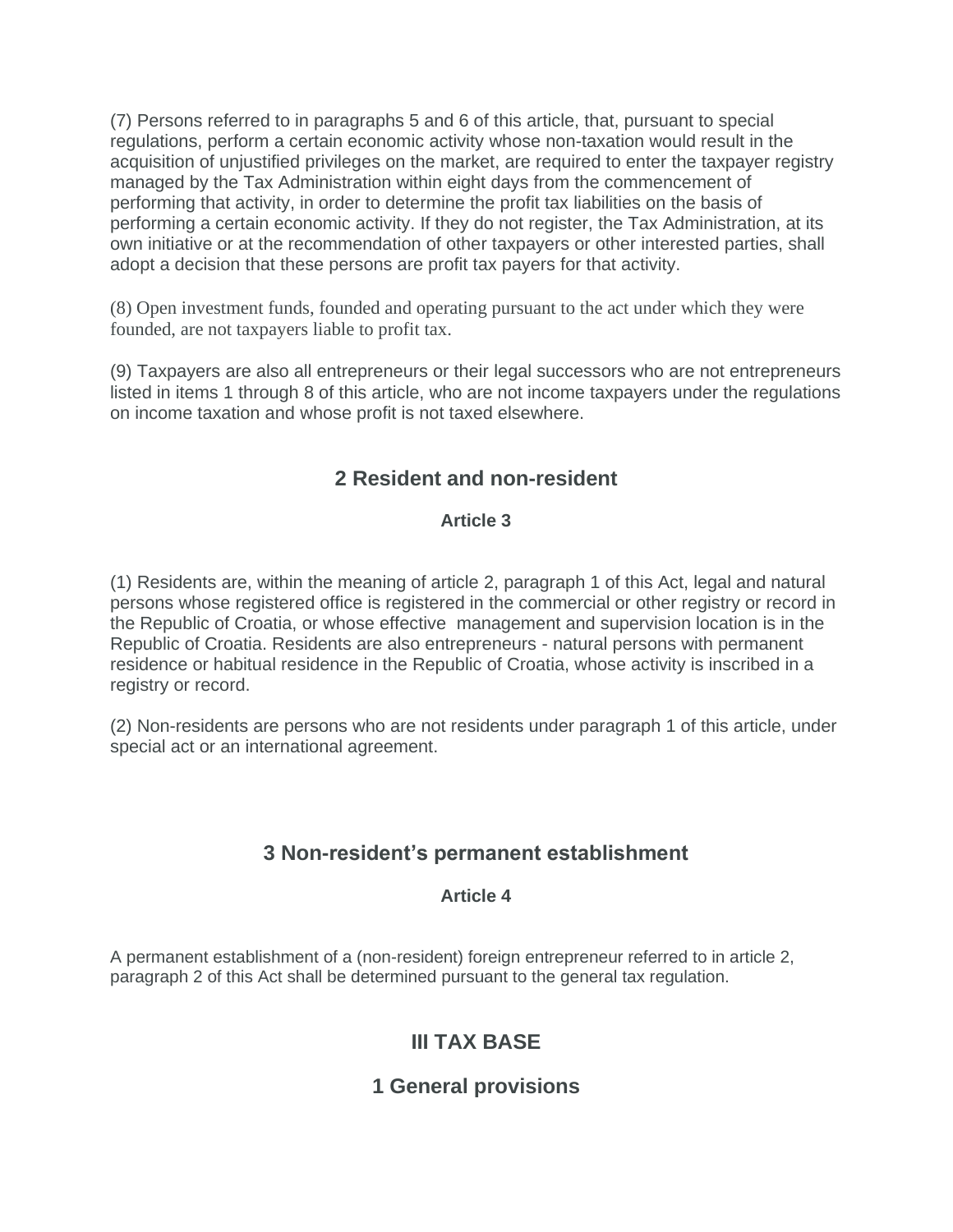### **Article 5**

(1) The tax base is the profit that is assessed pursuant to accounting regulations as the difference between revenue and expenditures before the profit tax calculation, increased and reduced pursuant to the provisions of this Act.

(2) The tax base of a resident taxpayer consists of profit generated domestically and abroad.

(3) The tax base of a non-resident consists only of profit generated domestically, and is determined pursuant to the provisions of this Act.

(4) Profit from liquidation or other procedure terminating business operations of a taxpayer under special regulation, profit from sales, change of legal form and division of taxpayer shall be included in the tax base, and the tax base shall be determined according to the market value of assets, unless otherwise provided for under this Act.

(5) Expenditures from paragraph 1 of this article shall also mean expenditures on the basis of paid premiums of occupational retirement provision paid by the employer for the benefit of the employee, with their consent, to a domestic occupational retirement provision fund, registered pursuant to the regulations governing occupational retirement provision, and for which income tax is not paid, pursuant to the provisions of the Income Tax Act.

(6) Expenditures in the taxation period shall not mean expenditures not related to performance of the taxpayer's activity nor a consequence of the performance of the activity.

(7) The taxpayer that in the previous taxation period has not generated revenue greater than HRK 7.500.000,00 may determine the tax base according to the cash method of accounting.

(8) The tax base from paragraph 7 of this article is determined in such a way that the tax base from paragraph 1 of this article, before the prescribed additional increases or reductions, is increased or reduced by certain non-monetary transactions and non-realised gains/losses, and certain monetary transactions and realised gains/losses.

(9) The tax base of the taxation period from paragraph 8 of this article is additionally:

- a) increased by
- 1. expenditures (losses) from value adjustments of fixed tangible and intangible assets
- 2. expenditures (losses) from value adjustments of financial assets

3. expenditures from value adjustments of accounts receivable for delivered goods and performed services

- 4. expenditures from provisions
- 5. expenditures from non-realised exchange rate differences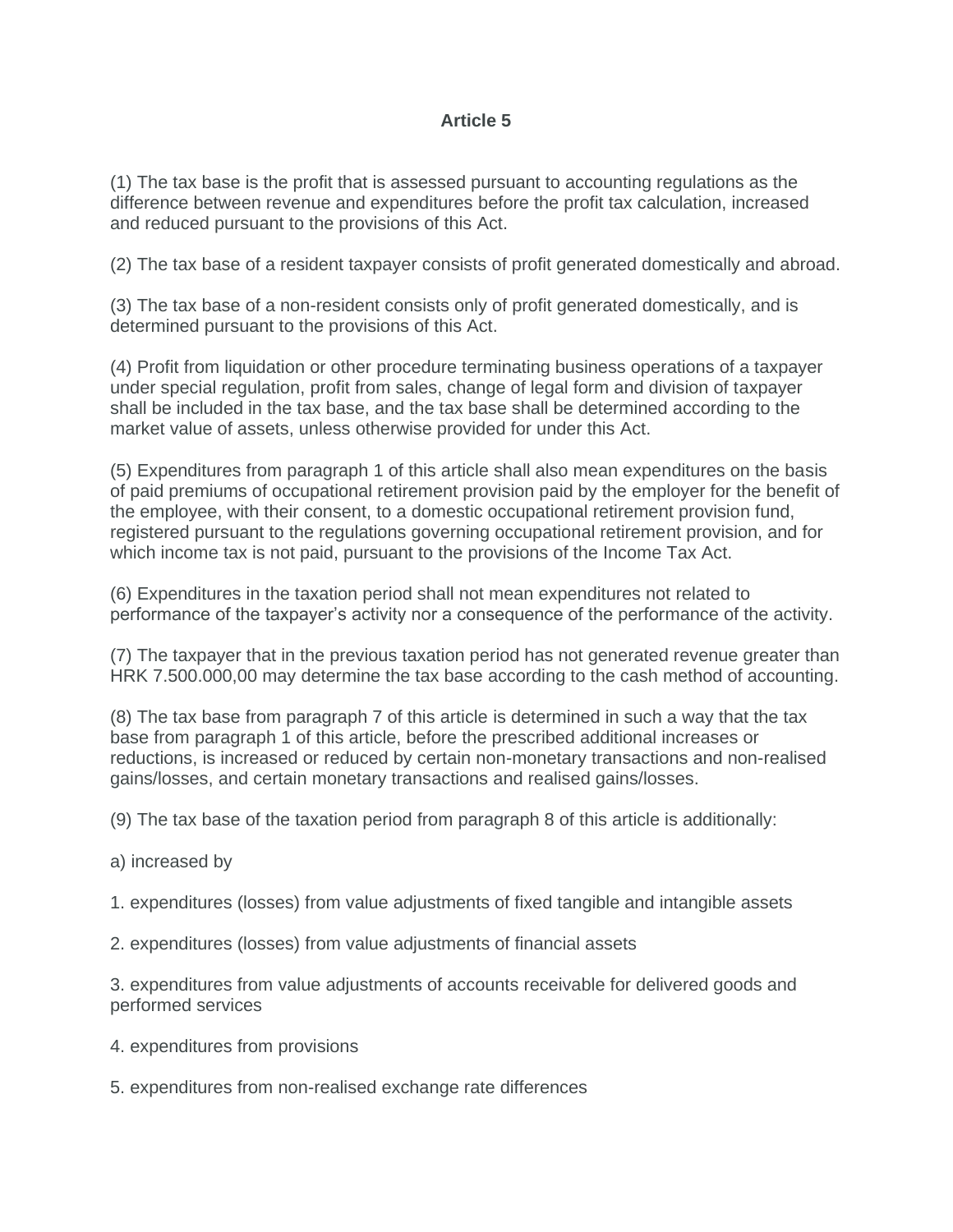- 6. expenditures from other non-monetary transactions
- 7. reduced claims from business activities
- 8. reduced short-term claims on the basis of interests deducted as revenue
- 9. destocking
- 10. increase in short-term liabilities from business activities
- 11. increase in short-term liabilities on the basis of interests deducted as expenditure
- 12. other corrections increasing profit and
- b) reduced by
- 1. revenues from value adjustments of financial assets
- 2. revenues from provisions
- 3. revenues from non-realised exchange rate differences
- 4. revenues from other non-monetary transactions
- 5. increased claims from business activities
- 6. increased short-term claims on the basis of interests deducted as revenue
- 7. increase in stocks
- 8. reduction in short-term liabilities from business activities
- 9. reduction in short-term liabilities on the basis of interests deducted as expenditure
- 10. other corrections decreasing profit.

(10) After the expiration of the deadline for collection of certain items from paragraph 8 of this article, or after the realisation of items that additionally reduced or increased the tax base from this article, they shall be included in the tax base as provided by this Act, following the principle of avoiding double taxation and the principle of avoiding double reduction of the tax base.

(11) The taxpayer intending to change the way of determining the tax base pursuant to paragraph 7 of this article shall submit a statement on changing the method of determining the tax base to the Tax Administration, no later than 15 days after the beginning of the taxation period. If the taxpayer that submits a statement on changing the method of determining the tax base satisfies the conditions from paragraph 7 and paragraph 12 of this article, they may apply that procedure from the first day of the taxation period.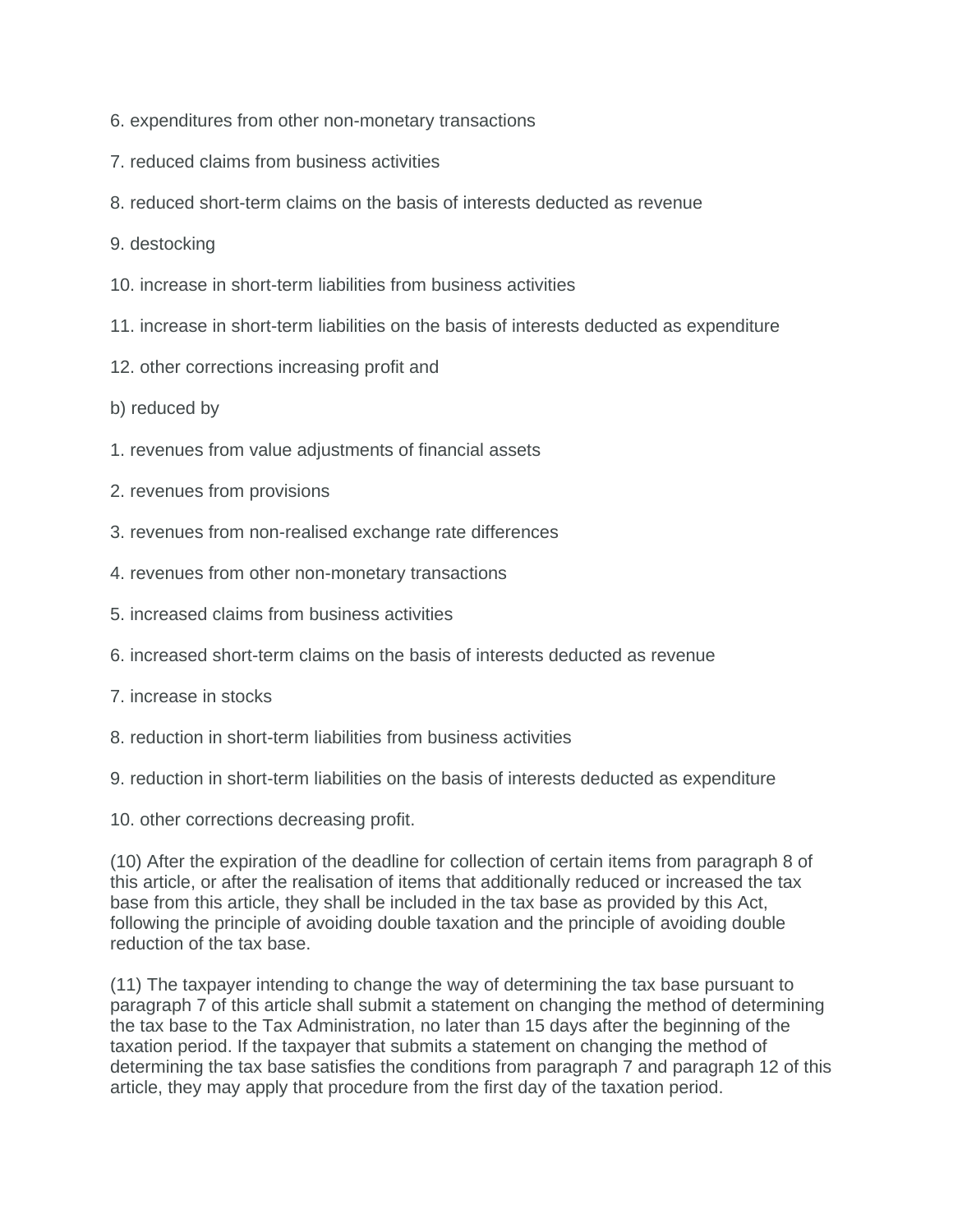(12) Taxpayers that are also a value-added tax payers may choose the method of determining the tax base pursuant to paragraph 7 of this article if they applies the procedure of taxation according to collected fees, pursuant to the special regulation on value-added tax.

(13) Taxpayers that have chosen the method of determining the tax base pursuant to paragraph 7 of this article shall keep the same method of determining the tax base for at least three taxation periods if they satisfy the conditions from that paragraph and conditions from paragraph 12 of this article.

(14) The method of applying this article is laid down by the Minister of Finance by virtue of an ordinance.

#### **Article 5a**

(1) The rights provided by the provisions of this Act, particularly those related to the reductions of the tax base, exceptions, tax exemption and withholding tax exemption, or reduction of the tax liability, shall not be used by the taxpayer for arrangements or a series of arrangements, if it is determined that the taxpayer had started them in order to realise, as the main purpose or one of the main purposes, the mentioned benefits, and as such, considering all the relevant facts and circumstances, they are not authentic.

(2) Within the meaning of paragraph 1 of this article, an arrangement is any business transaction, activity, scheme, agreement, obligation or event, and it can consist of several measures or parts.

(3) An arrangement or a series of arrangements shall be considered inauthentic insofar as it has not been started for valid commercial reasons reflecting the economic reality, in other words, if it has been started for tax fraud or tax evasion.

#### **Article 5b**

(1) By way of derogation from article 5, paragraph 1 of this Act, profit taxpayers from article 2, paragraph 7 of this Act may determine a flat-rate for the profit tax base if, during the previous taxation period, they did not, on the basis of performing an economic activity, generate revenue greater than HRK 7.500.000,00.

(2) Taxation pursuant to paragraph 1 of this article may not be applied by persons from article 2, paragraph 7 of this Act if they only perform an activity on the basis of which they are profit taxpayers or generate more than 50% of total revenue on the basis of said activity.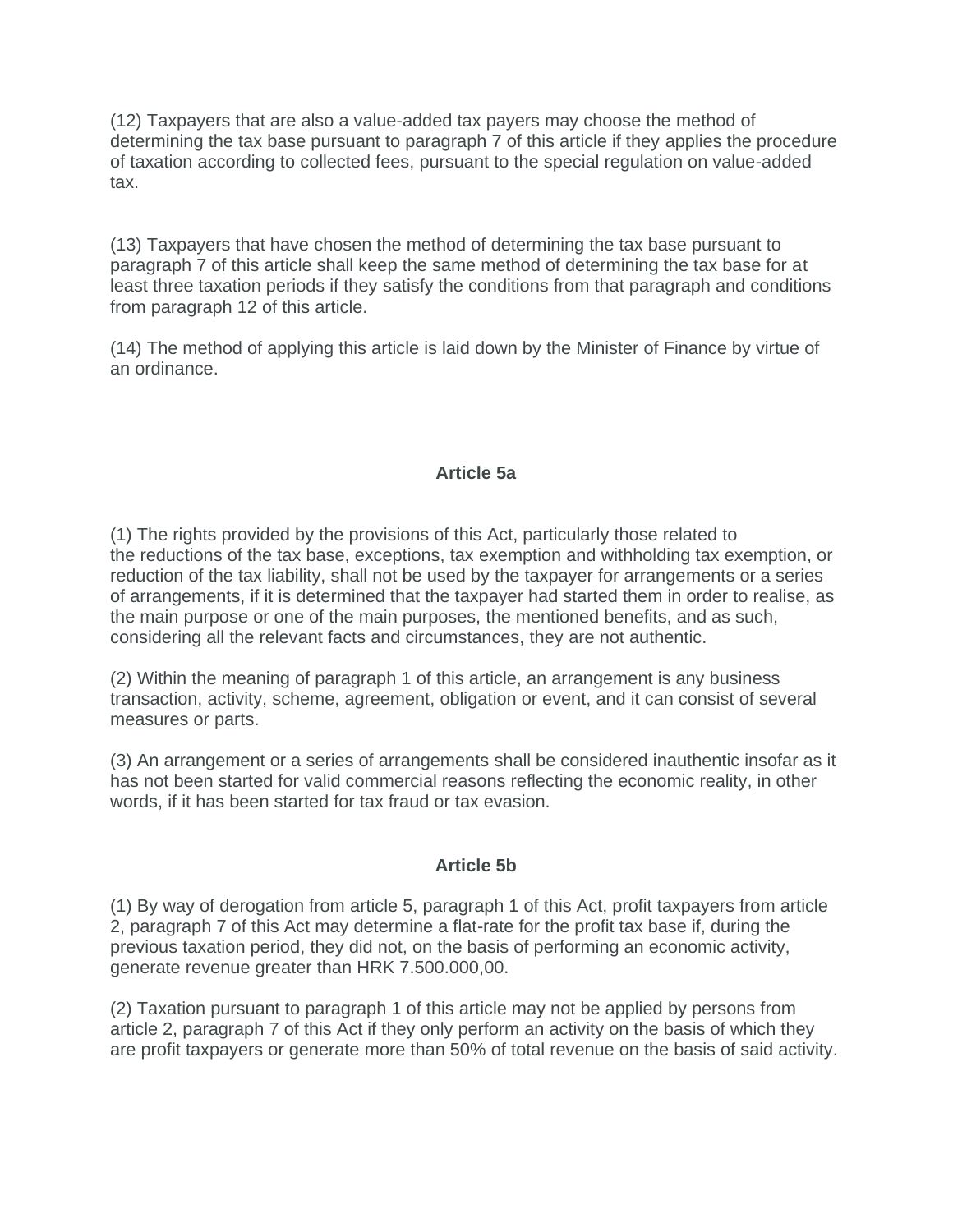(3) The taxpayer from paragraph 1 of this article shall, for reasons of determining the flat rate for the profit tax, have records of revenue on the basis of performing the activity from paragraph 1 of this article.

(4) The taxpayer from paragraph 1 of this article intending to pay a flat rate for the profit tax shall file an application to pay a flat-rate for the profit tax to the Tax Administration no later than 15 days after the start of the taxation period. The taxpayer that is, during the taxation period, pursuant to article 2, paragraph 7 of the Act, determined to be a profit taxpayer may file the application from this article within eight days after determining the obligation to pay profit tax.

(5) Annual tax in flat-rate amount, amount of advance on flat-rate tax and the difference in the flat-rate tax for payment or return shall be determined on the basis of the report from paragraph 6 of this article, which the taxpayer shall submit to the Tax Administration no later than within 15 days from the day of the end of the taxation period for which the report is submitted. The taxpayer shall pay the difference of the annual flat rate tax on the day of submitting the report.

(6) The amount of tax base and flat-rate profit tax liability, payment deadlines, registers and reports related to flat-rate taxation shall be stipulated in an ordinance issued by the Minister of Finance.

# **2 Reduction of the tax base**

### **Article 6**

(1) The tax base from article 5 of this Act is reduced:

1. by dividend and profit share revenues, determined by the method prescribed by this Act.

1.1. Revenues from item 1 of this paragraph shall mean revenues:

a) the payer of which is a profit tax payer pursuant to this Act, or a payer of an equivalent tax type, and

b) the payer of which is an organisation with the legal form comparable to a limited liability company, company or another person whose legal form and accounting and taxation method is comparable to profit taxpayers pursuant to this Act, and

c) that are not a tax deductible expenditure or deductible for the payer.

1.2. When dividend and profit share revenues are generated from EU Member States, the conditions from item 1, subitem 1.1. a) and b) of this paragraph are considered to be fulfilled if the payer is:

a) a payer of one of the taxes for which the common taxation system is applied, valid for parent companies and associated companies in different EU Member States, pursuant to the list in the Annex which is an integral part of the Profit Tax Ordinance adopted by the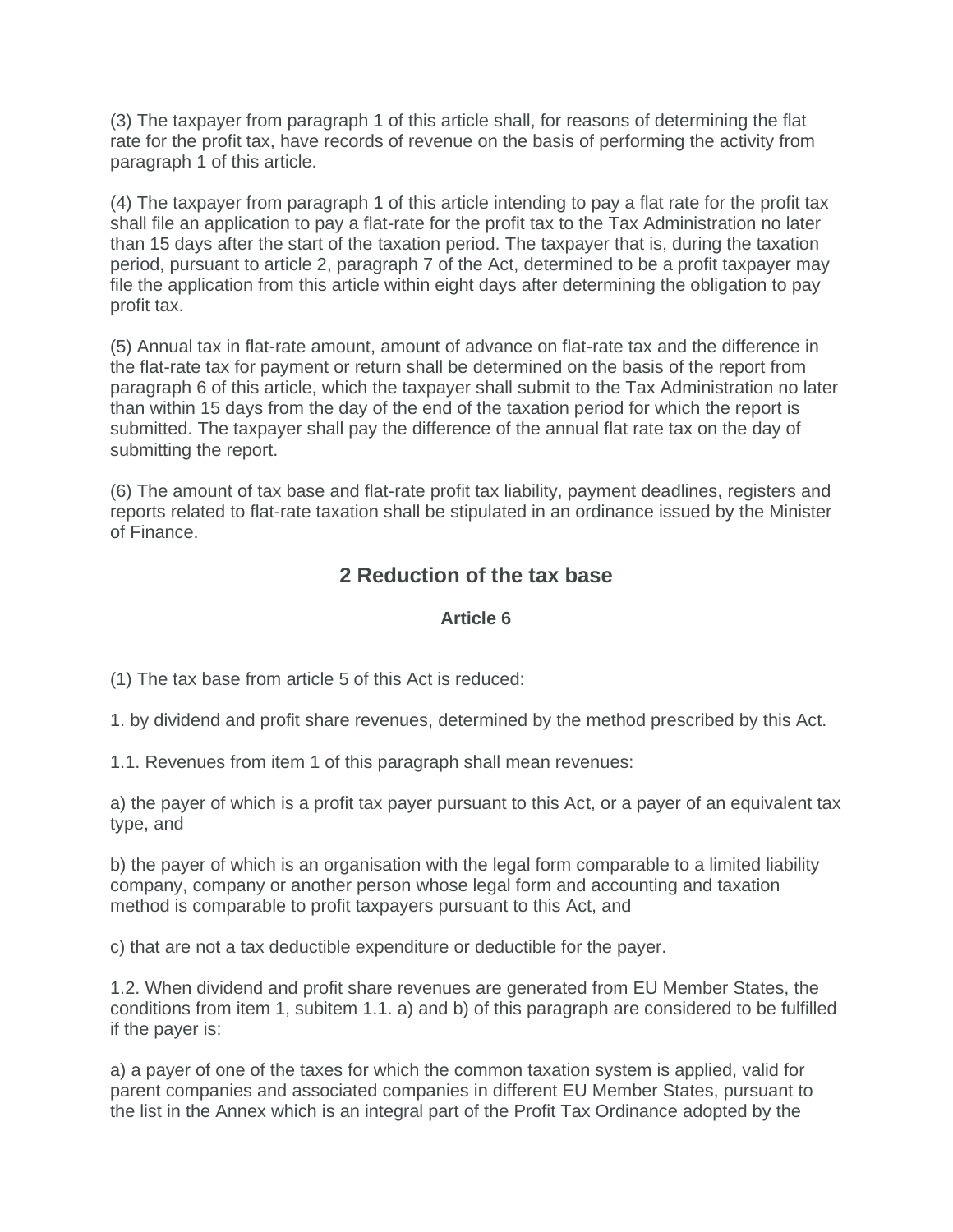#### Minister of Finance, and

b) a company having one of the forms for which the common taxation system is applied, valid for parent companies and associated companies in different EU Member States, pursuant to the list in the Annex which is an integral part of the Profit Tax Ordinance adopted by the Minister of Finance, and

c) a resident of a EU Member State pursuant to the law in that State, and is not applied to non-residents outside of the EU, pursuant to international agreements for the avoidance of double taxation, concluded with non-Member States,

2. by revenues from value adjustments in stocks and shares (non-realised gains), if they were included in the tax base,

3. by revenues from collected written-off claims that, in previous taxation periods, were included in the tax base, but were not excluded from the tax base as a tax-deductible expenditure,

4. by the amount of amortisation that was not tax deductible in the earlier periods up to the value provided in article 12 of this Act,

5. by the amount of subsidies in the form of tax exemption or advantage, pursuant to special regulations,

(2) The tax base from article 5 of this Act may be reduced by expenditures from earlier periods that were included in the tax base.

(3) For the amounts from paragraph 1 of this article, a tax loss may be expressed, that is, the loss may be increased, respecting the rules of state aid and de minimis aid.

(4) Subsidies from paragraph 1, item 5 of this article which include state aid must be approved pursuant to special regulations on state aid and de minimis aid.

(5) The taxpayer from article 5, paragraph 7 of this Act that uses the cash method of accounting to determine the tax base shall apply the provisions of this article in an appropriate way, applying the cash method of accounting.

(6) The tax base referred to in article 5 of this Act shall be reduced for the amount of aids received for the purpose of mitigating negative consequences in the event of exceptional circumstances occurring within the meaning of the general tax regulation.

(7) The amount of received aids referred to in paragraph 6 of this article shall not have any effect on the turnover threshold referred to in paragraph 4 of article 2, paragraph 7 of article 5, paragraph 1 of article 5b and article 28 of this Act.

(8) The Minister of Finance shall prescribe the implementation of this article in relation to the reduction of tax base.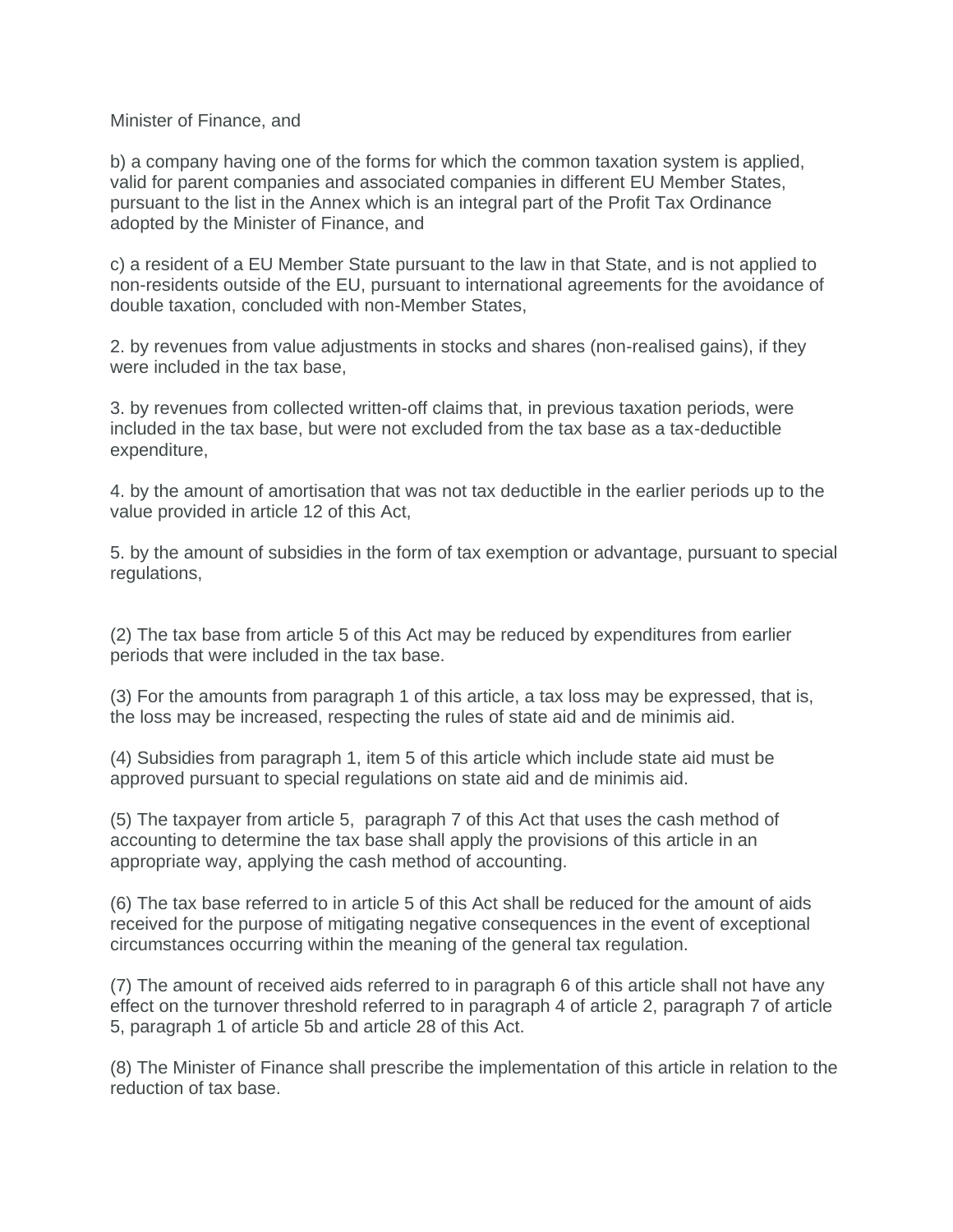## **3 Increase of the tax base**

### **Article 7**

(1) The tax base from article 5 of this Act is increased:

1. by expenditures from value adjustment of stocks and shares (non-realised losses) if they were expressed in expenditures,

2. by the amount of amortisation above the amounts provided in article 12 of this Act,

3. by 50% of representation costs (hospitality, gifts with or without the logo of the company or product, costs of holiday, sport, recreation, rental of automobiles, vessels, airplanes, holiday homes), to the amount of costs created in the business relation with the business partner,

4. by 30% of the costs, except insurance and interest costs, due to own or rented motor vehicles and other personal transportation methods (personal automobile, vessel, helicopter, airplane etc.) of managing and other employed personnel, if salary is not determined on the basis of using personal transportation methods, Comment: From 1 January 2018 in item 4, the number: "30" is replaced by the number: "50".

5. by deficits on assets above the amount determined by decision of the Croatian Chamber of Economy or the Croatian Chamber of Trades and Crafts, within the meaning of valueadded tax regulations, on the basis of which income tax is not paid,

6. by costs of compulsory recovery of tax or other duties,

7. by the fines pronounced by a competent authority,

8. by default interests between associated parties,

9. by benefits and other forms of proceeds given to natural or legal persons for a certain event to take place, that is, not to take place, i.e. for performance of a certain action, for example, better or faster than usual, or for its non-performance,

10. by gifts above the amount from paragraph 7 and 8 of this article,

11. by interests that are not a tax deductible expenditure as per the provisions of this Act,

12. by expenditures determined in the process of supervision with the associated valueadded tax, income tax, income tax surtax, and obligatory contributions created in relation to hidden profit payments, and exemption of shareholders, company members and natural persons performing a self-employment activity from which profit tax is paid, and parties connected to them,

13. by all other expenditures not directly related to profit generation and other amounts increasing the tax base that were not included in the tax base.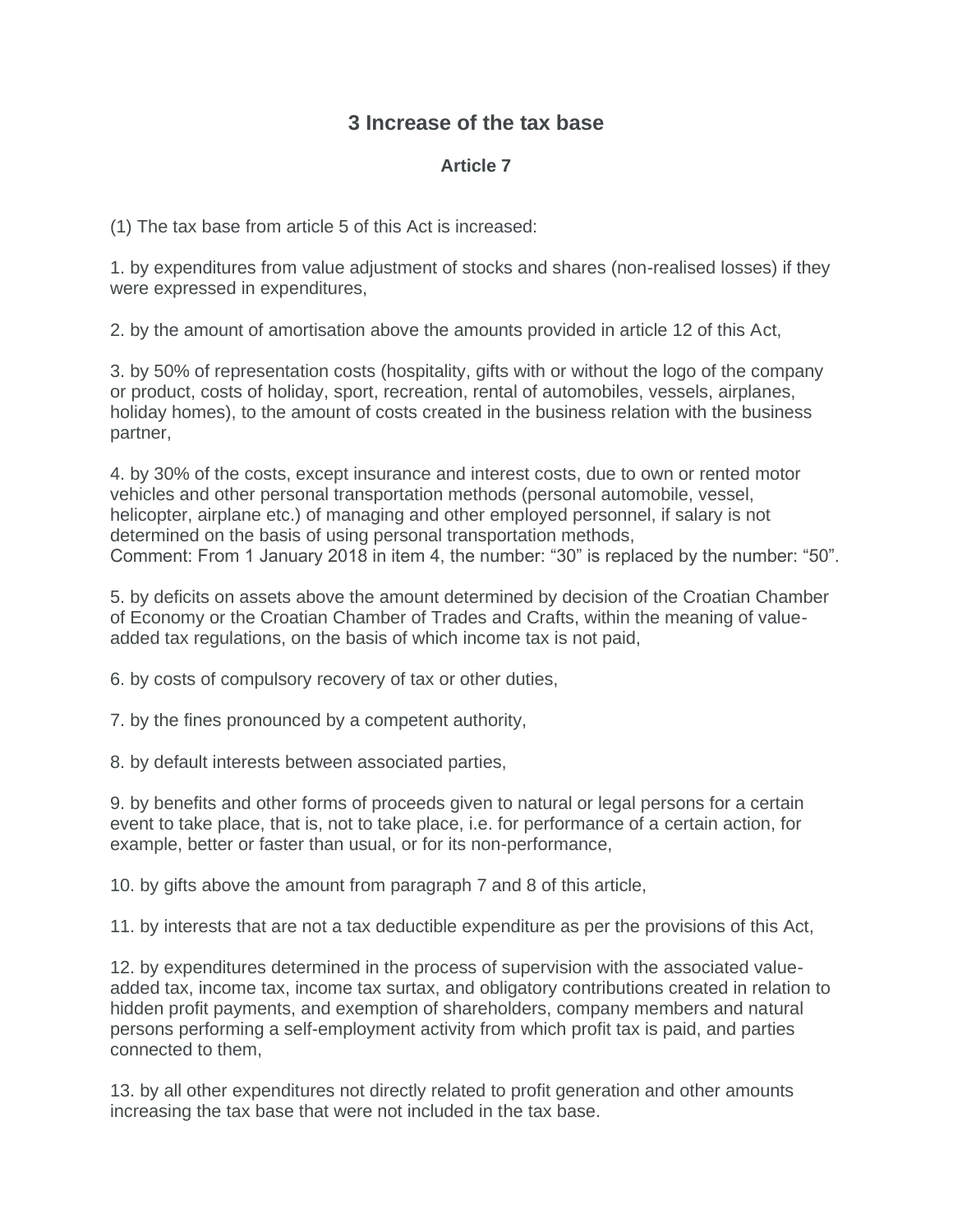(2) The tax base shall not be increased by expenditures from paragraph 1 of this article, except by expenditures from items 9 and 12 of that paragraph, when, pursuant to the Income Tax Act, income tax is calculated and paid.

(3) The costs from paragraph 1, item 4 of this article includes costs with the applicable value-added tax, according to the status of the individual vehicle:

1. for vehicles owned by the taxpayer, costs of fuel and oil, maintenance and repair, registration and amortisation,

2. for rent-a-car services, the charged fee plus fuel costs,

3. for rented vehicles, contract fee cost, fuel and maintenance cost, and all other costs covered by the renter according to the rent agreement, and in case of financial rental, amortisation cost.

(4) Deleted.

(5) Deleted.

(6) By way of derogation from paragraph 1, item 3 of this article, representation shall not mean products and merchandise by the taxpayer adapted for those purposes, marked "not for sale", and other advertisement objects with the name of the company, product, and other forms of advertisement (glasses, ashtrays, tablecloths, coasters, pens, planners, lighters, appendages and the like) provided for the customer's use in the sales area, and if given to consumers, they shall not mean representation if their individual value without value-added tax is up to HRK 160.00.

(7) Gifts from paragraph 1, item 10 of this article shall mean gifts in kind or in money, effected domestically for cultural, scientific, educational, health, humanitarian, sport, religious, ecological, and other generally useful purposes to associations and other persons performing the named activities pursuant to special regulations, if they are higher than 2% of the revenue generated in the previous year. By way of derogation, the amount may be higher than 2% of the revenue generated in the previous year, if it is given pursuant to decisions of competent ministries on financing special schemes and actions.

(8) Gifts referred to in paragraph 7 of this article are also payments of expenses for heath requirements of natural persons (surgery, treatment, procurement of medicines and orthopaedic aids and costs of travel and accommodation in health institutions) the payment of which is not covered by the compulsory, supplementary, additional or private health insurance or at the burden of the funds of the natural person, under the condition that the donation, i.e. payment of the expenses, was made to the transfer account of the recipient of the donation or a health institution based on authentic documents.

(9) The tax base is increased by temporarily undeductible expenditures.

(10) The taxpayer from article 5, paragraph 7 of this Act that uses the cash method of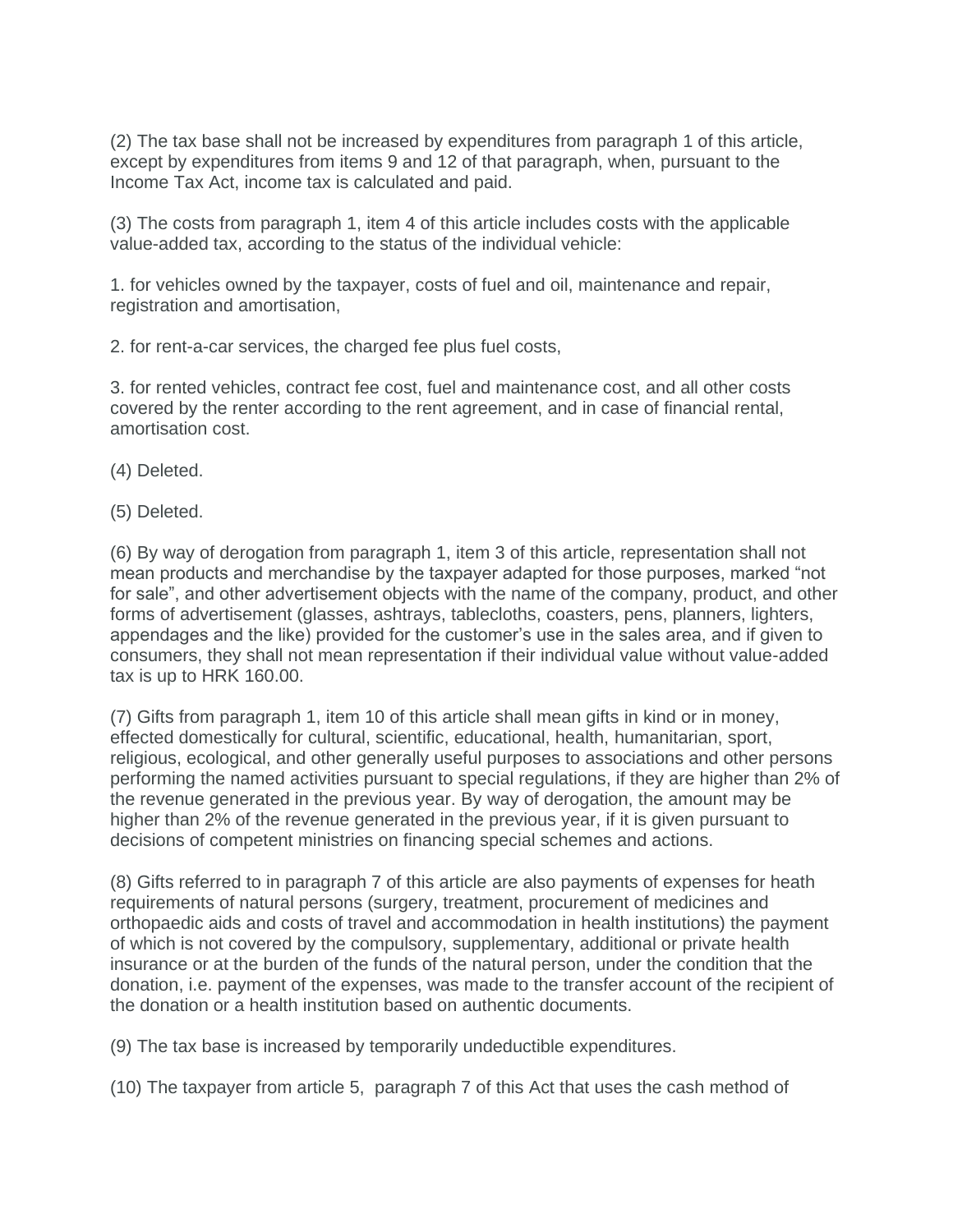accounting to determine the tax base shall apply the provisions of this article in an appropriate way, applying the cash method of accounting.

# **4.1 Interest for shareholders' and company members' loans**

### **Article 8**

(1) Interest from article 7, paragraph 1, item 11 of this Act shall include interest for loans accepted from shareholders or company members holding at least 25% of the stocks or capital shares or voting rights in the taxpayer, if at any time during the taxation period these loans exceed four times the amount of the share of that shareholder or company member in capital or voting right, determined in relation to the amount and loan period during the taxation period, except interest for loans by financial organisations.

(2) Loans of shareholders or company members, pursuant to paragraph 1 of this article, shall also mean loans by third parties vouched for by the shareholder or company member, and loans from associated parties.

(3) The amount of the shareholder's or company member's share in the loan user's capital is determined for the taxation period as the average capital paid, profit kept and reserves on the last day of every month of the taxation period.

# **4.2 Value adjustment and claim write-off**

### **Article 9**

(1) Value adjustment on the basis of correcting the value of accounts receivable for delivered goods and performed services, shall be acknowledged as expenditures if more than 60 days has passed from the due date to the end of the taxation period, and they have not been charged until the fifteenth day before submitting the tax form. The amounts from value adjustments of accounts receivable expressed in previous taxation periods as tax deductible expenditures are included in revenue, if until the moment of the limitation period, actions provided in paragraph 2 of this article were not undertaken.

(2) Value adjustment of claims is recognised if the claims are recorded in financial records as revenue, and if all actions for insuring debt payment were undertaken with due diligence.

(3) Actions referred to in paragraph 2 of this article shall be deemed performed if the action is taken against the claim or the claim is the subject of enforcement procedure, if the claim is declared under bankruptcy procedure over a debtor or a settlement with the debtor, who is not an associated party, was reached under special regulation for cases of bankruptcy, arbitration or mediation.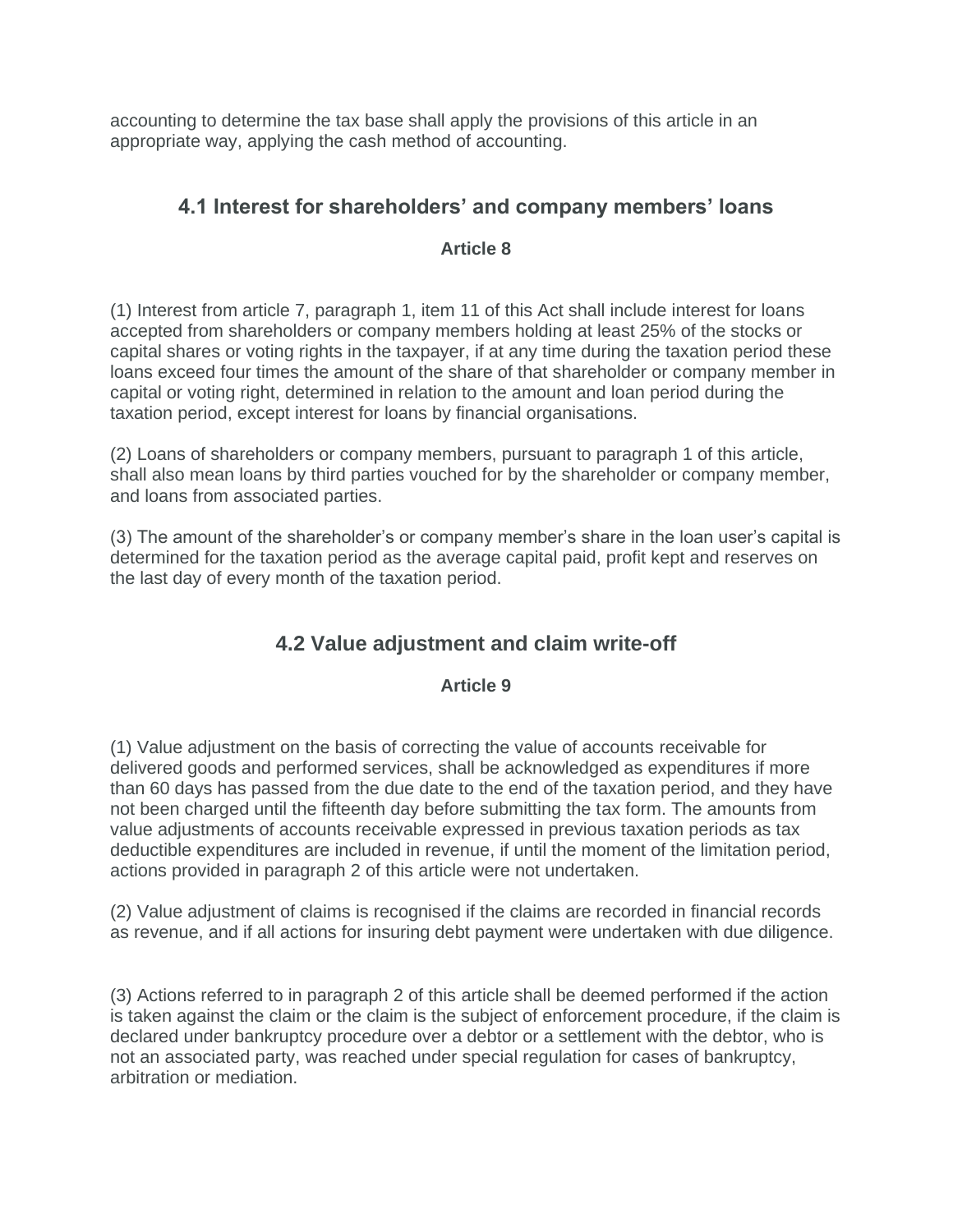(4) By way of derogation from the provision of paragraph 3 of this article, write-off of claims from non-associated parties, whose limitation period became effective and which are not greater than HRK 5,000.00 in each individual taxation period per individual profit tax taxpayer or income tax taxpayer based on performing a self-employment activity shall be recognised. Write-off of claims up to HRK 200.00 whose limitation period became effective shall also be recognised for non-associated parties whose debt was not generated based on performing a self-employment activity, if total determined claim per individual person on the last day of the taxation period does not exceed that amount.

(5) By way of derogation from paragraph 3 of this article and article 10, paragraph 1 of this Act, tax deductible expenditures of a credit institution includes the amounts of claim write-off for non-associated natural persons, in accordance with criteria and procedures of the credit institution, on the basis of approved residential loans, and due interest expressed in revenue until the moment of the write-off, if it is determined that the write-off was conducted to facilitate loan payment for the users whose monthly payment imperils basic living necessities, i.e. to prevent foreclosure by the credit institution of the only residential real estate in which the loan user has a declared permanent residence and resides permanently.

(6) The credit institution may also apply the provisions of approval of claim write-off from paragraph 5 of this article out of other economic, that is, business and socially approved reasons, in accordance with the criteria and procedures of the credit institution, on the condition that they are applied in the same way on all users of residential loans.

(7) By way of derogation from the provision in paragraph 3 of this article and article 10, paragraph 1 of this Act, tax deductible expenditures shall include the amount of claim writeoff for non-associated parties, in accordance with the criteria and procedures of the credit institution, on the basis of approved entrepreneurial loans, and due interest expressed in revenue until the moment of write-off if it is determined that the liabilities per approved loans significantly imperil the development of investment projects or significantly imperil the continuation of the entrepreneurial activity, that is, lead to stoppage of performing the activity.

(8) By way of derogation from paragraph 2 of this article, a tax deductible expenditure is a write-off of claims expressed in revenue from a non-associated party if the taxpayer proves that the costs of starting certain proceedings from paragraph 3 of this article exceed the amount of the claim or if they prove that certain actions were undertaken with due diligence in order to recover the claims whereupon final impossibility was determined for the recovery of the written-off claim amount.

(9) Claim write-offs confirmed pursuant to special regulation on consumer's insolvency and special regulation on extraordinary administration procedure in the companies of systemic importance shall be deemed as tax deductible expenditure.

# **4.3 Value adjustment of stocks and financial assets**

### **Article 10**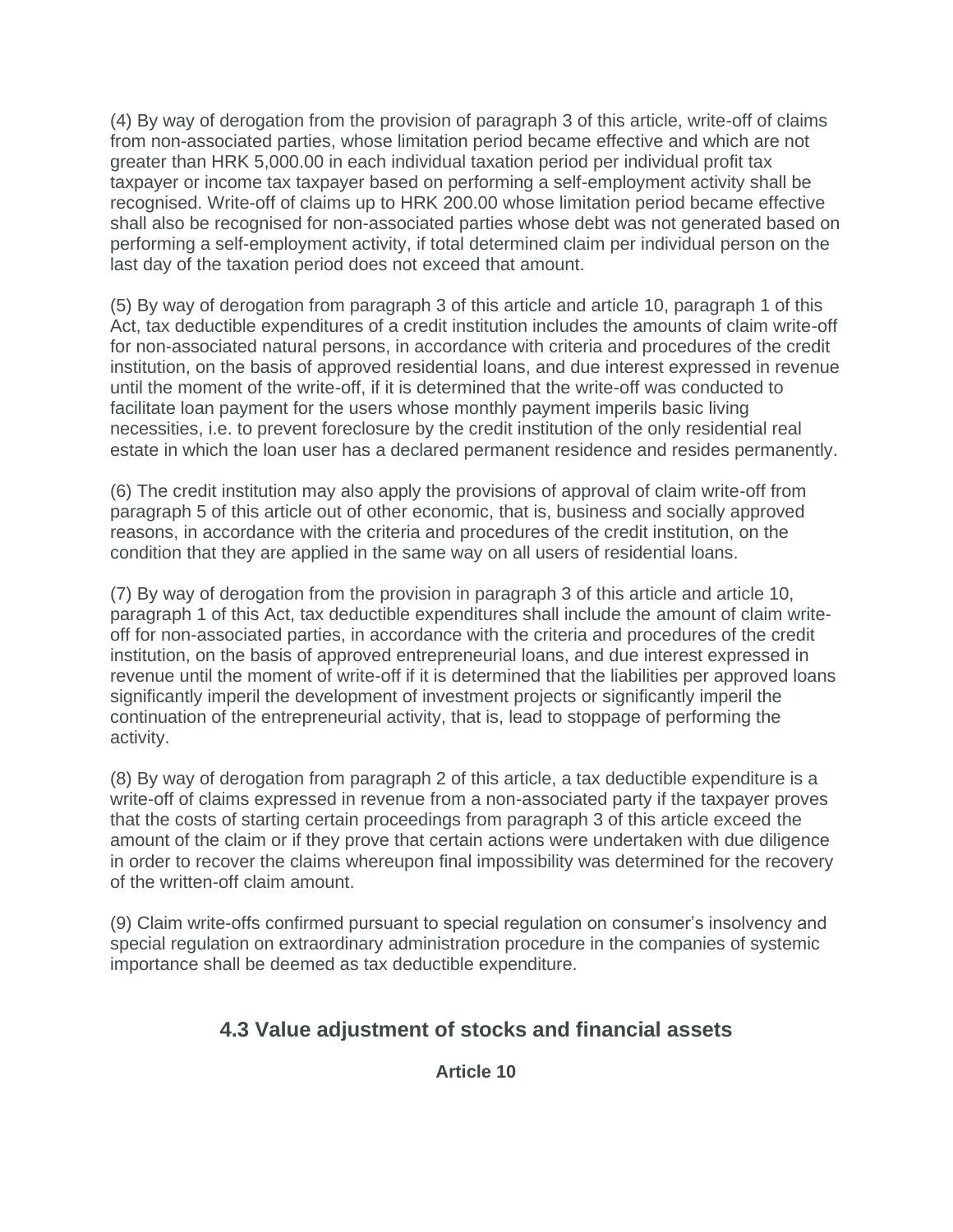(1) Expenditures from value reduction in stocks and financial assets are approved in the period in which the property was sold or used in another way.

(2) Stocks expenditures on the basis of stocks deficits are approved to the amount determined by decision of the Croatian Chamber of Economy or the Croatian Chamber of Trades and Crafts, within the meaning of the value-added tax regulation.

#### **Article 10a**

If during the taxation period a natural person received a profit advance, and at the expiration of that taxation period, the realised profit is not enough to cover such an advance, the resulting difference shall be considered a receipt and taxed pursuant to the Income Tax Act.

### **4.4 Provisions**

### **Article 11**

(1) In determining the tax base, provisions are not recognised, except for the purposes provided in this article.

(2) Provisions for risks and costs in accordance with the law or other regulation are recognised as expenditure, as well as provisions stemming from agreements (redundancy payment provisions, natural resource restoration costs provisions, guarantee period costs provisions and provisions for costs of started legal proceedings).

(3) Provisions in banks for potential loss risks are recognised as expenditures of the calculated sum, but at most up to the amount defined by regulations of the Croatian National Bank.

(4) Obligatory provisions in insurance companies formed pursuant to the act regulating insurance are recognised for the insurance company as expenditures of the calculated sums, but at most up to the amount or upper limit pursuant to the act regulating insurance.

(5) Provisions for unused annual leave shall be recognised as expenditures pursuant to accounting regulations.

(6) Cancellation or using the provision is recognised in such a way that revenues are excluded and expenditures recognised so that the tax base does not again include the revenues and expenditures previously increasing or reducing the tax base, unless otherwise provided by this Act.

(7) Provisions from paragraph 5 of this article shall be cancelled obligatorily during the next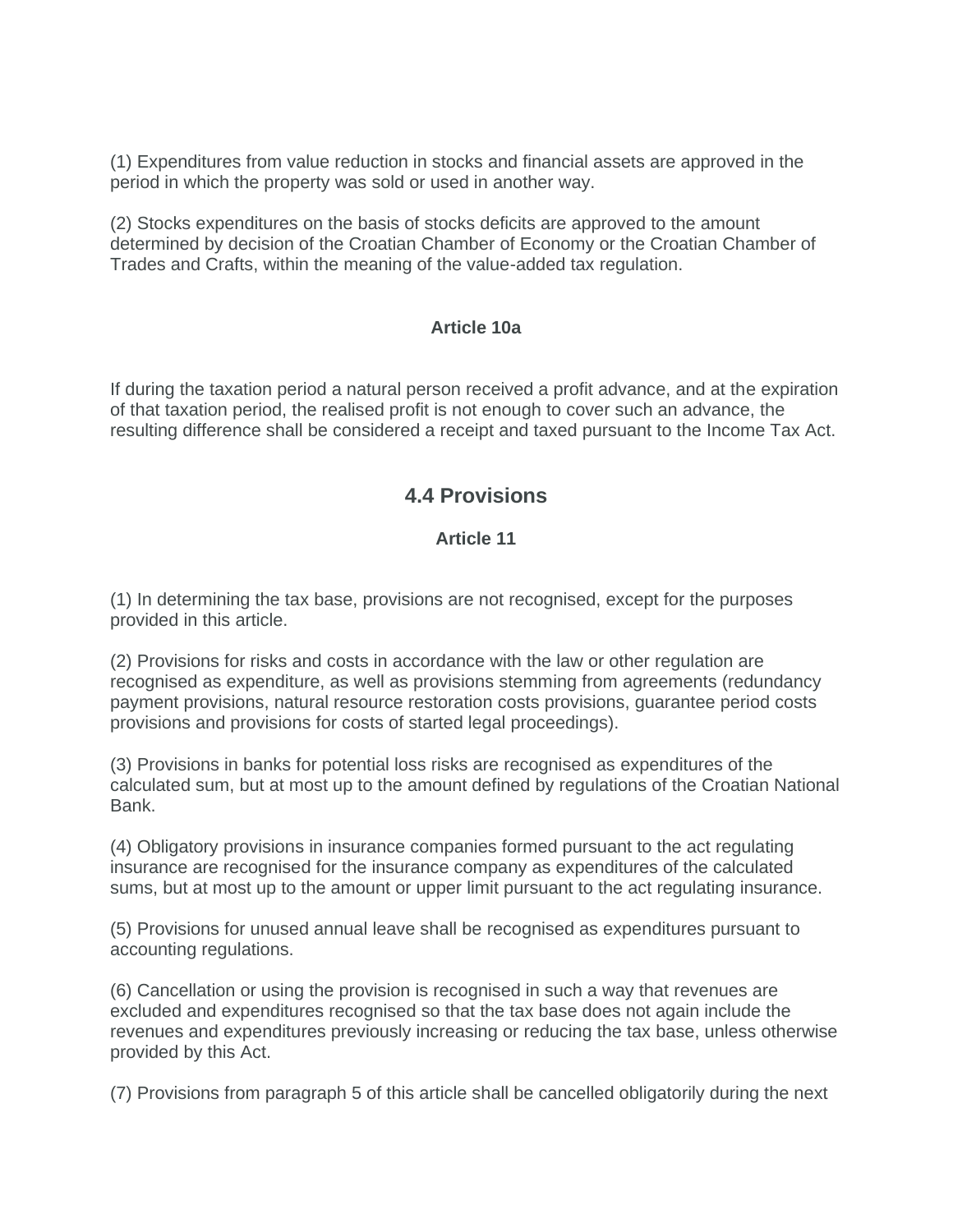taxation period as per paragraph 6 of this article.

## **4.5 Amortisation**

### **Article 12**

(1) Amortisation of fixed tangible and intangible assets is recognised as expenditure to the amount calculated for procurement costs using the linear method and applying annual amortisation rates from paragraph 5 of this article.

(2) Amortisation is calculated individually.

(3) Fixed tangible and intangible assets shall mean objects and rights whose individual procurement cost is higher than HRK 3,500.00 and life cycle longer than one year.

(4) Land, forest and similar renewable natural resources, financial assets, culture monuments, and artwork are not liable to amortisation.

(5) The annual amortisation rates are determined according to the amortisation period for taxation purposes, for individual groups of fixed assets:

| 5%                                                          |             |
|-------------------------------------------------------------|-------------|
|                                                             |             |
|                                                             |             |
|                                                             |             |
| 4. for computers, computer equipment and programmes, mobile |             |
|                                                             | 50%.        |
| 10%.                                                        |             |
|                                                             | 20%,<br>25% |

(6) Annual amortisation rates from paragraph 5 of this article may be doubled.

(7) If the taxpayer calculates amortisation in the amount that is lower than the one permissible by tax, amortisation calculated in this manner shall be considered a tax deductible expenditure.

(8) Amortisation cost for a fixed asset object is recognised as tax expenditure from the first day of the month after the month in which fixed assets were put to use.

(9) Amortisation cost for sold, gifted, otherwise alienated or destroyed fixed assets is recognised as tax expenditure until the end of the month in which fixed assets were put to use.

(10) Unamortised acquisition cost for fixed assets is recognised as tax expenditure in the taxation period in which fixed assets were sold, gifted, otherwise alienated or destroyed.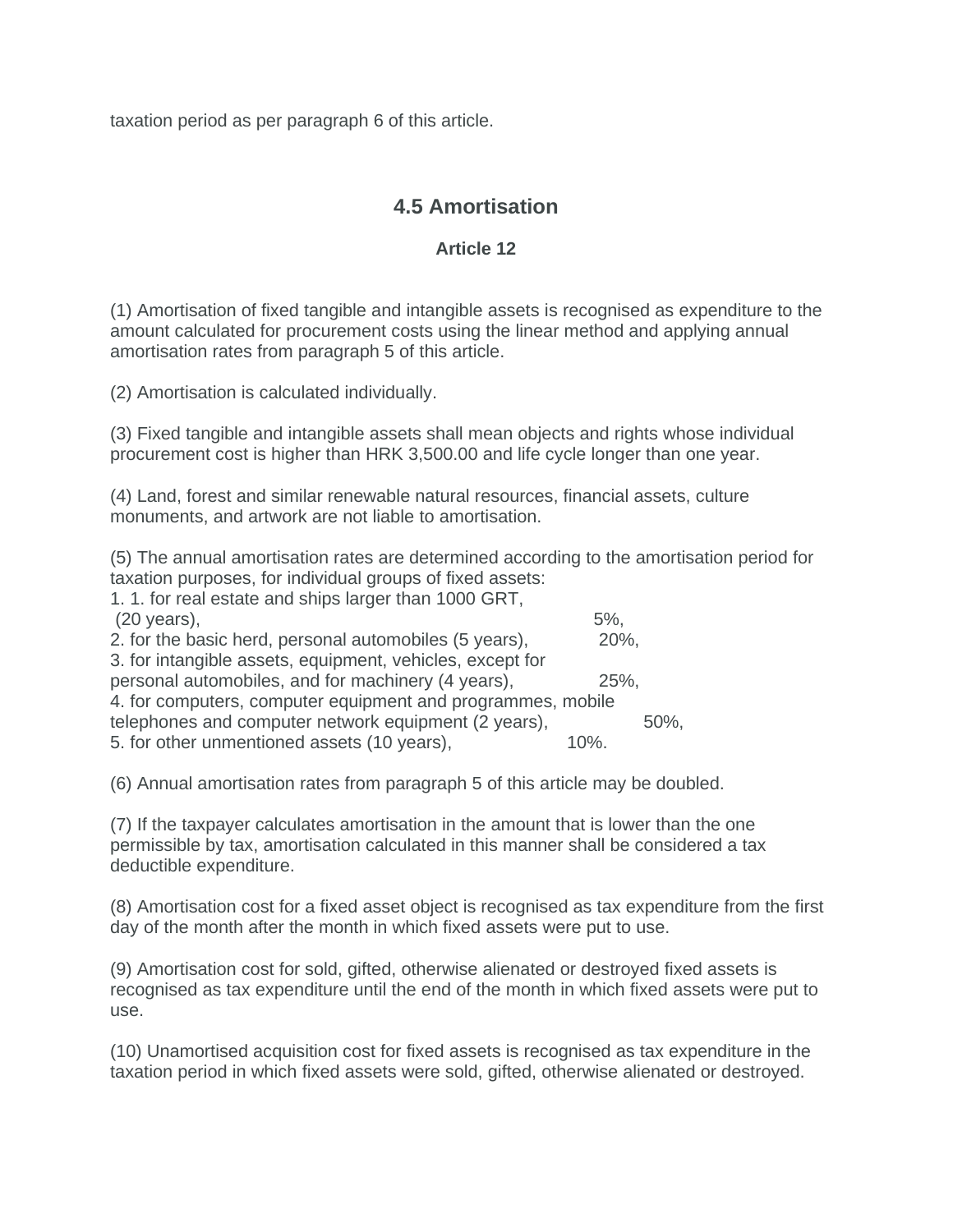(11) By way of derogation from the provision of paragraph 10 of this article, if the procurement cost is expressed in the revaluated amount, unamortised cost of procurement minus the revaluated amount, included in revenue until it was sold, gifted, otherwise alienated and destroyed, shall be recognised as tax expenditure.

(12) Amortisation for written-off fixed assets is not recognised as tax expenditure.

(13) Amortisation for personal automobiles and other means of personal transportation is recognised up to costs of HRK 400,000.00 for procurement of one vehicle. If the cost of procurement exceeds the named sum, amortisation above the named sum is recognised only if the vehicle serves for a registered rental or transport activity.

(14) fixed assets, even after total write-off, are kept in records until the moment of sale, gifting, other alienation or destruction.

(15) Amortisation expenditures for assets not used in the performance of the activity are not recognised.

(16) For the taxpayer that has documented vessels, airplanes, apartments and holiday homes in fixed assets, amortisation of such assets shall be recognised as expenditures under the conditions:

1. that the taxpayer is registered to perform the activity of rental and vessel or airplane transport, i.e. for the activity of renting apartments and holiday homes, and

2. that, on the basis of using vessels and airplanes, they generate revenue of at least 7% of purchase price of such assets during the taxation period, and

3. that, on the basis of using apartments and holiday homes, they generate revenue of at least 5% of purchase price of such assets during the taxation period.

(17) The taxpayer that does not fulfil the conditions from paragraph 16 of this article during the taxation period shall increase the tax base in that taxation period by the amount of amortisation of such assets, and all applicable costs resulting from usage of such assets.

(18) For the taxpayer whose assets from paragraph 16 of this article were amortised in previous taxation periods, costs related to usage of such assets are recognised pursuant to this act, if the taxpayer fulfils conditions from paragraph 16 of this article during the taxation period. If the taxpayer does not fulfil the conditions from paragraph 16 of this article in the taxation period, their tax base shall be increased by all associated costs created in relation to usage of such assets.

(19) For the taxpayer that uses assets from paragraph 16 of this article on the basis of business rental, costs of rental for such assets shall be recognised, as well as costs created on the basis of using these assets pursuant to this act, on the condition that the taxpayer has generated revenue of at least the amount of rental costs on the basis of using such assets in the taxation period. If the taxpayer does not fulfil the mentioned condition in the taxation period, their tax base shall be increased by the cost of renting such assets and associated costs created on the basis of using such assets.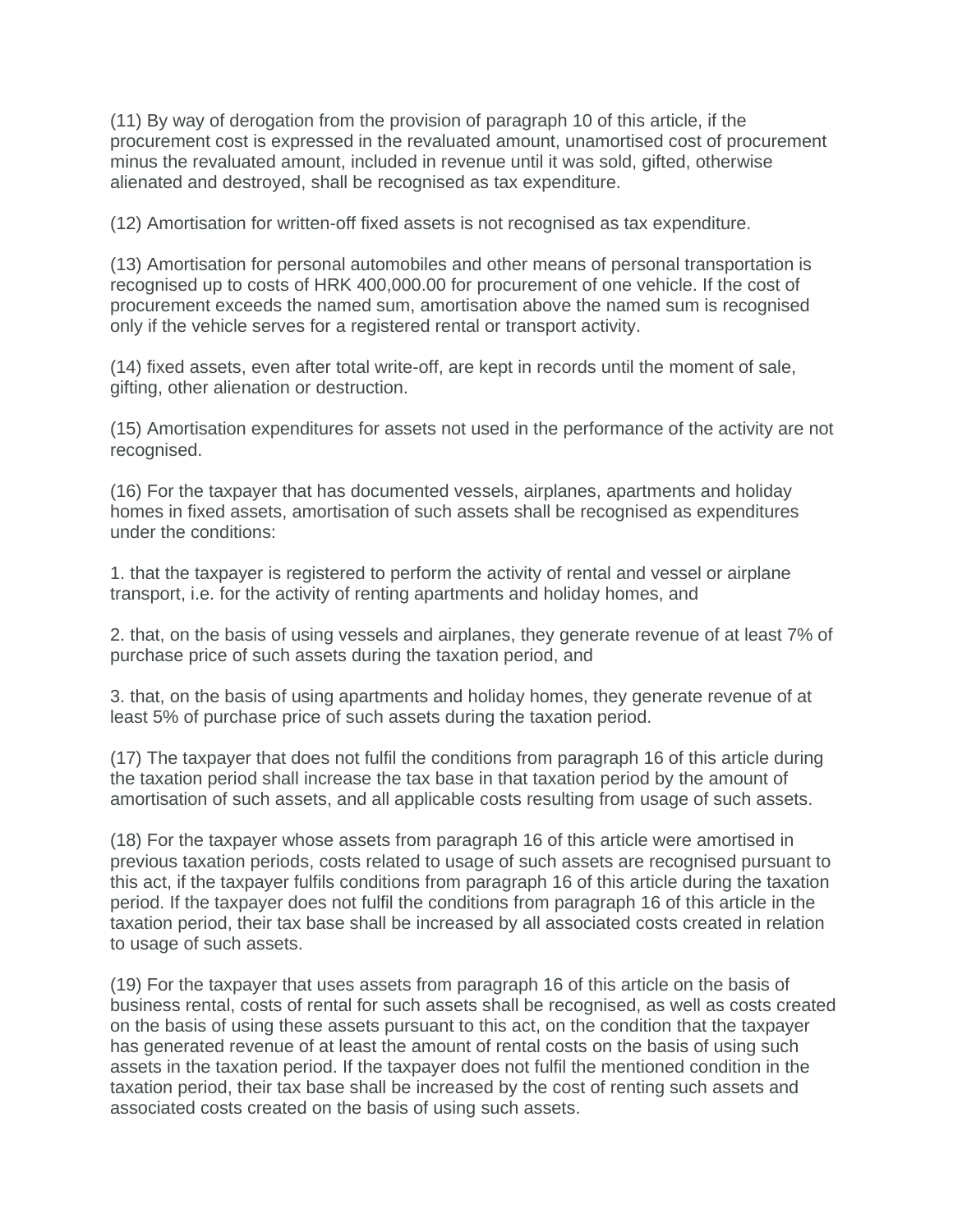(20) Within the meaning of paragraph 16 of this article, a vessel shall mean a ship or a yacht, and boat for inland navigation with the purpose of entertainment, sport or recreation, and rental.

(21) Within the meaning of paragraph 16 of this article, an airplane shall not mean an airplane for regular or extraordinary air transport of passengers.

(22) If the taxpayer expresses value adjustment of fixed assets mentioned in this article in financial records, only the amount that would be determined by applying annual amortisation rates from paragraph 5 of this article may be included in tax deductible expenditures in the taxation period.

(23) The difference between realised non-refundable monetary resources from European Union funds and state budget of the Republic of Croatia for measures of permanent termination of fishing activity with destruction of the vessel and unamortised acquisition cost for the destroyed vessel pursuant to paragraph 10 of this article shall also be considered a tax deductible expenditure in the taxation period.

### **5 Tax base in business dealings between associated parties of residents and non-residents**

#### **Article 13**

(1) If agreed prices or other conditions between associated parties in their business dealings are different than prices or other conditions that would be agreed between non-associated parties, all profit in the amount in which it would be realised if it was a relationship of nonassociated parties shall be included in the tax base of associated parties.

(2) Associated parties from paragraph 1 of this article shall mean parties wherein one party participates directly or indirectly in management, supervision, or capital of the other party, or both parties participate directly or indirectly in management, supervision or capital of the company.

(3) In determining and assessing whether business dealings between associated parties from paragraph 2 of this article correspond to market prices, one of the following methods may be used:

(a) The method of comparable uncontrolled prices in which prices for sold products, merchandise, or services in controlled dealings are compared to those in uncontrolled dealings and comparable circumstances.

(b) The method of commercial prices on the basis of which price is determined for which the merchandise procured from associated parties is sold to non-associated parties. The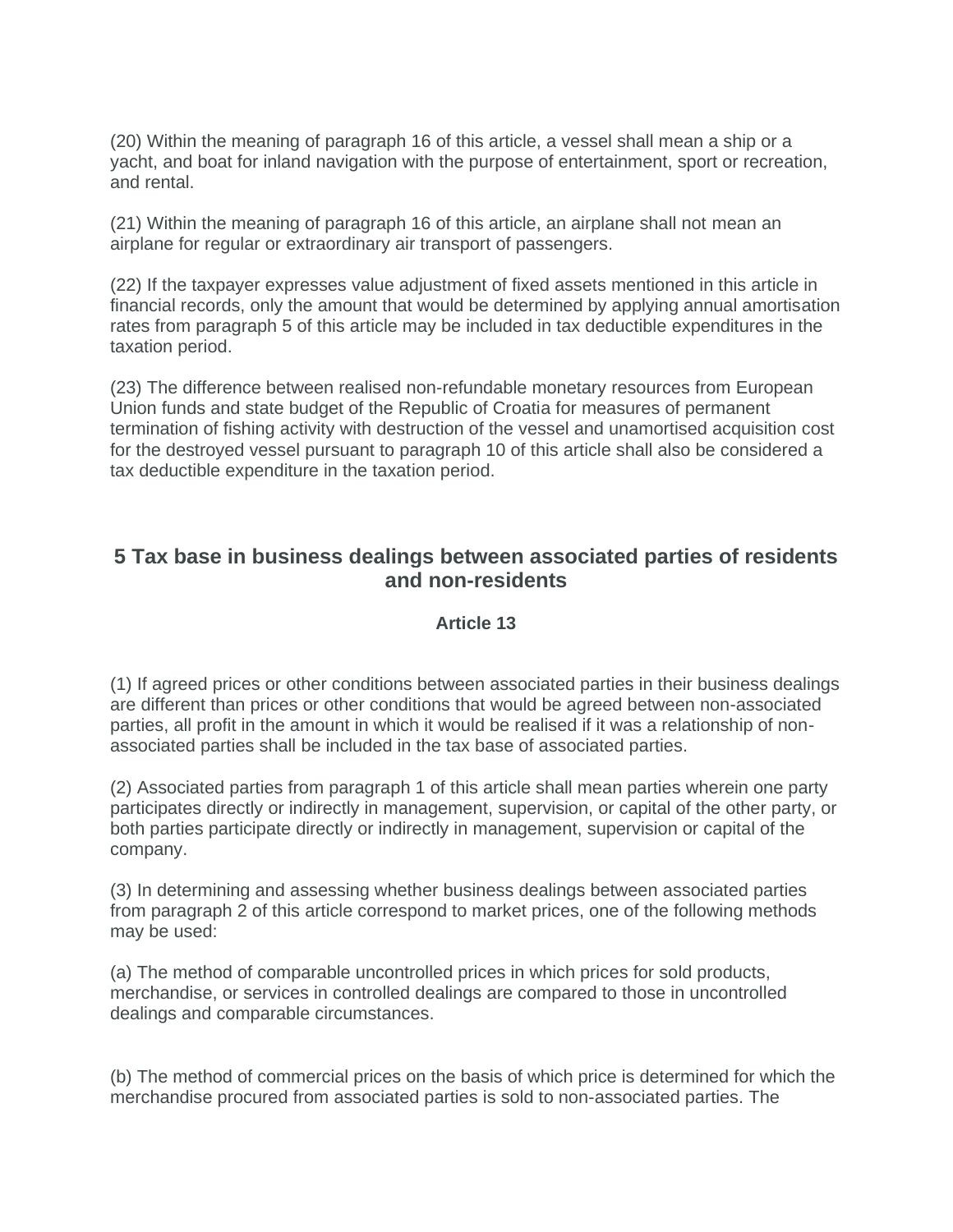determined price is reduced by the appropriate gross commercial margin which can be achieved in the existing market conditions. The resulting difference is the price for which the merchandise could have been procured from non-associated parties.

(c) The method of adding gross profit on top of costs, firstly determining the costs of the product, half-product or services of the person that sold the products, half-products, or services to another related party. The determined costs are increased by the appropriate gross profit which can be achieved in the existing market conditions. The resulting amount is the price for which the product, half-product, or service could have been procured from nonassociated parties.

(d) The method of profit sharing, eliminating the effect of special conditions for profit in dealings between associated parties. This elimination is conducted through determining the profit sharing that non-associated parties would expect for participating in one or more dealings. In the profit sharing method, profit sharing between associated parties in one or several dealings in which these parties are participating is calculated first. After that, profit sharing that would arise if, in the existing market conditions, non-associated parties had participated in the dealings is assessed, and the determined profit shares are distributed to associated parties.

(e) Net gain method, in which the realised net gain is examined in relation to some basis such as total costs, sales revenue, assets, or own capital which one person realises in dealings with one or several associated parties. The realised net gain is compared to net gain of similar parties in similar circumstances.

(4) Business dealings between associated parties shall be approved only if the taxpayer possesses and, at the demand of the Tax Administration, provides data and information on associated parties and business dealings with these parties, through methods used for determining comparable market prices and reasons for choosing those concrete methods.

(5) Provisions of this article also pertain to associated parties from paragraph 2 of this article that are residents if one of the associated parties:

1. has a privileged tax status, that is, pays profit tax with rates that are lower than the prescribed rate, or is exempted from paying the profit tax, or

2. has the right to transfer tax loss from previous taxation periods to the current taxation period.

(6) Detailed elaboration and instructions related to the application of provisions of this article is adopted by the Minister of Finance.

### **5.1 Interest between associated parties**

**Article 14**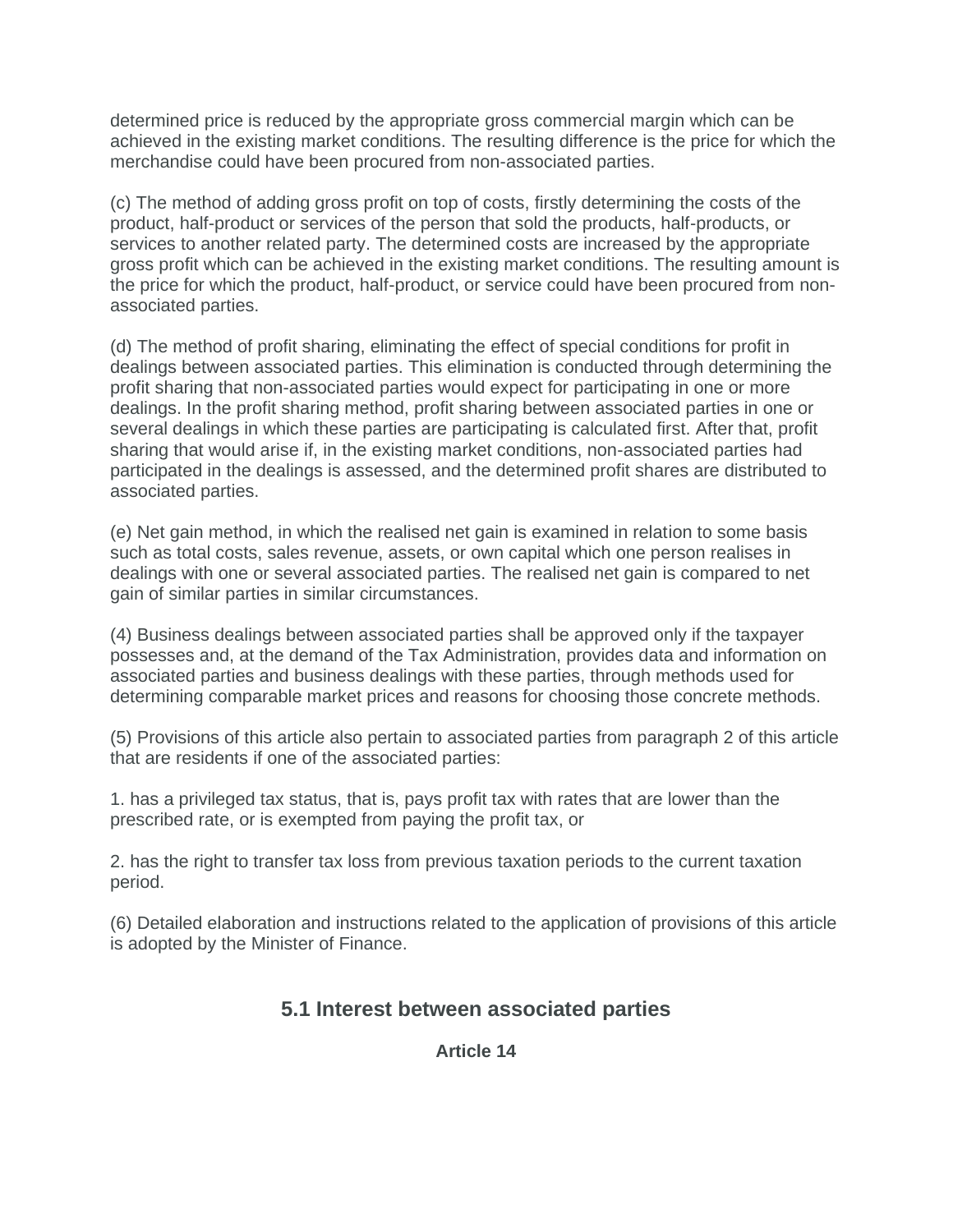(1) In determining interest revenue from loans given, for associated parties, interest is calculated at least to the amount of the interest rate that would have been realised between non-associated parties in the moment of loan approval.

(2) In determining interest expenditure from loans received, for associated parties, interest is recognised at most to the amount of the interest rate that would have been realised between non-associated parties in the moment of loan approval.

(3) The interest rate from paragraph 1 and 2 of this article is determined and published by the Minister of Finance before the beginning of the taxation period in which it will be used, taking into consideration that this is an interest rate realised in comparable circumstances or that would have been realised between non-associated parties.

(4) By way of derogation from paragraph 3 of this article, the taxpayer may determine the interest from paragraph 1 and 2 of this article according to the conditions and using the method provided in article 13 of this Act, and on the condition that this method is applied for all agreements.

(5) Provisions of this article relate to associated parties from article 13, paragraph 5 of this Act.

# **5.2 Previous transfer pricing arrangement**

### **Article 14a**

(1) A previous transfer pricing and contractual relations arrangement from article 13 and 14 of this Act is an arrangement between the taxpayer and Ministry of Finance, Tax Administration, and tax bodies from other countries in which associated parties are residents or perform business activities through a permanent establishment, through which, for transactions between associated parties, before their commencement, an appropriate set of criteria is determined, such as methods, comparative criteria, appropriate harmonisation, or key suppositions related to future events, in order to determine transfer pricing for these transactions during a given time period.

(2) A previous transfer pricing arrangement is obligatory for the taxpayer and for the Ministry of Finance, Tax Administration, for the time in which it is concluded.

(3) Costs for concluding the previous transfer pricing arrangement are entirely covered by the taxpayer.

(4) The method of conclusion, contents, validity deadlines and costs of concluding previous transfer pricing arrangements are laid down by the Minister of Finance by virtue of an ordinance.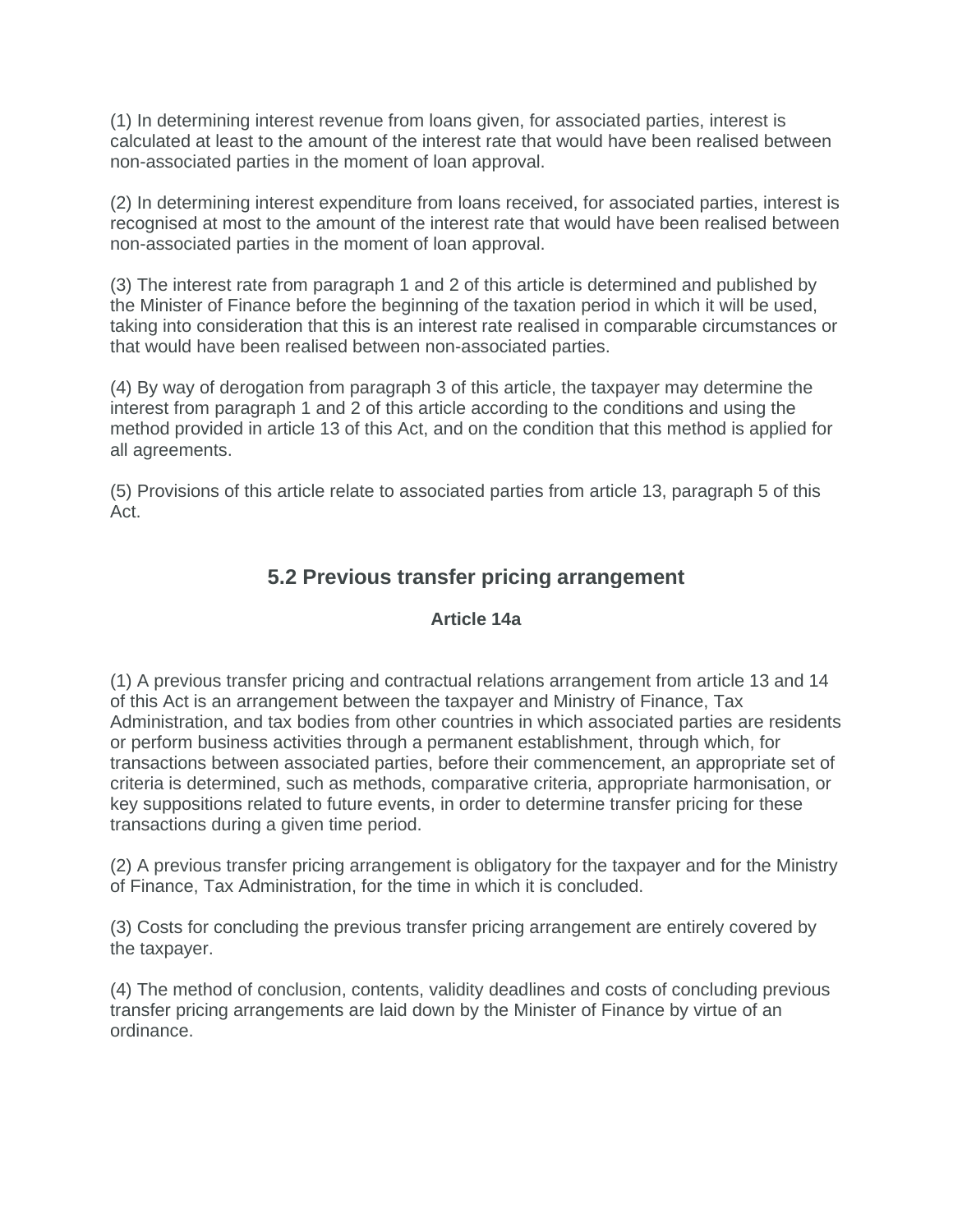# **6 Tax base for non-resident permanent establishments**

### **Article 15**

(1) The tax base for non-resident permanent establishment is profit determined pursuant to this act that can be ascribed to the permanent establishment in the Republic of Croatia.

(2) In determining the tax base, the profit made by the permanent establishment must correspond to such profit that the permanent establishment might be expected to make if it were a separate and independent company engaged in the same or similar activities under the same or similar conditions and dealing wholly independently with the company of which it is a permanent establishment, taking into account the functions performed, used assets and risks assumed in any manner.

(3) In determining the profit of the permanent eestablishment, expenditures created for the needs of the permanent establishment, including general managerial and administrative expenditures, whether created domestically or abroad, are recognised.

# **7 Changing the method of determining the tax base**

### **Article 16**

(1) The income taxpayer that turns into a profit tax payer must, on the first day of the taxation period for which they determine profit tax, create a starting balance and continue managing financial records pursuant to accounting regulations.

(2) At the end of the first taxation period for which profit tax base is determined, the determined profit is increased (+) and reduced (-) by the starting balance positions stated below:

- + value of existing stocks
- + advances given for merchandise and services
- + accounts receivable for merchandise and services
- + accounts receivable for sold fixed assets objects from

the list of fixed assets

- + suspense items receivable
- + transfer tax and similar tax return requests
- accounts payable for merchandise and services
- accounts payable for received customers' advances for merchandise and services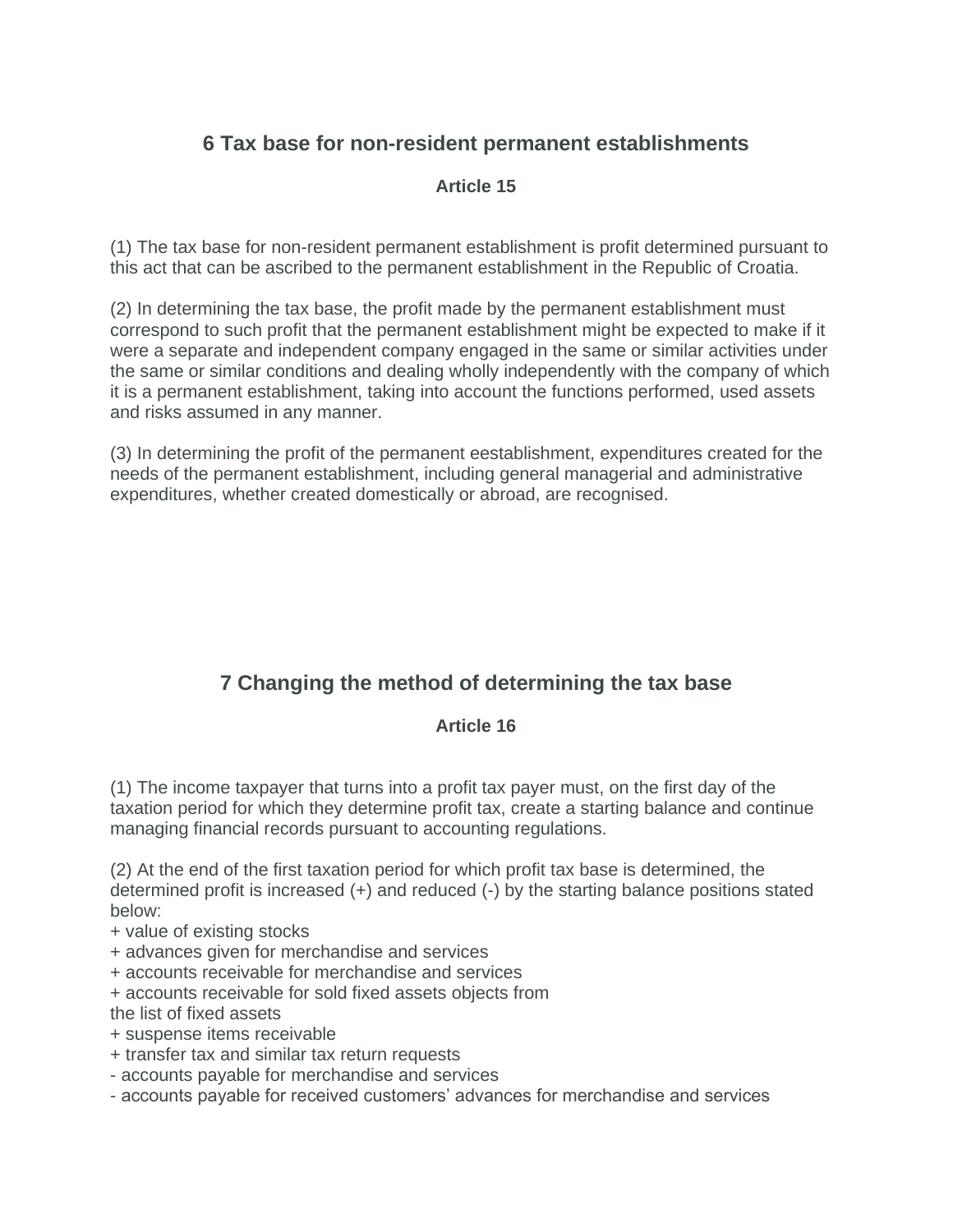- suspense items payable
- long-term provisions
- transfer tax and similar tax liabilities.

(3) The starting balance from paragraph 1 of this article shall be delivered to the Tax Administration by the taxpayer together with the profit tax return.

(4) At the end of the first taxation period in which the taxpayer chose the method of determining the tax base pursuant to article 5, paragraph 7 of this Act, the taxpayer shall increase and reduce the determined profit through applying the opposite sign for positions from paragraph 2 of this article, and increase it by liabilities towards employees, on the basis of avoiding double taxation and the basis of avoiding double reduction of the tax base.

### **8 Tax loss**

#### **Article 17**

(1) If, during the process of determining the tax base, a negative base is determined, the taxpayer has a tax loss.

(2) The tax loss is transferred and compensated by reducing the tax base during the next five years, unless otherwise provided by the Act.

(3) If the transfer of the right for compensation of losses takes place alongside mergers by incorporation, mergers by acquisition, and divisions to legal successors during the taxation period, the right to loss transfer starts in the period in which the legal successor acquired the right to loss transfer.

(4) In reducing the tax base for losses from previous taxation periods, the tax base is first reduced by older losses.

(5) The legal successor loses the right to tax loss transfer:

1. if the legal predecessor does not perform activities already two taxation periods before the change of status, or

2. if during two taxation periods from the creation of the change of status, the activity of the legal predecessor is significantly changed.

(6) The legal successor shall increase the tax base by the amount of the used tax loss in the taxation period in which the right to tax loss transfer was cancelled, pursuant to paragraph 5 of this article.

(7) Paragraphs 5 and 6 of this article are applied even if, during the taxation period, there is a change in the structure of ownership of the taxpayer by more than 50% in relation to the structure of ownership at the beginning of the taxation period.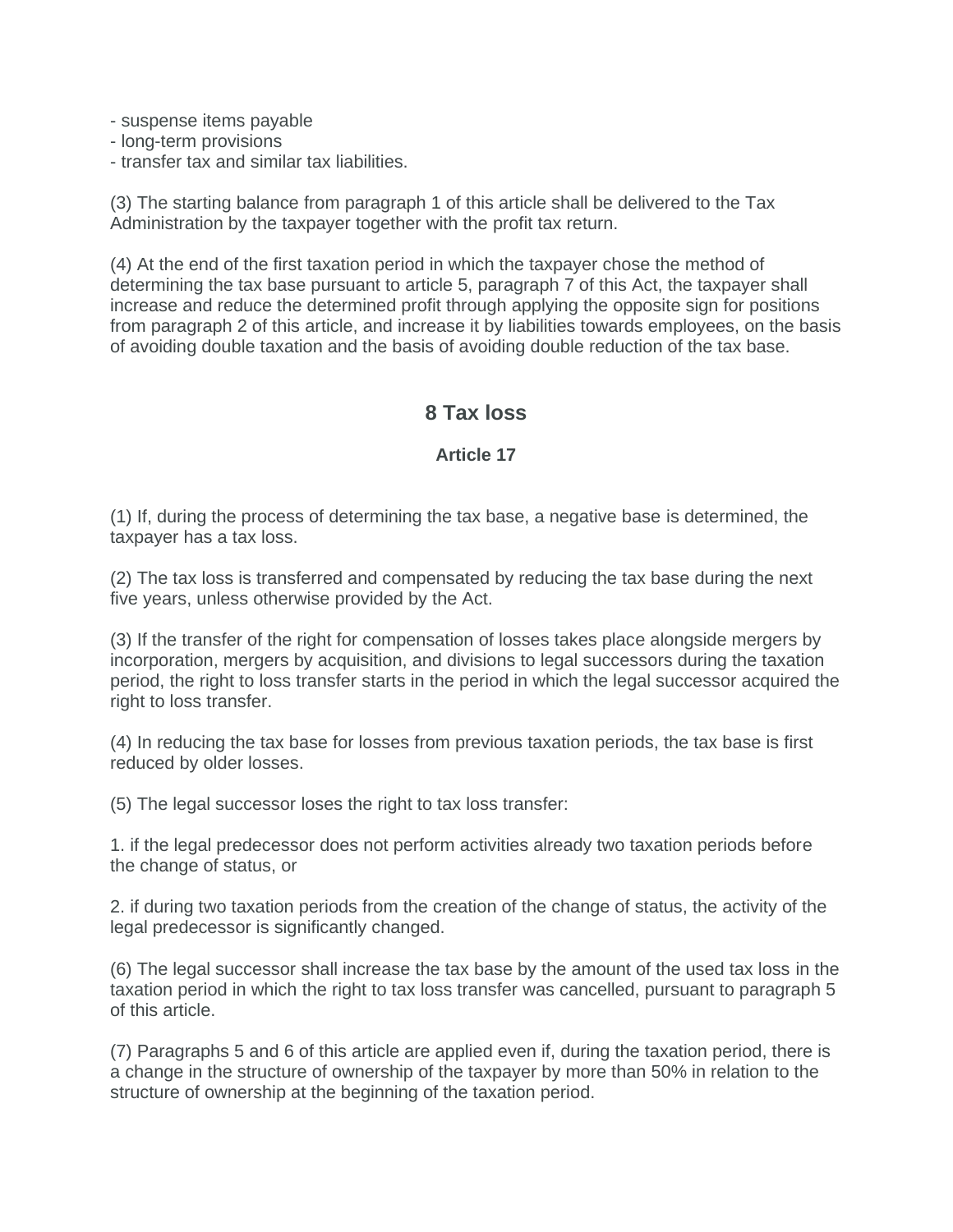(8) Paragraphs 5, 6, and 7 of this article are not applied to the legal successor that significantly changes the activity in order to preserve jobs or to recover the business.

### **9 Conversion, liquidation, bankruptcy and termination of business activities**

### **Article 18**

(1) If the taxpayer converts (changes legal form), in which accounting values of assets and liabilities are continued, this change shall have no effect on taxation.

(2) If in case of paragraph 1 of this article accounting values are not continued, the difference in capital resulting from the conversion shall be considered taxable profit.

(3) In the case when liquidation procedure, or any other procedure of terminating business activities of the taxpayer under special regulation, is closed, the taxpayer shall close his financial records, draw up final financial statements and determine the tax liability on the last day of the taxation period. If, on the last day of the said taxation period, all assets are not encashed, the amount shall be included in the tax base as if the assets were encashed.

(4) At the end of the liquidation period, or period of any other procedure of terminating business activities of the taxpayer under special regulation, the assets shall be estimated according to the market price.

(5) If during the change of legal form or liquidation procedure, or any other procedure of terminating business activities of the taxpayer under special regulation, items or rights are excluded or the assets are used for investments, provisions of article 7 of this Act shall apply.

(6) In case of insolvency, provisions from paragraphs 1 to 5 of this article shall be applied.

### **10 Mergers by incorporation, mergers by acquisition and divisions**

### **Article 19**

(1) A merger by incorporation is a transaction in which one or more companies (hereinafter: transferring company) dissolve, but without going into liquidation, by transferring all assets and liabilities to a new company (hereinafter: receiving company), pursuant to the regulations governing that area.

(2) A merger by acquisition is a transaction in which one or more companies (hereinafter: transferring company) dissolve, but without going into liquidation, by transferring all assets and liabilities to another existing company (hereinafter: receiving company), pursuant to the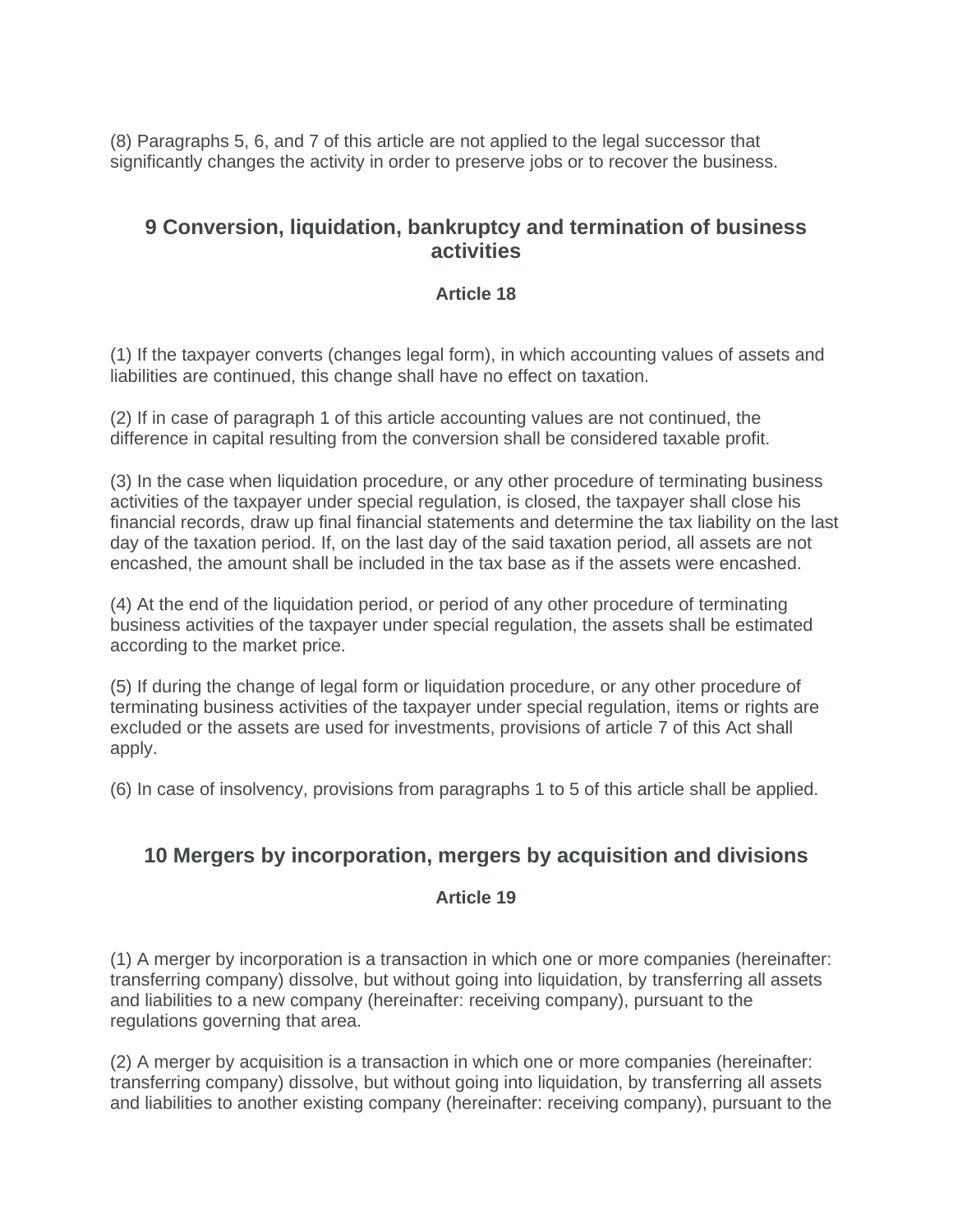regulations governing that area.

(3) A division is a transaction which includes separation and detachment:

1. in separation of a company (hereinafter: transferring company), the company dissolves, without going into liquidation, by transferring all assets and liabilities to two or more newly founded or existing companies (hereinafter: receiving company) pursuant to the regulations governing that area.

2. in detachment, the company (hereinafter: transferring company) transfers one or several activities to one or more newly founded or one or more existing companies (hereinafter: receiving company) pursuant to the regulations governing that area. A transfer of activities shall mean transfer of total assets and liabilities ascribed to a part of the company making up an organisational separate unit of business.

(4) The rights and liabilities of merged or divided taxpayers from the legal tax relationship are transferred to the legal successor.

(5) Merging or dividing taxpayers shall submit financial reports and a tax return to the Tax Administration with the date preceding the date of the merger or division.

# **11 Acquisition and valuation of rights in mergers and divisions**

### **Article 20**

(1) In the case of merger, acquisition or division pursuant to article 19 of this Act, the taxpayers shall be obliged to include the previously declared value adjustments or valuation of assets into the tax base, unless they apply the provisions of article 20a through 20r of this Act.

(2) If the taxpayer has no declared adjustments referred to in paragraph 1 of this article and was not obliged to execute, did not execute, and should not execute specific value adjustments under an accounting regulation, then the actions referred to in article 19 of this Act shall bear no effect on taxation.

(3) In the case when the conditions referred to in paragraph 2 of this article are not met, the taxpayers are obliged to evaluate assets and disclose hidden reserves for the purpose of taxation, and include the difference, together with already declared reserves, into the tax base, unless they apply the provisions of article 20a through 20r of this article.

(4) The provisions of this article shall apply accordingly to all profit tax taxpayers irrespective of whether these are one or several transferring companies or acquiring companies.

**12. Mergers, divisions, partial divisions, transfers of assets and exchanges of shares concerning companies of different Member States pursuant to Directives 90/434/EEC and 2005/19/EC - chapter shall enter into force on the day of accession of the Republic of Croatia to the European Union**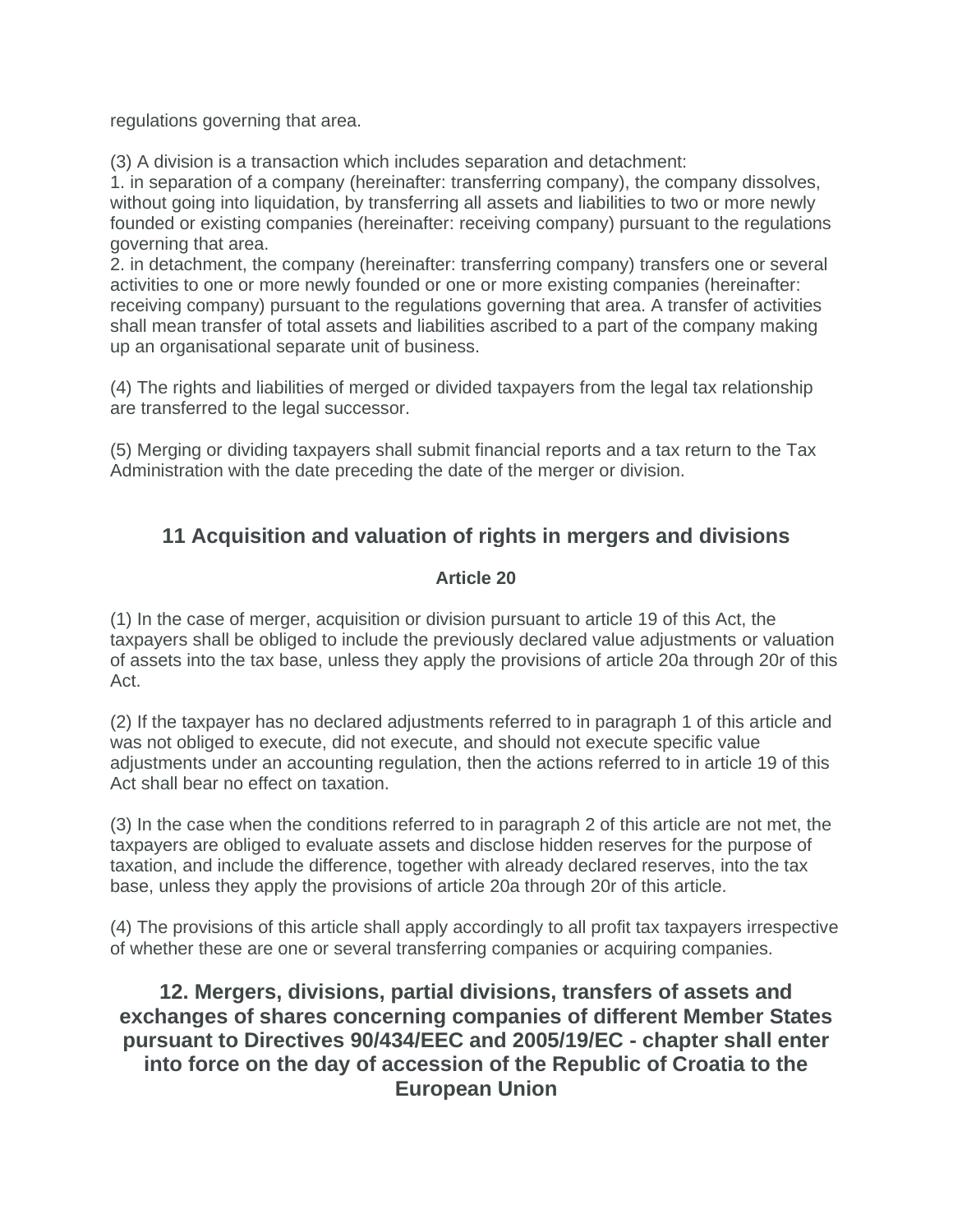# **12.1 General provisions**

### **Article 20a**

Individual notions within the meaning of this Act in applying the Council Directives 90/434/EEC and 2005/19/EC have the following meaning:

1. an EU Member State resident commercial company shall mean a company that:

1.1 has one of the forms to which the common taxation system is applied, valid for mergers, divisions, partial divisions, transfers of assets and exchanges of shares concerning companies of different Member States of the EU, and for transfer of the registered office of a Societas Europaea (hereinafter: SE) or a European Cooperative Society (hereinafter: SCE) between Member States, pursuant to the list in the Annex which is an integral part of the Profit Tax Ordinance adopted by the Minister of Finance,

1.2 is a EU Member State resident pursuant to the law in that state, and does not apply to residents outside the EU pursuant to international agreements for the avoidance of double taxation, concluded with non-Member States,

1.3 is a payer of one of the taxes for which the common taxation system is applied, valid for mergers, divisions, partial divisions, transfers of assets and exchanges of shares concerning companies of different Member States of the EU and for transfer of the registered office of a SE or SCE between Member States, pursuant to the list in the Annex which is an integral part of the Profit Tax Ordinance adopted by the Minister of Finance. This does not apply to tax-exempted companies or companies that may choose.

2. a merger is a business activity in which:

2.1 one or more companies dissolve without going into liquidation, transferring all assets and liabilities to another existing company in exchange for remittance of securities to their shareholders in an appropriate amount of the other company's capital, and if payment is done in cash, it does not exceed 10% of the nominal value, or, absent nominal value, accounting value of these securities,

2.2 two or more companies are dissolved without going into liquidation, transferring all assets and liabilities to a newly founded company in exchange for remittance of securities to their shareholders in an appropriate amount of the new company's capital, and, if payment is done in cash, it does not exceed 10% of the nominal value, or, absent nominal value, accounting value of these securities,

2.3 a company is dissolved without going into liquidation and transfers all assets and liabilities to the company holding all securities which represent its capital,

3. a division is a business activity in which a company is dissolved without going into liquidation, and all assets and liabilities are transferred to two or more existing companies in exchange for securities issued to its shareholders in proportion to the capital of the other company, which receives assets and liabilities, and if payment is done in cash, it does not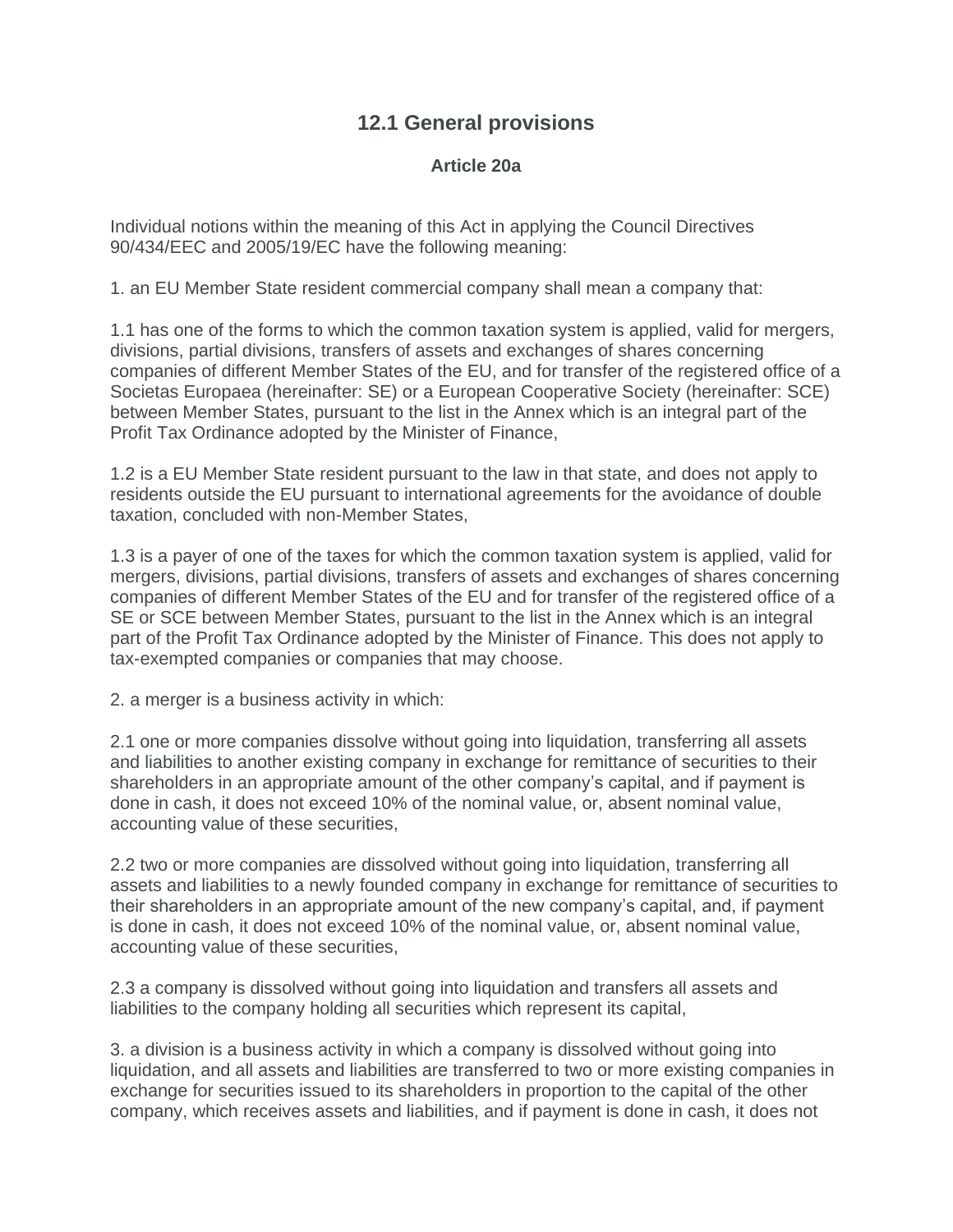exceed 10% of the nominal value, or, absent nominal value, carrying amount of these securities,

4. a partial division is a business activity in which a company, without dissolving, transfers one or more branches of activity to one or more existing or new companies in which at least one branch of activity remains in the company performing the transfer in exchange for proportionally issued securities, representing the companies' capital for company members gaining the assets and liabilities, and if payment is done in cash, it does not exceed 10% of the nominal value, or, absent nominal value, carrying amount of these securities,

5. an asset transfer is a business activity in which a company, without dissolving, transfers all or one or more branches of activity to another already founded company or to a company being founded, in exchange for issuance or transfer of securities that represent shares in the receiving company's capital to the members of the transferring company,

6. exchange of stocks or shares is a business activity in which an existing or new company (acquiring company) acquires securities of another company in exchange for issuance or transfer of own securities to members of the acquired company in exchange for securities representing the acquired company's capital, on the condition that, after exchanging securities, the acquiring company acquires, or keeps the majority of voting rights in the acquired company through further acquisition of securities, and if payment is done in cash, that it does not exceed 10% of the nominal value, or, absent nominal value, carrying amount of these securities,

7. a transferring company is a company transferring all its assets and liabilities, or transferring one or more branches of activity,

8. a receiving company is a company that receives all assets and liabilities, or receives one or more branches of activity of the transferring company,

9. an acquired company is a company whose capital was acquired by another company through exchange of securities,

10. an acquiring company is a company that acquired the other company's capital through exchange of securities,

11. a branch of activity are all assets and liabilities of the company that represent an independent business subject from a business-organisational perspective, i.e. a subject capable for completely autonomous business transactions with its own assets,

12. transfer of registered office is a procedure in which an SE or SCE, without going into liquidation or founding a new legal person, performs a transfer of its registered office from one EU Member State to another Member State.

### **Article 20b**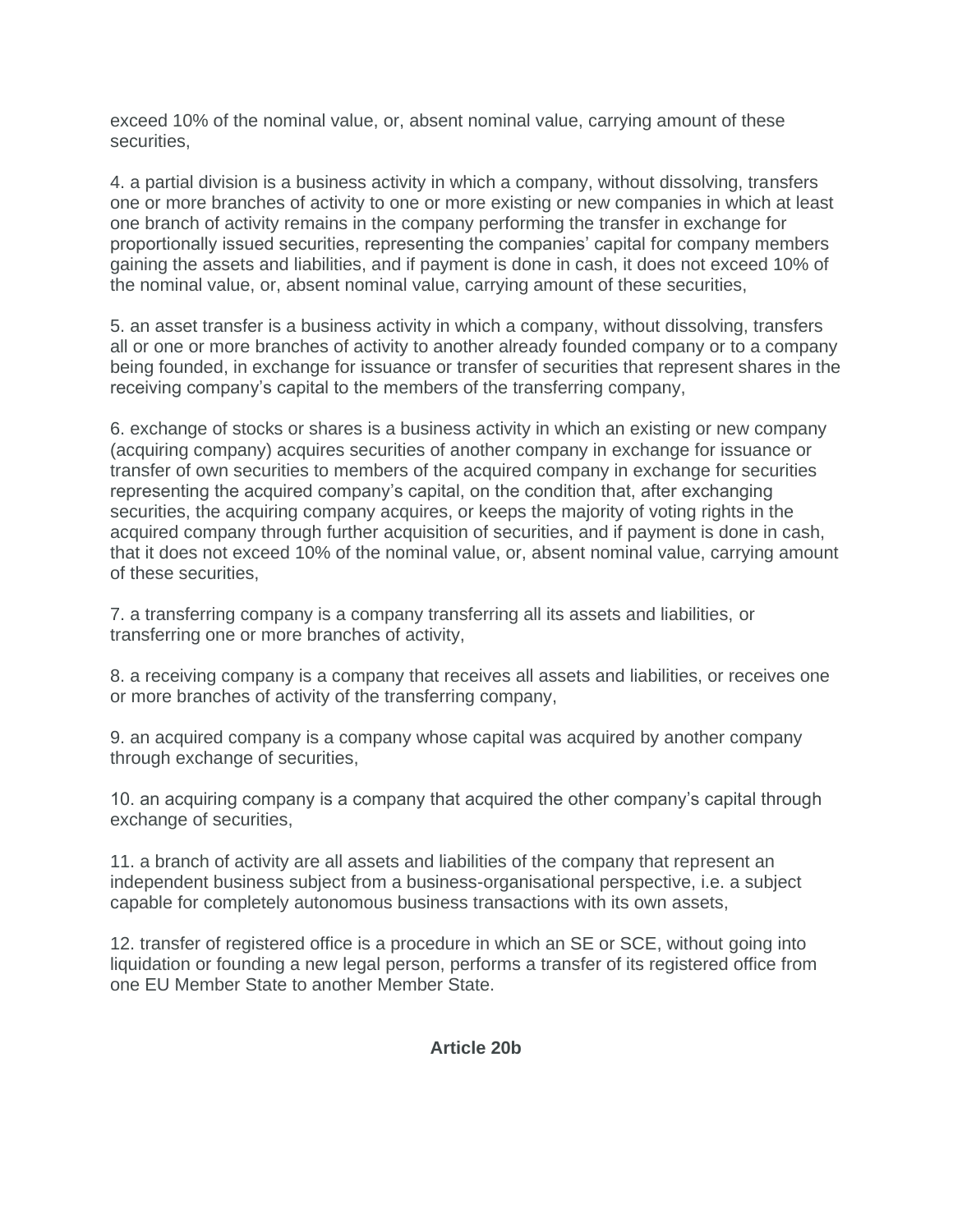(1) In mergers, divisions, or partial divisions, conducted pursuant to article 20.a - 20.r of this Act, the taxpayer shall express hidden reserves relating to remaining and transferred assets during the taxation period.

(2) The amount representing hidden reserves from paragraph 1 of this article is calculated as a difference between fair value and value for tax purposes of transferred assets and liabilities according to the state on the day of creating the tax return.

(3) A fair value is an amount in which the assets can be sold or otherwise replaced, or with which liabilities can be covered, or for which divided capital can be exchanged between well informed and willing business parties, the parties being mutually independent and of equal rights.

(4) The value for tax purposes of individual assets or liabilities is the amount obtained by assessment of these assets and liabilities in tax calculation, or the amount obtained by calculating tax deductible revenues and expenditures, or profit and loss.

(5) Transferred assets and liabilities are assets and liabilities of the company performing the transfer, which is, on the grounds of a merger, division, or partial division, really affiliated to a permanent establishment of the receiving company in the Member State of the company performing the transfer, and has influence over profit or loss during tax calculation.

# **12.2 Asset transfer**

### **Article 20c**

(1) If, during the transfer of assets and liabilities from article 20.a, item 5 of this Act, the transferring company generates profit ascribed to the transferred branch of activity, that profit is not taxed. If, during the transfer of assets and liabilities, the transferring company generates loss ascribed to the transferred branch of activity, that loss is not recognised.

(2) The transferring company shall estimate the received securities of the receiving company according to their fair value on the day of transfer.

#### **Article 20d**

(1) The receiving company may receive provisions created by the transferring company, as well as rights and obligations in relation to these provisions, on the same conditions that were valid in the transferring company, if they are ascribed to the transferred branch of activity.

(2) The receiving company may receive tax losses on the same conditions that would be valid in the transferring company, if they are ascribed to the transferred branch of activity.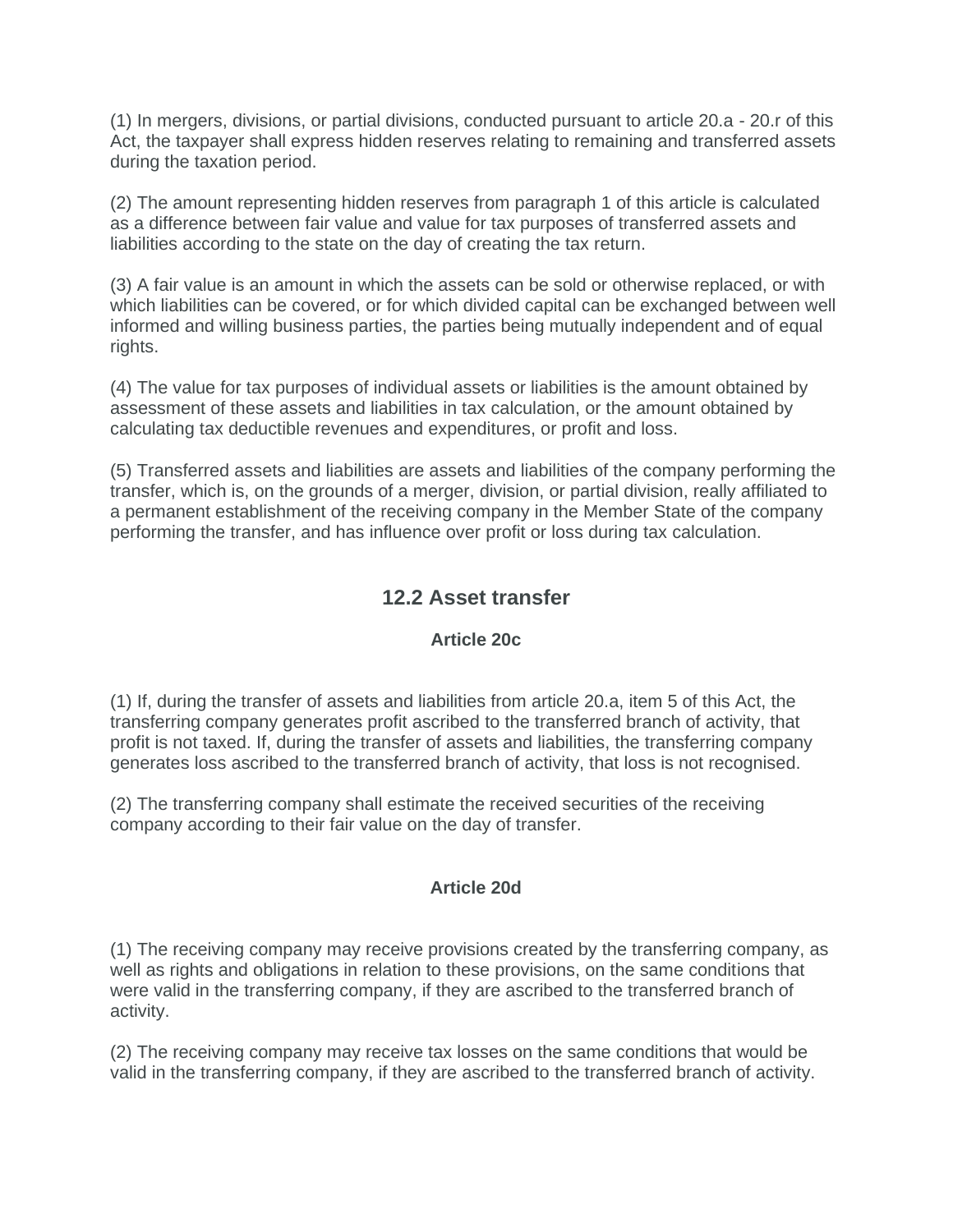(3) The receiving company estimates the received assets and liabilities, amortises the received assets and determines profit or loss in relation to the received assets and liabilities according to value for tax purposes on the day of transfer in the transferring company, in other words, as if the transfer was not done.

#### **Article 20e**

(1) In cases where a domestic transferring company transfers a part or an entire branch of activity to a receiving company with a registered office in an EU Member State in exchange for stocks of the receiving company, the resulting difference is not taxed, on the condition that the receiving company continues performing the activity domestically through a permanent establishment.

(2) In cases where a transferring company with a registered office in one of the EU Member States, performing an activity domestically through a permanent establishment, transfers a part or an entire branch of activity to a receiving company in another Member State in exchange for stocks of the transferring company, the resulting difference between the market value of the branch of activity and its value for tax purposes is not taxed, on the condition that the receiving company continues performing the activity domestically through a permanent establishment.

(3) If a receiving company does not continue performing the activity pursuant to article 1 and 2 of this article, or within 5 years from the day of transfer alienates the transferred branch of activity, the resulting positive difference between the fair value of the transferred branch of activity and its value for tax purposes is not taxed.

### **Article 20f**

The transferring company and the receiving company realise rights from articles 20.c, 20.d and 20.e of this Act on the condition that they are residents of the Republic of Croatia and/or residents of another EU Member State, and if:

1. the transferring company and receiving company are residents of the Republic of Croatia, for the transfer of a branch of activity in the Republic of Croatia or another EU Member State,

2. the transferring company is a resident of another EU Member State, and the receiving company is a resident of the Republic of Croatia, for the transfer of a branch of activity located in the Republic of Croatia, if, after the transfer, the transferred assets and liabilities, provisions, reserves, and losses do not belong to the branch of activity of the receiving company outside the Republic of Croatia,

3. if the receiving company is a resident of another EU Member State, and the transferring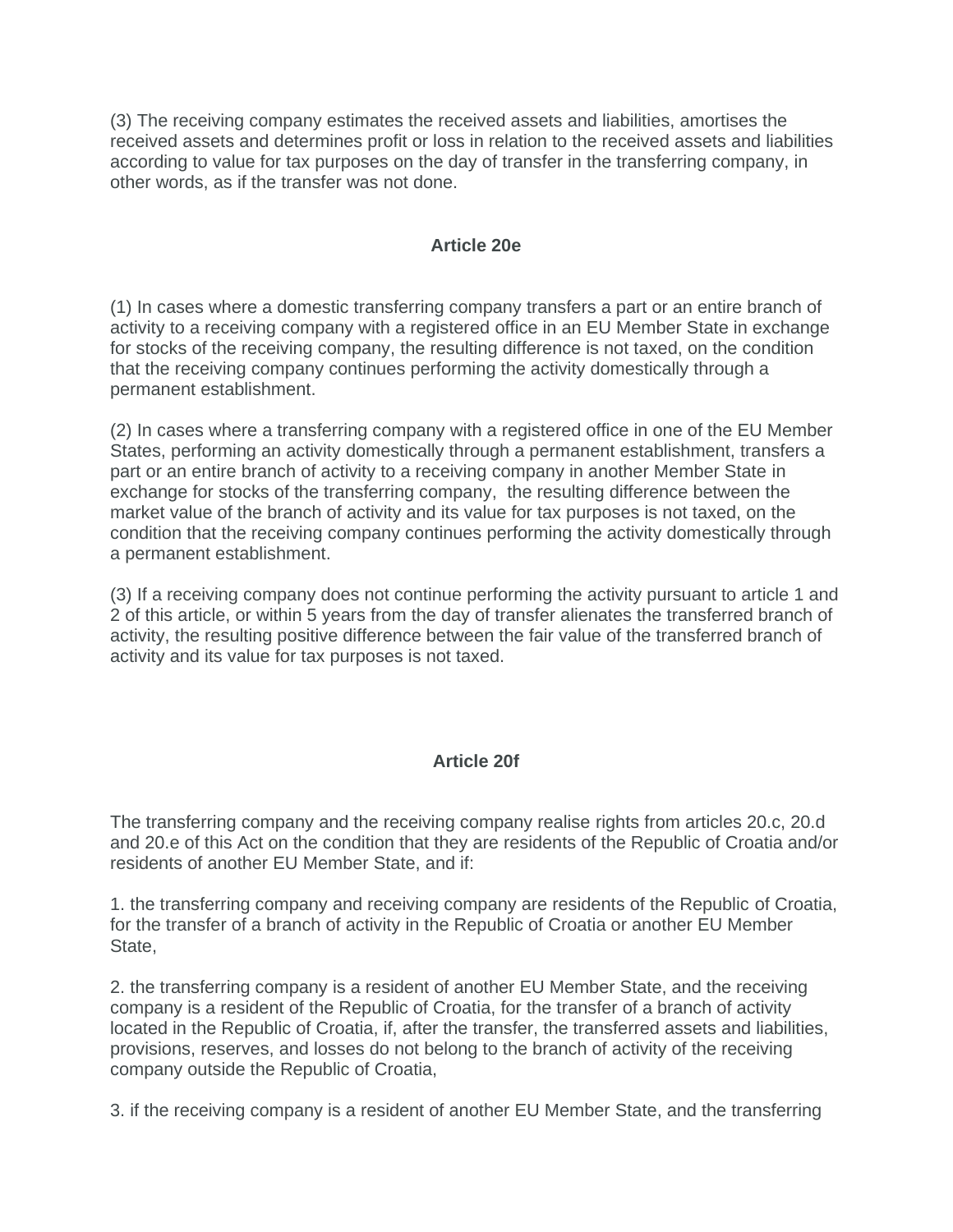company is a resident of the Republic of Croatia or another EU Member State, on the condition that, after the transfer, the transferred assets and liabilities, provisions, reserves, and losses belong to the branch of activity of the receiving company in the Republic of Croatia.

## **12.3 Merger and division**

### **Article 20g**

(1) If, during a merger, division, and partial division from article 20.a, item 2, 3 and 4 of this Act the transferring company generates profit or loss related to the transferred assets and liabilities on the day of the merger, division, o partial division, the profit is not taxed and the loss is not recognised.

(2) In mergers, divisions, or partial divisions, conducted pursuant to article 20.g - 20.j of this Act, the taxpayer shall, pursuant to article 19 of this Act, express hidden reserves that are not taxed in the moment of the merger, division or partial division during the taxation period preceding the merger, division or partial division, but increased amortisation is compared to revenues in the same amount.

### **Article 20h**

(1) The receiving company may receive provisions created by the transferring company, as well as rights and obligations in relation to these provisions, on the same conditions that would be valid in the transferring company, if there were no transfer.

(2) The receiving company may receive tax losses on the same conditions that would be valid in the transferring company, if there were no transfer.

(3) In the receiving company, profits generated from cancelling shares in the transferring company are not taxed if, before the merger, division, or partial division, it had shares in the capital of the transferring company.

(4) The receiving company estimates the received assets and liabilities, amortises the received assets and determines profit or loss in relation to the received assets and liabilities according to value for tax purposes on the day of transfer in the transferring company, in other words, as if the transfer was not done.

(5) If a member of the company generates profit or loss during the merger, division, or partial division with exchange of securities of the transferring company for the securities of the receiving company, these shall not be taxed or recognised for the purposes of taxation.

(6) Paragraph 5 of this article is not applied if the company member is a resident of the Republic of Croatia and receives monetary compensation, or if they are not a resident of the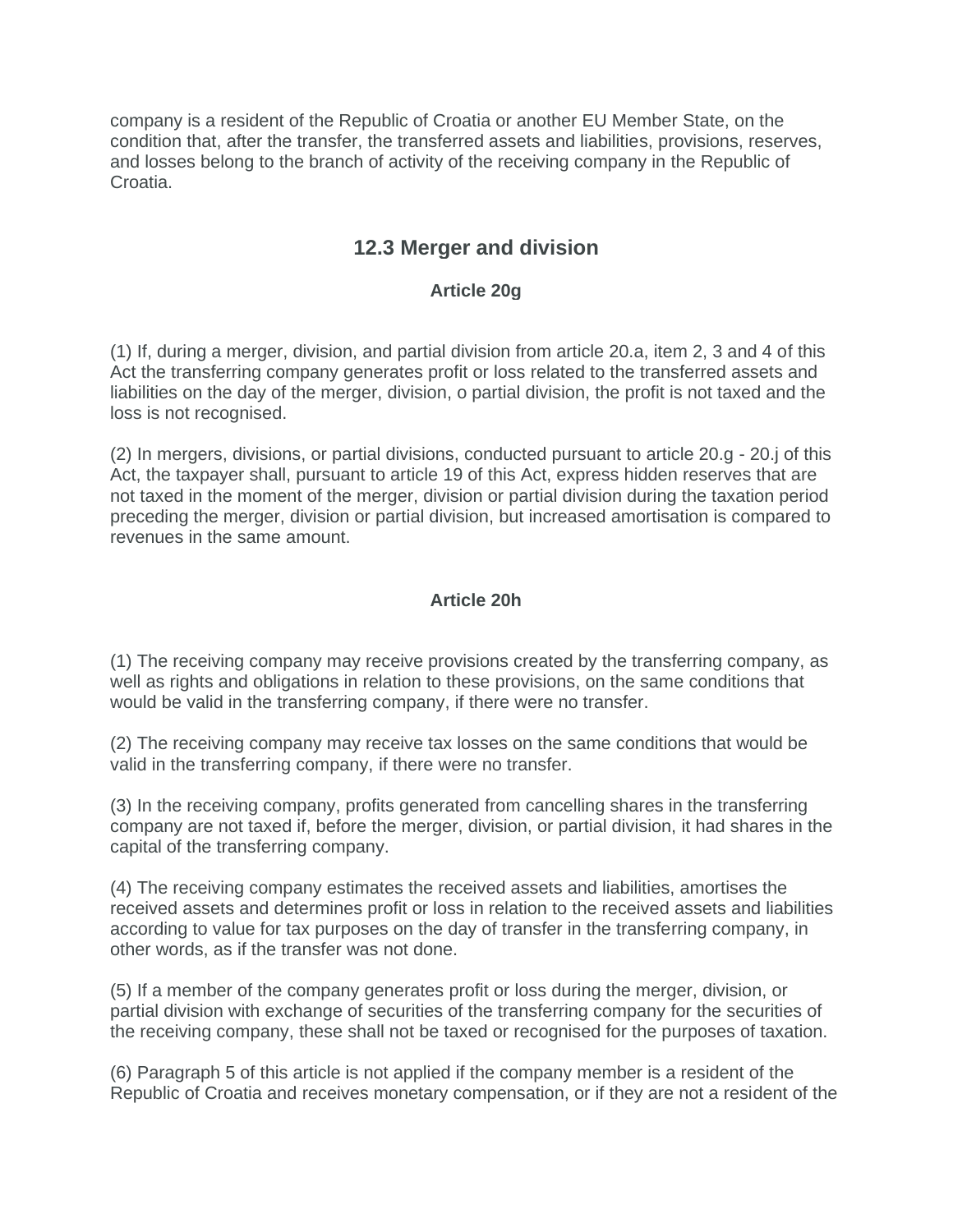Republic of Croatia, but they own securities in the transferring company and receiving company through a permanent establishment in the Republic of Croatia.

(7) The company member declares received securities of the receiving company with the value for tax purposes the securities of the transferring company had at the moment of the merger, division, or partial division.

### **Article 20i**

(1) If the receiving company possesses a share in the capital of the transferring company, capital gains realised by the receiving company for cancelling shares in the capital shall not be taxed.

(2) Paragraph 1 of this article is not applied in cases where the receiving company has less than 10% of owned shares in the transferring company's capital.

(3) During a merger, division, partial division or exchange of stocks from article 20.a of this Act, issuance of securities of the receiving company to members of the transferring company in exchange for securities representing the transferring company's capital shall not be taxed.

#### **Article 20j**

The transferring company and the receiving company realise rights from articles 20.g, 20.h and 20.i of this Act on the condition that they are residents of the Republic of Croatia and/or residents of another EU Member State, and if:

1. the transferring company and receiving company are residents of the Republic of Croatia, regardless if the branch of activity of the transferring company is located in the Republic of Croatia or another EU Member State,

2. the transferring company is a resident of another EU Member State, and the receiving company is a resident of the Republic of Croatia, on the condition that, after the merger, division, or partial division, the transferred assets and liabilities, provisions, reserves, and losses do not belong to the branch of activity of the receiving company outside the Republic of Croatia,

3. if the receiving company is a resident of another EU Member State, and the transferring company is a resident of the Republic of Croatia or another EU Member State, on the condition that, after the merger, division, or partial division, the transferred assets and liabilities, provisions, reserves, and losses belong to the branch of activity of the receiving company in the Republic of Croatia.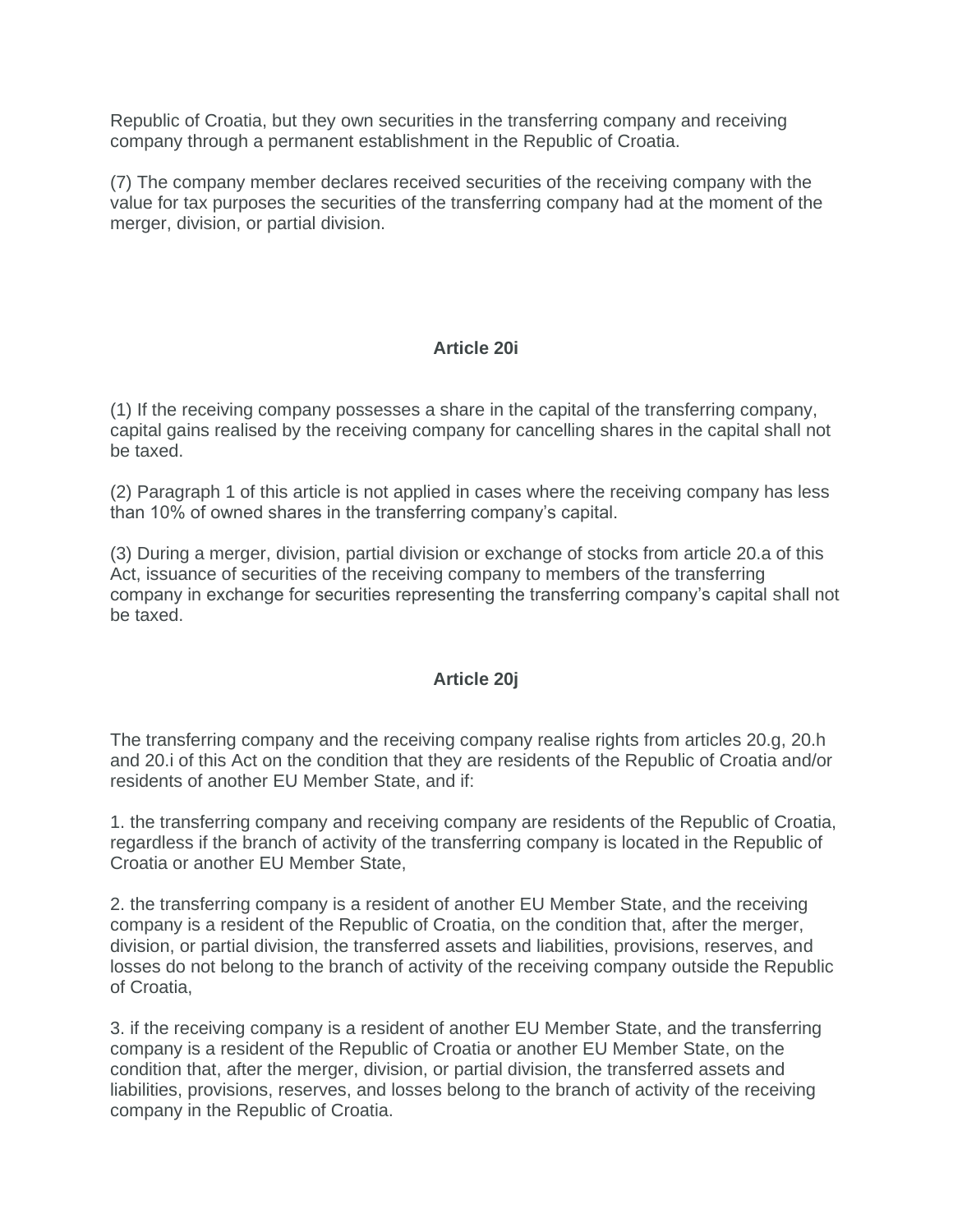# **12.4 Transfer of a permanent establishment**

### **Article 20k**

(1) If a merger, division, partial division, or asset transfer includes a permanent establishment of the transferring company located in another Member State, the Member State in which the company has a registered office shall not tax that permanent establishment.

(2) The transferring company may include losses of the permanent establishment that were not compensated to its profit.

(3) During a merger, division, partial division or asset transfer from paragraph 1 of this article, the Member State in which a permanent establishment has a registered office and a Member State in which the receiving company has a registered office shall apply provisions from articles 20.a - 20.o of this Act regarding taxation of such a transfer. The same is applied when a permanent establishment is located in the same Member State as the resident receiving company.

(4) By way of derogation from paragraph 1, 2, and 3 of this article, when the Member State of the company being transferred applies the principle of global profit taxation, it has the right to tax any profit or capital gains of a permanent establishment that are a consequence of a merger, division, partial division, or asset transfer, on the condition that it includes the tax that would have been calculated for that profit or capital gains in the Member State in which the permanent establishment is located.

# **12.5 Exchange of stocks and shares**

### **Article 20l**

(1) If, during exchange of stocks and shares, a member of the acquired company realises capital gains, they are not taxed, and the loss that would be realised through exchange of securities of the acquired company is not recognised for the purpose of taxation.

(2) If a member of the company receives monetary payment, they are a taxpayer in proportion corresponding to monetary payment, in which realised gains or losses are proportionally ascribed to cash payment and fair value of the securities of the acquiring company.

(3) A member of the company estimates the securities of the acquired company according to the value for tax purposes that the securities of the acquired company had at the moment of the exchange.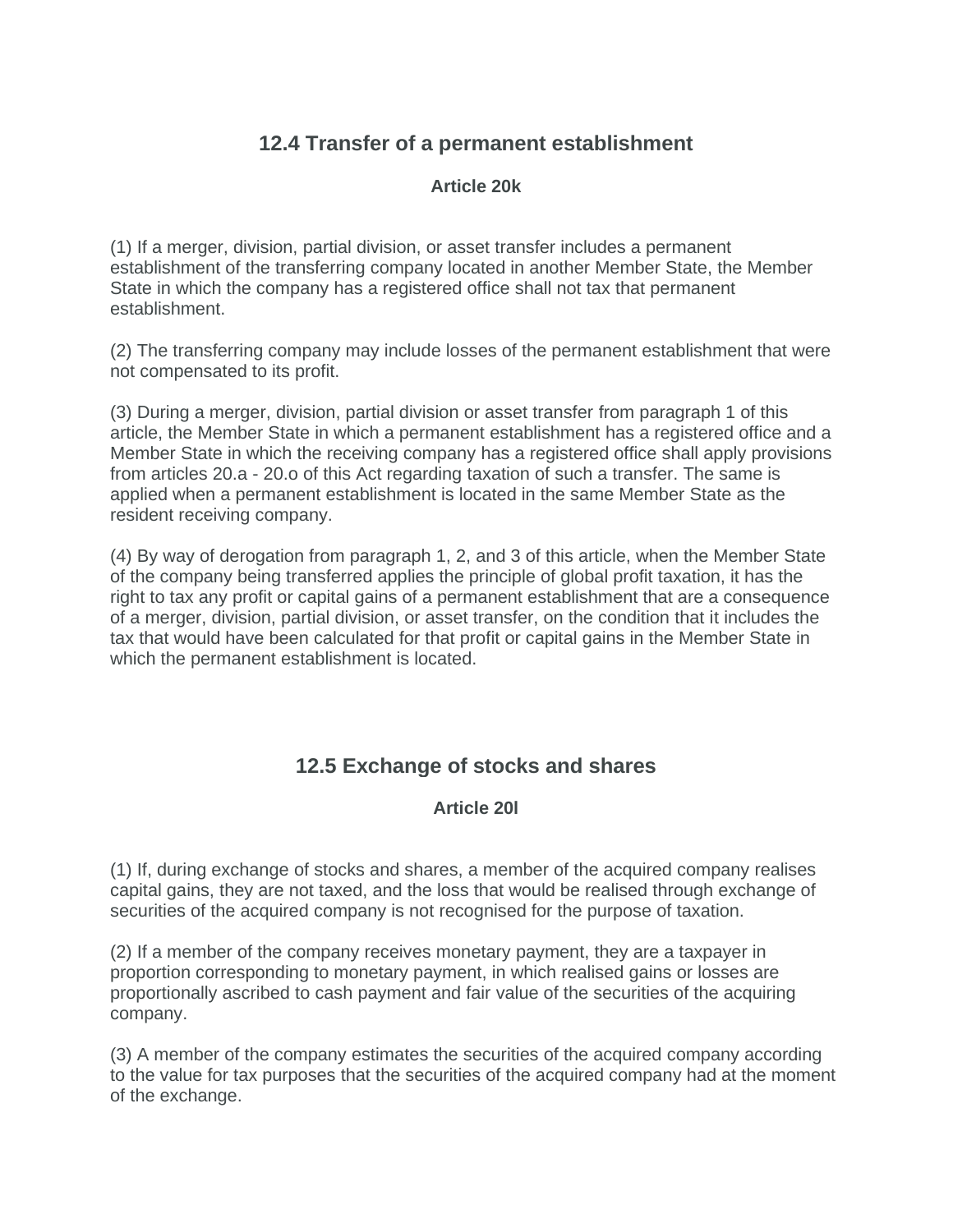(4) The acquiring company shall estimate the received securities of the acquired company according to their fair value on the day of transfer.

### **Article 20m**

Article 20.l of this Act is applied on the condition that the acquiring company and the acquired company are residents of the Republic of Croatia and/or residents of another EU Member State and if the member of the company is a resident of the Republic of Croatia, or if they are not a resident of the Republic of Croatia, but own securities of the acquired company and the acquiring company through a permanent establishment in the Republic of Croatia.

# **Transfer of a registered office of an SE or SCE**

### **Article 20n**

In transferring the registered office of an SE or SCE from the Republic of Croatia to another EU Member State, or from another EU Member State to the Republic of Croatia, such transfer of the registered office does not lead to taxation of gains in the Member State from which the registered office was transferred, realised from assets and liabilities of the SE or SCE pursuant to article 20.c of this Act, on the condition that these companies remain connected with permanent establishment of that SE or SCE in the Member State from which the transfer of the registered office was executed.

# **12.7 Common provisions**

### **Article 20o**

For taxation of asset transfers, exchange of stocks, and mergers, divisions, or partial divisions, pursuant to article 20.a - 20.n of this Act, provisions on transfers of securities representing a share in the capital are also applied to companies such as, for example, limited liability companies, where securities do not represent the capital.

### **Article 20p**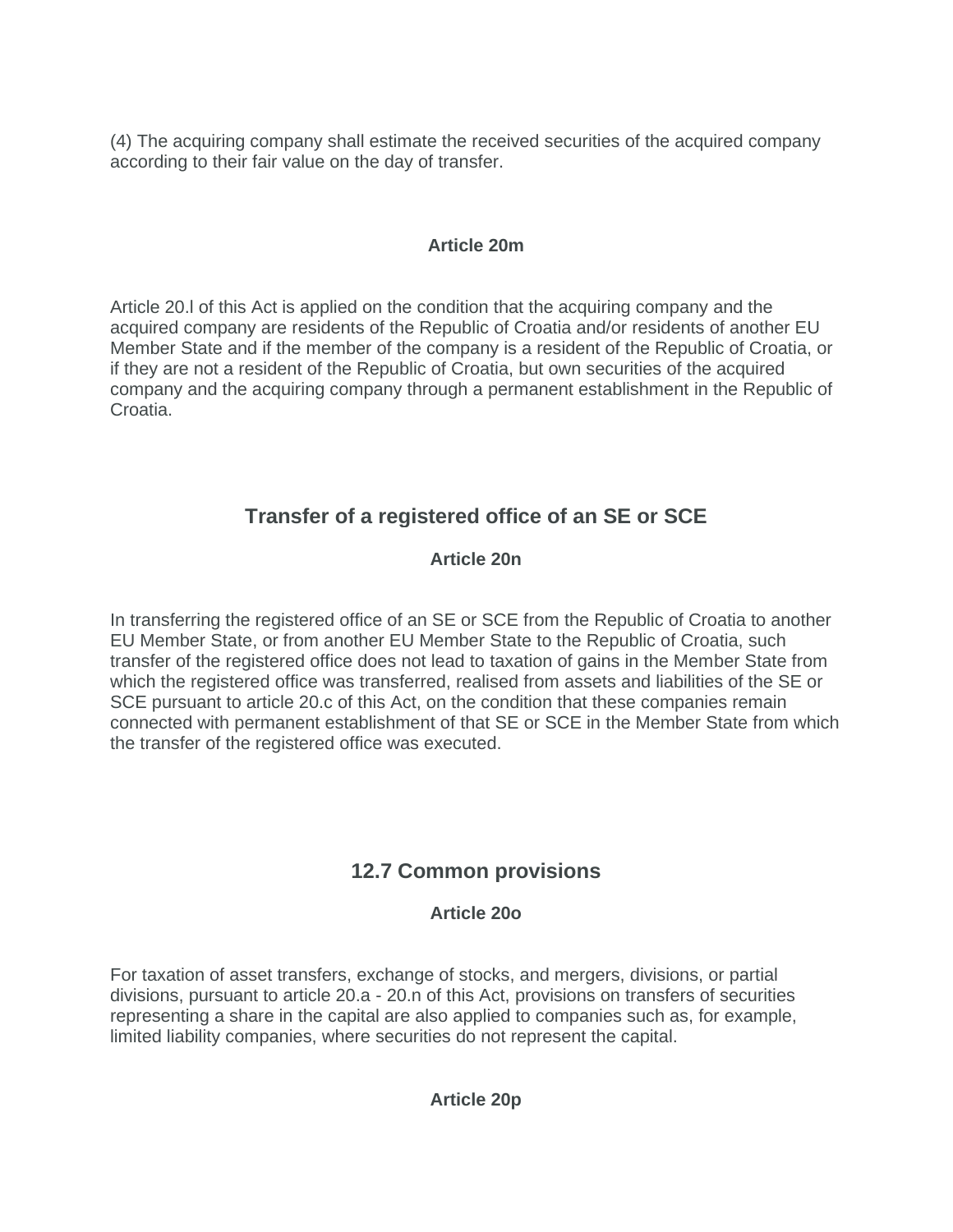Provisions of articles 20.a - 20.o of this Act shall not be applied if it is apparent that the business merger, division, partial division, asset transfer, exchange of stocks, or transfer of the registered office of an SE or SCE has as its main purpose or one of the main purposes tax fraud or tax evasion.

### **Article 20r**

(1) The transferring company, receiving company, and company member have rights and obligations pursuant to article 20.a - 20.p of this Act if they have fulfilled the prescribed conditions, and on the basis of reporting the procedures of a merger, division, partial division, asset transfer, and exchange of stocks to the Tax Administration.

(2) If the conditions from paragraph 1 of this article are not fulfilled, the transferring company, receiving company, and company member have no rights and obligations pursuant to article 20.a - 20.p of this Act. In that case, the transferring company shall include the hidden reserves from article 20.b of this Act into the tax base.

(3) The method of application of this article is prescribed by the Minister of Finance.

### **IV DELETED**

**Article 21**

Deleted.

**Article 22**

Deleted.

**Article 23**

Deleted.

**Article 24**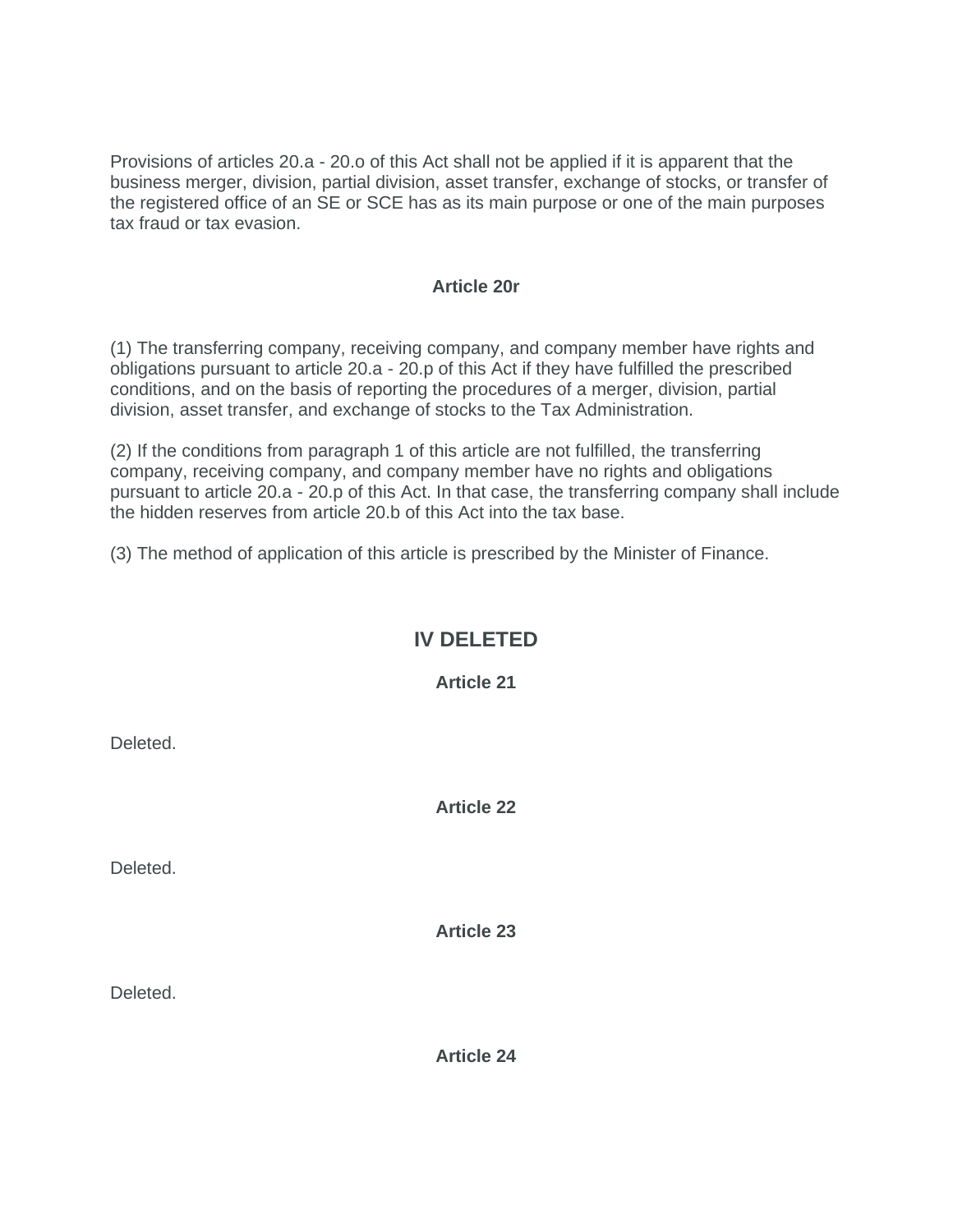Deleted.

**Article 25**

Deleted.

**Article 26**

Deleted.

**Article 27**

Deleted.

# **V. TAX RATE**

### **Article 28**

The profit tax is paid based on the determined tax base at the rate of:

1. 12% if, during the taxation period, revenue has been generated up to HRK 7,500,000.00, or

2. 18% if, during the taxation period, revenue has been generated equal or higher than HRK 7,500,000.01.

# **V.a TAX RELIEFS AND EXEMPTIONS FOR TAXPAYERS PERFORMING ACTIVITIES IN ASSISTED AREAS**

### **Article 28a**

(1) Taxpayers performing activities in the area of the City of Vukovar, determined pursuant to special regulation on restoration and development of the City of Vukovar, and employing more than five employees under a permanent employment contract, in which more than 50% of employees have a permanent residence and reside in the assisted areas of the local self-government units categorised as group 1 according to development status, i.e. in the City of Vukovar, do not pay profit tax.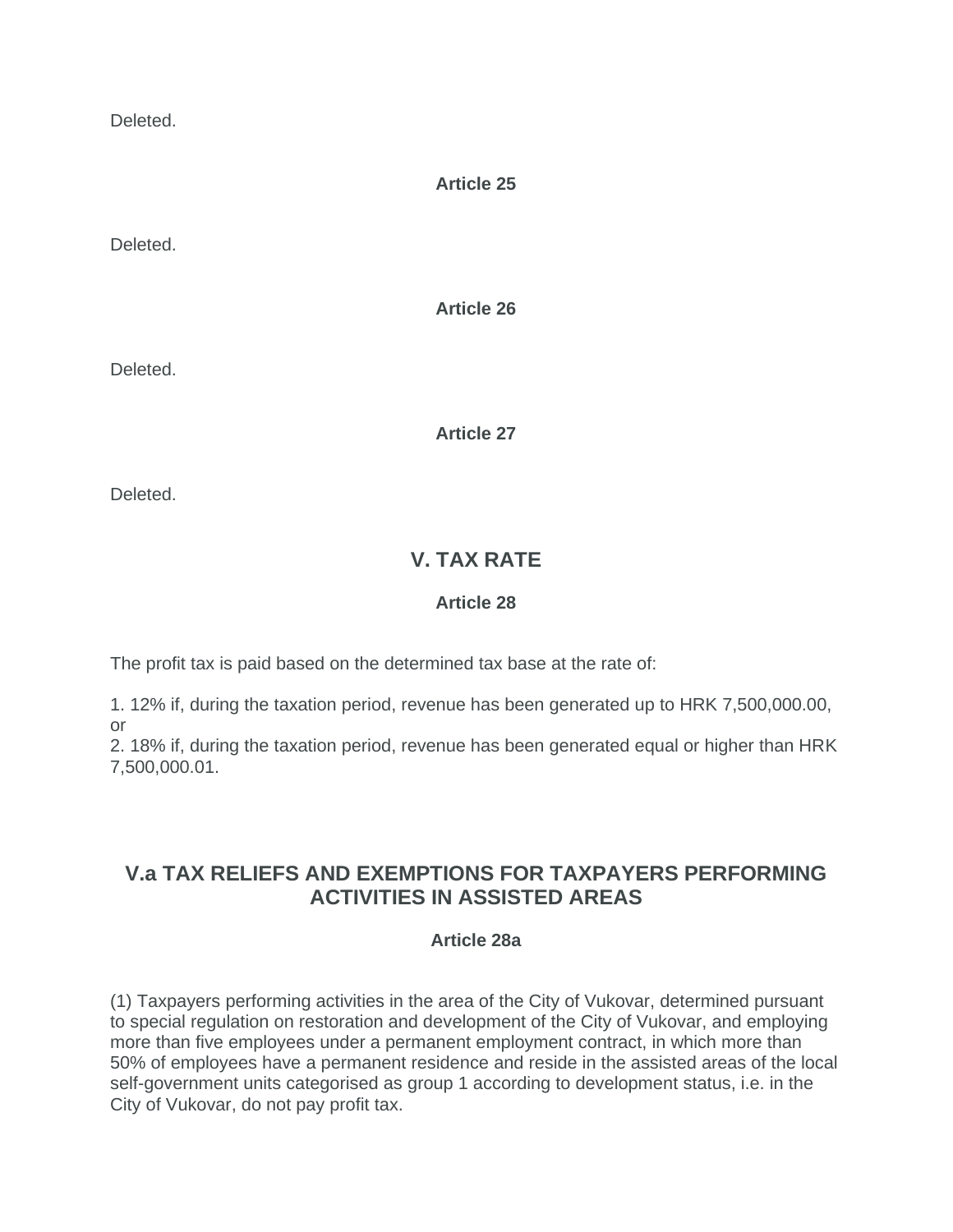(2) Taxpayers performing activities in the areas of the local self-government units categorised as group 1 according to development status pursuant to special regulation on regional development of the Republic of Croatia, and employing more than five employees under a permanent employment contract, in which more than 50% of employees have a permanent residence and reside in the assisted areas of the local self-government units categorised as group 1 according to development status, i.e. in the City of Vukovar, do not pay profit tax.

(3) The amount of the profit tax exemption from paragraphs 1 and 2 of this article is determined in accordance to the relevant rules on de minimis aid.

(4) It shall be considered that the taxpayer from paragraphs 1 and 2 of this article employs an employee under a permanent employment contract if the above mentioned had spent at least nine months during the taxation period performing work under a permanent employment contract for the taxpayer and had permanent residence and resided in an assisted area of the local self-government units categorised as group 1 according to development status, i.e. in the City of Vukovar pursuant to special regulation on development of the City of Vukovar.

(5) The method of realising the tax relief from paragraphs 1 and 2 of this article is determined through an ordinance adopted by the Minister of Finance in cooperation with the minister responsible for regional development.

# **VI PERIOD OF DETERMINING THE TAX LIABILITY**

### **Article 29**

(1) Profit tax is determined for the taxation period which is usually the calendar year.

(2) By way of derogation from paragraph 1 of this article, the Tax Administration may, at the demand of the taxpayer, approve that the taxation period and the calendar year differ, in which the taxation period shall not exceed a 12-month period. The chosen taxation period cannot be changed by the taxpayer for three years.

(3) The taxation period makes up a part of the business year if it is:

1. the period from the beginning of business of the taxpayer until the end of that business year,

2. the period from transferring the registered office or managing international business domestically until the end of that business year,

3. the period which is a continuation of the last business year until the transfer of the registered office or management of domestic business abroad,

4. the period which is a continuation of the last business year until the day of the merger or division,

5. the period which is a continuation of the last business year until liquidation or insolvency,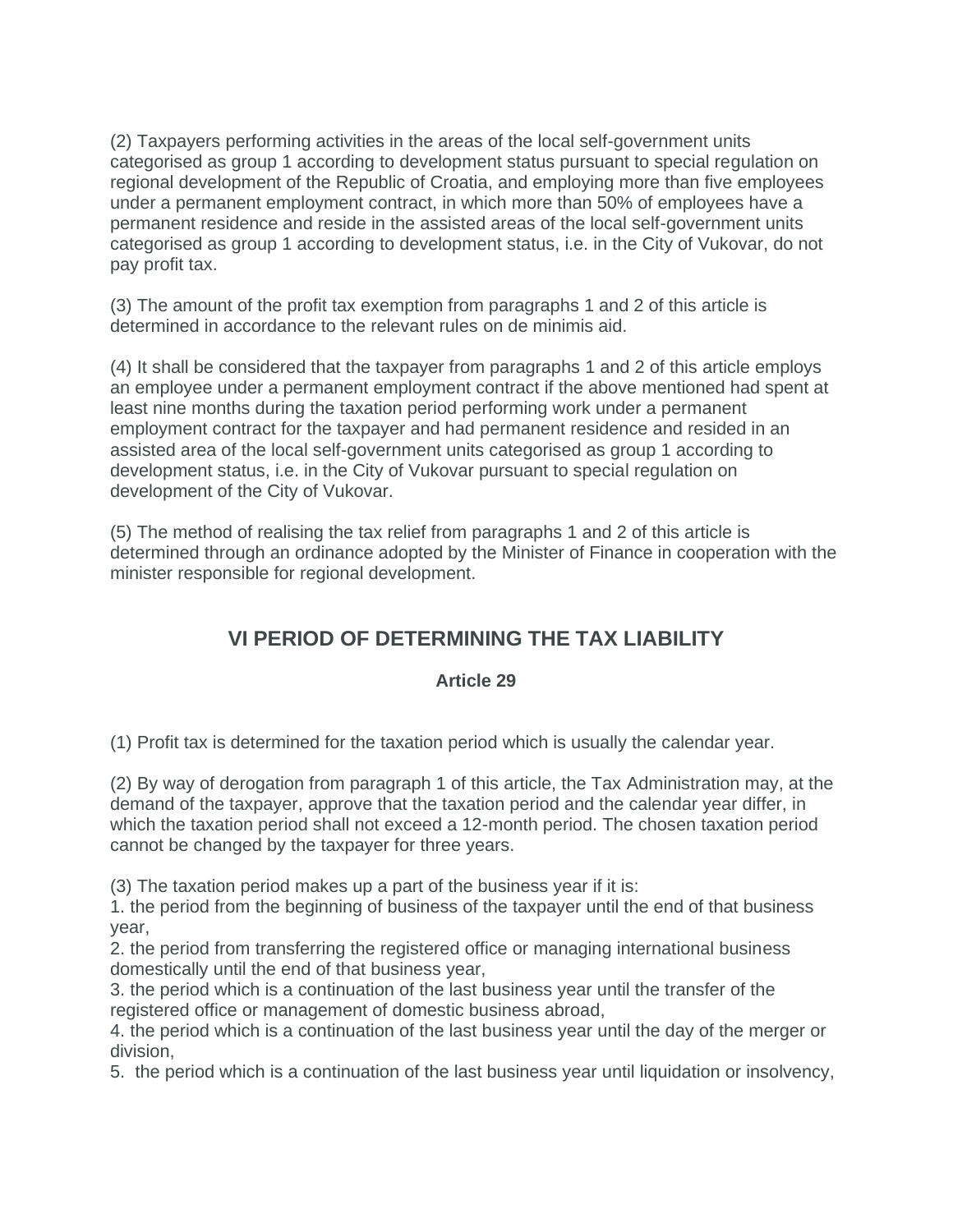- 6. the period which is a continuation of insolvency until the end of the business year,
- 7. the period which is a continuation from opening until closing the procedure of liquidation,

8. the period which is a continuation of the last financial year until terminating business activities in accordance with special regulations.

(4) The taxpayer who plans to start the procedures referred to in paragraph 3, items 3, 4 and 7 in the event of closure of the liquidation and item 8 of this article, shall be obliged to announce such procedures to the Tax Administration no later than 30 days from the start of formal actions with the competent authorities and to submit the data on authorised tax advisor if one is involved in the execution of the said procedure.

(5) A taxation period and profit tax liability and financial records liability, pursuant to accounting regulations for entrepreneurs - natural persons from article 2, paragraphs 3 and 4 of this Act, starts with the beginning of the taxation period, following after the taxation period in which the prescribed conditions were fulfilled.

(6) Profit tax liability and the obligation to keep financial records according to accounting regulations shall be binding for the entrepreneurs referred to in paragraph 4 of this article for the period of the following three years. In duly justified cases and based on a written request of the taxpayer, the Tax Administration may also approve a shorter term on which it shall issue a decision. Duly justified cases shall include, in particular, an overall change of the activity carried out by the taxpayer and significantly altered condition (more than 50%), due to which the taxpayer changed his or her manner of taxation.

# **VII SET-OFF OF TAX PAID ABROAD**

### **Article 30**

(1) If the taxpayer generated revenue or profit abroad (directly or through a permanent establishment) for which it paid profit tax or an equivalent tax, the tax paid abroad may be set off in the domestic tax at the highest to the amount of the profit tax that would be paid domestically for the generated profit or revenue.

(2) The amount of the profit tax from paragraph 1 of this article is determined in such a way that the set-off rate is applied on the profit or revenue generated abroad. The set-off rate is calculated by comparing the total tax liability determined before additional reductions of the tax base and the total generated profit only from domestic business activities.

(3) For the purpose of setting off the tax paid abroad from paragraph 1 of this article, the taxpayer is liable to present evidence on tax paid abroad to the Tax Administration.

# **VII.a ANTI PROFIT-SHIFTING RULES**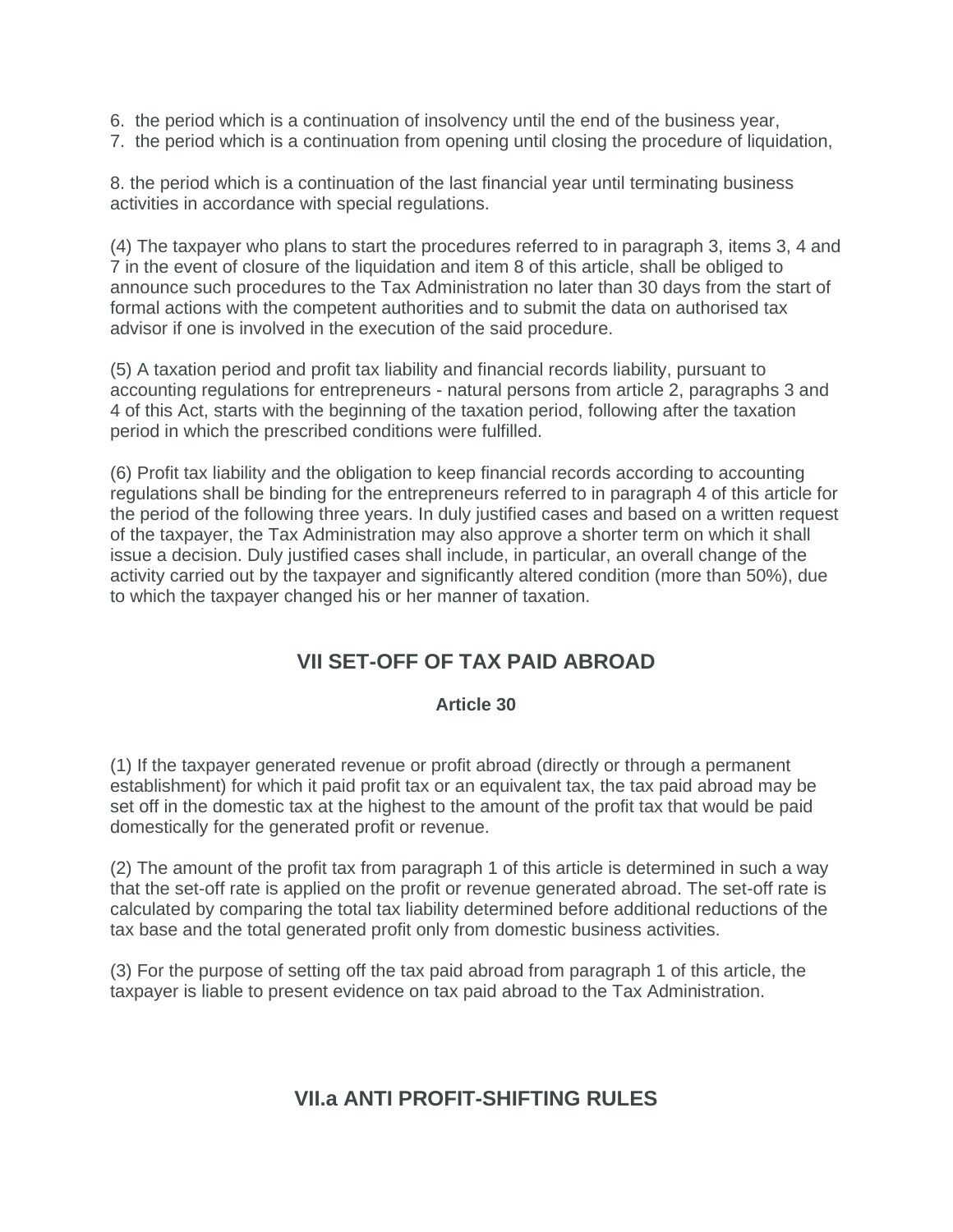# **Interest limitation rule**

### **Article 30.a**

(1) Taxpayer may establish the exceeding borrowing costs incurred in a tax period as tax deductible expenditure only up to:

1. 30 % of earnings before interest, taxes, depreciation and amortisation (EBITDA) or

2. 3.000.000,00 EUR if greater amount is thus achieved than under item 1 of this paragraph.

(2) Taxpayer shall be deemed to make exceeding borrowing costs when the borrowing costs of the taxpayer exceed taxable interest revenues and other economically equivalent taxable revenues.

(3) Within the meaning of paragraph 1 of this Article, the following shall be deemed as borrowing costs: interest expenses on all forms of debt, other costs economically equivalent to interest and expenses incurred in connection with the raising of finance, including, inter alia, payments under profit participating loans, imputed interest on instruments such as convertible bonds and zero coupon bonds, amounts under alternative financing arrangements, such as Islamic finance, the finance cost element of finance lease payments, capitalised interest included in the balance sheet value of a related asset, or the amortisation of capitalised interest, amounts measured by reference to a funding return under transfer pricing rules where applicable, notional interest amounts under derivative instruments or hedging arrangements related to an entity's borrowings, foreign exchange gains and losses on borrowings and instruments connected with the raising of finance, guarantee fees for financing arrangements, arrangement fees and similar costs related to the borrowing of funds.

(4) For the purposes of paragraph 1 of this Article, when calculating EBITDA, only taxable revenue shall be taken into account and the tax deductible expenditures of amortisation established under this Act shall be added to earnings before tax as well as the total borrowing costs.

(5) Provisions on interest limitation rule referred to in paragraph 1 of this Article shall not apply to:

1. an independent taxpayer or entity outside consolidated group for accounting purposes and without any associated party within the meaning of Article 30.b paragraph 7 of this Act, or permanent establishment, and not borrowing or approving loans to its members of shareholders and

2. a taxpayer which is a financial undertaking.

(6) Within the meaning of paragraph 5 item 2 of this Article, financial undertaking shall be any entity in any of the following organisational and legal forms: credit institution, investment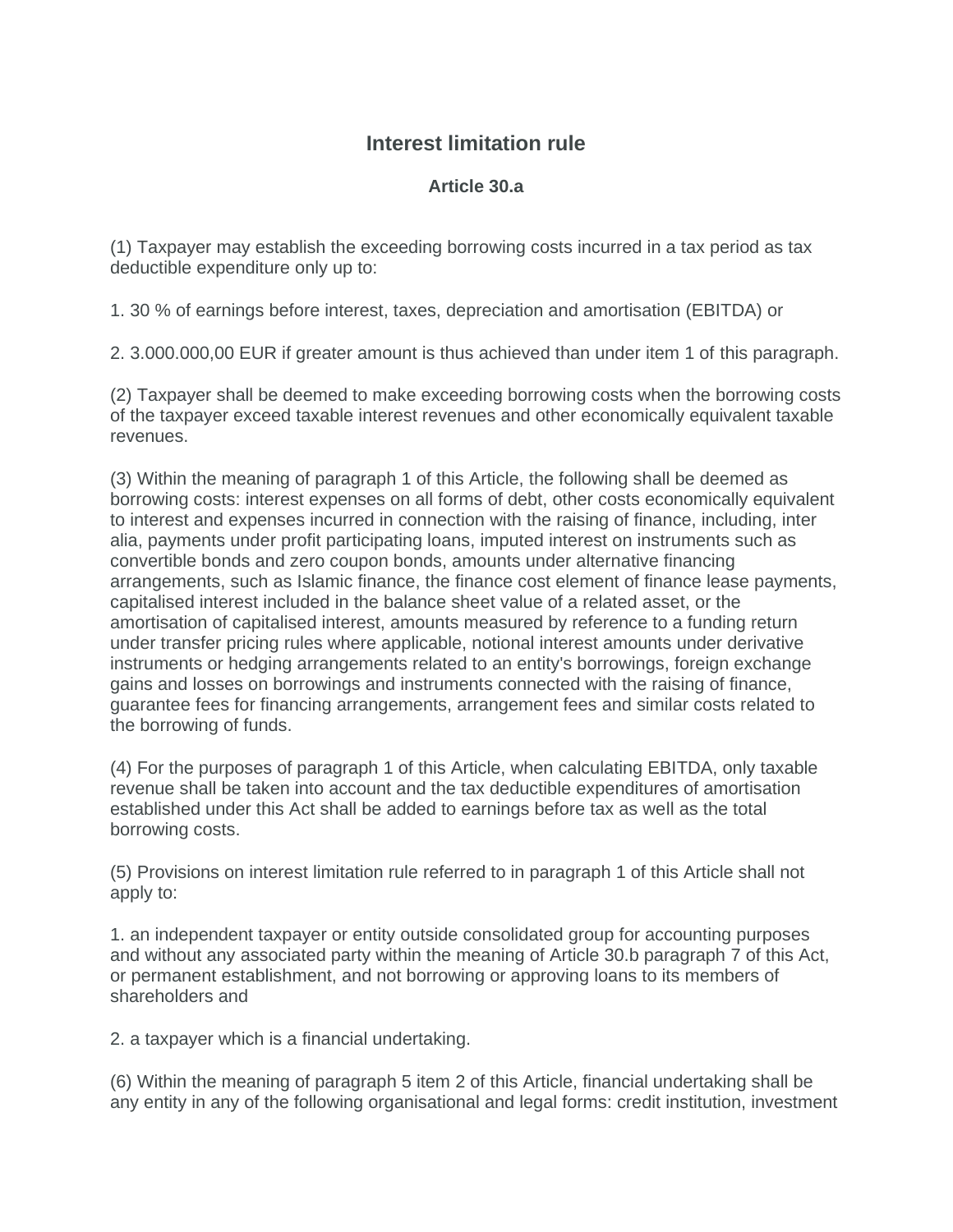company, management company, UAIF, investment fund (UCITS and AIF), insurance undertaking, reinsurance undertaking, institutions for occupational retirement provision, pension insurance undertaking, pension fund, central counterparty, central securities depository, as established pursuant to special regulations.

(7) When calculating the exceeding borrowing costs the taxpayer may exclude loans used to fund long-term public infrastructure projects where the project operator, borrowing costs, assets and income are all in the European Union, in which case all income arising from a long-term public infrastructure project shall be excluded from the EBITDA of the taxpayer.

(8) A long-term public infrastructure project referred to in paragraph 7 of this Article shall mean a project to provide, upgrade, operate and/or maintain a large-scale asset that is considered to be in the general public interest by a Member State.

(9) The taxpayer may carry forward to the three following tax periods the exceeding borrowing costs referred to in paragraph 1 of this Article determined in a tax period , but in each tax period only up to the amount determined under paragraph 1 of this Article.

(10) The taxpayer shall increase the tax base for the amount of exceeding borrowing costs which are higher than the amount referred to in paragraph 1 of this Article.

(11) By way of derogation from paragraph 10 of this Article, taxpayers applying the provisions of Articles 8 and 14 of this Act shall decrease the amount of tax non-deductible expenditures referred to in paragraph 1 of this Act by means of the amounts to be added to the tax base determined under the said Articles of this Act.

(12) The method of implementation of this article shall be prescribed by the Minister of Finance.

### **Controlled foreign company rule**

### **Article 30.b**

(1) Controlled foreign company of a taxpayer is any entity in any organisational and legal form or a permanent establishment situated in another state whose profit is not liable to taxation or is tax exempt in that state if the following conditions have been met:

1. in the case of an entity, if the taxpayer, solely or jointly with associated parties, participates directly or indirectly with more than 50% of voting rights or owns directly or indirectly more than 50% of capital or is entitled to receive 50% of the profits of that entity;

2. the actual profit tax paid by the entity or permanent establishment abroad (other Member State) is lower than the difference between the profit tax that would have been charged on the entity or permanent establishment under the Act and the actual profit tax paid by the entity or permanent establishment.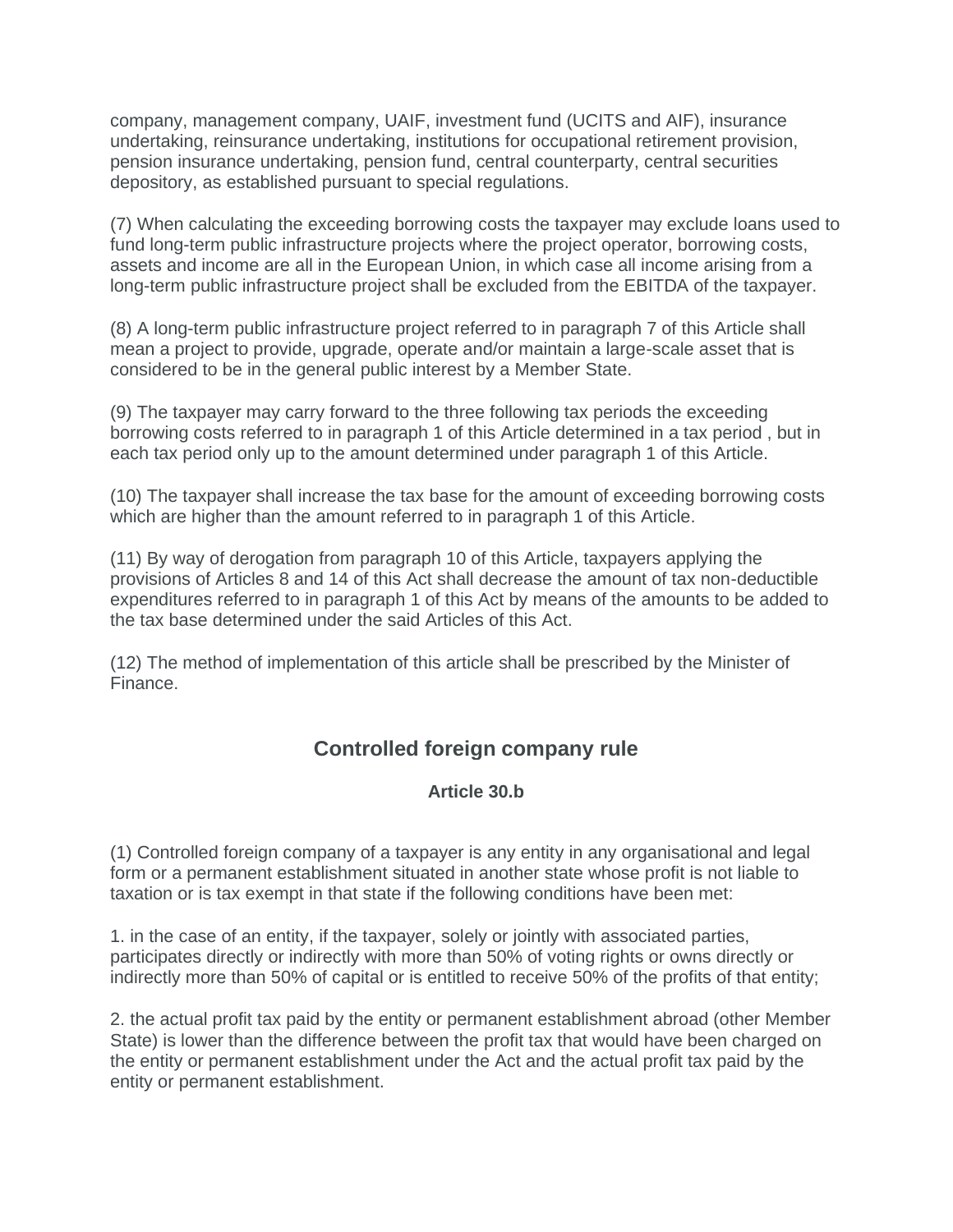(2) Where an entity or permanent establishment is treated as a controlled foreign company pursuant to paragraph 1 of this Act, the taxpayer shall include in the tax base the undistributed profit of an entity or permanent establishment arising from the following revenue categories:

1. interest or other revenue arising from assets,

2. royalties or any other revenue from intellectual property,

3. dividends, carried interests and revenue from disposal of stocks or shares,

4. financial leasing,

5. insurance, banking and other financial activities,

6. from sales and services, arising from goods and services acquired from associated companies and sold to associated companies with little or no added economic value.

(3) Paragraph 2 of this Article shall not apply where the controlled foreign company carries on a substantive economic activity supported by staff, equipment, assets and premises, as evidenced by relevant facts and circumstances.

(4) Where revenue referred to in paragraph 2 of this Article accounts for one third or less of the total revenue of the entity or permanent establishment, the entity or permanent establishment shall not be treated as a controlled foreign company.

(5) By way of derogation from paragraph 1 of this Article, financial undertakings established under Article 30.a, paragraph 6 of this Act shall not be treated as controlled foreign company if one third or less of the revenue from paragraph 2 of this Article comes from transactions with the taxpayer or its associated companies.

(6) Provisions of paragraphs 4 and 5 of this Article shall not apply when the entity or permanent establishment are located in countries included in the EU list of non-cooperative jurisdictions for tax purposes.

(7) For the purpose of determining a controlled foreign company, the following shall be regarded as associated parties referred to in paragraph 1 item 1 of this Article:

1. an entity in which the taxpayer holds directly or indirectly a participation in terms of voting rights or capital ownership of 25% or more or is entitled to receive 25% or more of the profits of that entity,

2. an individual or entity which holds directly or indirectly a participation in terms of voting rights or capital ownership in a taxpayer of 25% or more or is entitled to receive 25% or more of the profits of the taxpayer and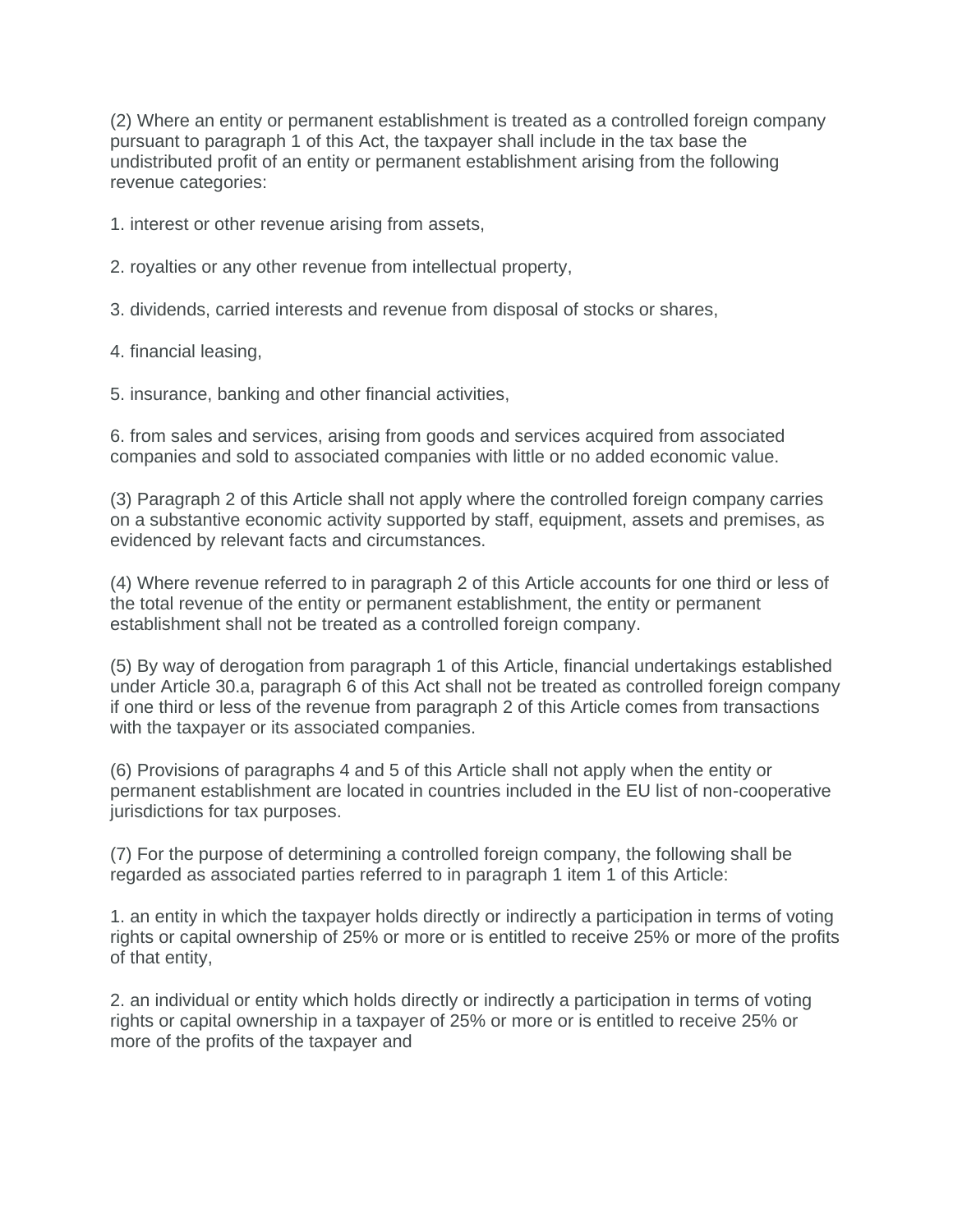3. if an individual or entity holds directly or indirectly a participation of 25% or more in a taxpayer and one or more entities, all the entities concerned, including the taxpayer, shall also be regarded as associated parties.

(8) The method of implementation of this article shall be prescribed by the Minister of Finance.

# **Calculating the profit of controlled foreign company**

### **Article 30.c**

(1) Profit of the controlled foreign company or permanent establishment which, pursuant to Article 30.b, paragraph 2 of this Act, is to be included in the tax base of the taxpayer, shall be calculated in the manner laid down for resident taxpayers, and the participation in profit shall be calculated in the manner defined in Article 30.b, paragraph 1, item 1 of this Act. Losses of entity or permanent establishment shall not be included in the tax base.

(2) Every taxpayer who participates directly or indirectly in management, supervision, capital or is entitled to participation in the profit of entity or permanent establishment situated abroad shall be obliged to submit, together with the profit tax return, the data necessary to determine the controlled foreign company referred to in Article 30.b of this Act as well the data on the amount of profit which is to be included in the tax base pursuant to paragraph 1 of this Article.

(3) Where the controlled foreign entity or permanent establishment paid the profit tax for the taxation period in which such profit was included in the tax base pursuant to Article 30.b, paragraph 2 of this Act, the paid taxes shall be calculated pursuant to Article 30 of this Act.

(4) The method of implementation of this article shall be prescribed by the Minister of Finance.

# **Exit taxation**

### **Article 30.d**

(1) The taxpayer shall be obliged to include in the tax base the difference between the market value of assets and its value established for taxation purposes when transferring: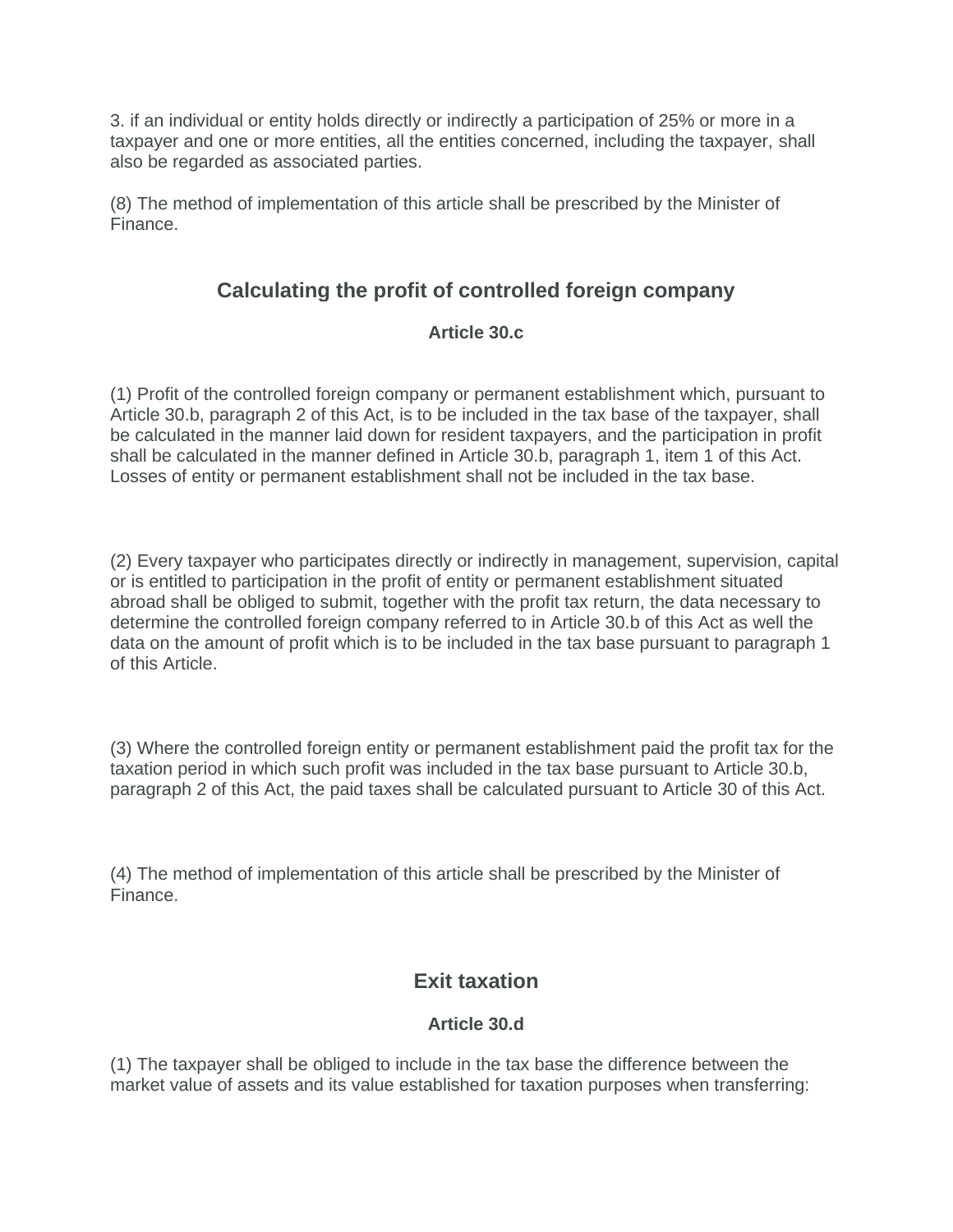1. assets to its permanent establishment in another Member State or in a third country in so far as the right to tax the transferred assets due to the transfer no longer exists although the assets remain under the legal or economic ownership of the same taxpayer,

2. assets from its permanent establishment to its head office or another permanent establishment in another Member State or in a third country in so far as the right to tax the transferred assets no longer exist or

3. business carried on by permanent establishment to another Member State or to a third country so that the right to tax the business of the permanent establishment is acquired by another Member State or third country without becoming resident in that Member State or third country.

(2) The provisions of paragraph 1 of this article shall apply when the taxpayer transfers its tax residence to another Member State or to a third country or becomes a resident of that state or third country, except for those assets which remain effectively connected with a permanent establishment.

(3) The taxpayer who takes over the assets from another country according to paragraphs 1 and 2 of this article shall accept the established value of assets for tax purposes only when they reflect the market value at the moment of transfer.

(4) The provisions of paragraphs 1 and 2 of this article shall not apply if the assets are set to revert within a period of 12 months, or to asset transfers related to the financing of securities, assets posted as collateral or where the asset transfer takes place in order to meet prudential capital requirements or for the purpose of liquidity management.

(5) The taxpayer shall be obliged to declare the changes referred to in paragraph 1, item 3 and paragraph 2 of this article to the Tax Administration within eight days.

(6) The taxpayer may include into the tax base, during five taxation periods, the amount referred to in paragraph 1 of this article with appropriate collateral, in the event of transferring assets to another Member State or a third country that is party to the Agreement on the European Economic Area which has concluded an agreement on the mutual assistance for the recovery of tax claims, equivalent to the mutual assistance provided for in Directive 2010/24/EU concerning mutual assistance for the recovery of claims relating to taxes, duties and other measures. During the time period of deferral, interests shall be calculated for the taxpayer.

(7) The Minister of Finance shall prescribe by virtue of an ordinance the implementation of this article in relation to the assessment of tax base and deferral of exit taxation of assets.

### **Hybrid mismatches**

### **Article 30.e**

1) Within the meaning of article 30f through 30i of this Act, the said terms have the following meaning:

1. mismatch outcome means a double deduction or a deduction without inclusion

2. double deduction means a deduction of the same payment, expenses or losses in the jurisdiction in which the payment has its source, the expenses are incurred, or the losses are suffered (payer jurisdiction) and in another jurisdiction (investor jurisdiction). In the case of a payment by a hybrid entity or permanent establishment the payer jurisdiction is the jurisdiction where the hybrid entity or permanent establishment is established or situated, 3. deduction without inclusion means the deduction of a payment or deemed payment between the head office and permanent establishment or between two or more permanent establishments in any jurisdiction in which that payment or deemed payment is treated as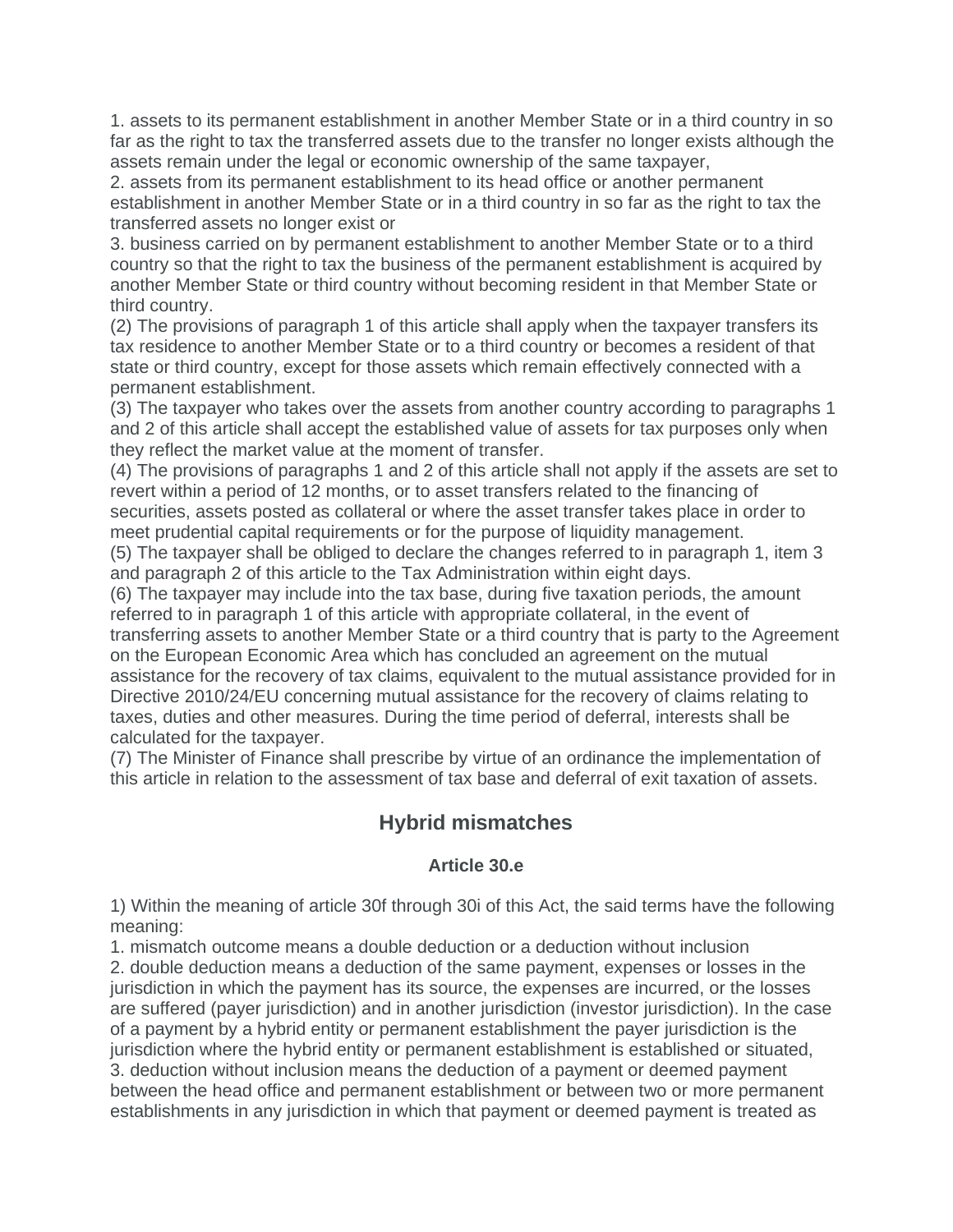made (payer jurisdiction) without a corresponding inclusion for tax purposes of that payment or deemed payment in the payee jurisdiction. The payee jurisdiction is any jurisdiction where that payment or deemed payment is received, or is treated as being received under the laws of any other jurisdiction,

4. deduction means the amount that is treated as deductible from the taxable income under the laws of the payer or investor jurisdiction. The term "deductible" shall be construed accordingly,

5. inclusion means the amount that is taken into account in the taxable income under the laws of the payee jurisdiction. A payment under a financial instrument shall not be treated as included to the extent that the payment qualifies for any tax relief solely due to the way that payment is characterised under the laws of the payee jurisdiction. The term "included" shall be construed accordingly,

6. tax relief means tax exemption, reduction in the tax rate or any tax deduction or refund (other than deduction for taxes withheld at source),

7. dual inclusion income means any item of income that is included under the laws of both jurisdictions where the mismatch outcome has arisen,

8. person means a natural person or entity,

9. hybrid entity means any entity or arrangement that is regarded as a taxable entity under the laws of one jurisdiction and whose income or expenditure is treated as income or expenditure of one or more other persons under the laws of another jurisdiction.

10. financial instrument means any instrument to the extent that it gives rise to a financing or equity return that is taxed under the rules for taxing debt, equity or derivatives under the laws of either the payee or payer jurisdictions and includes a hybrid transfer,

11. financial trader is a person or entity engaged in the business of regularly buying and selling financial instruments on its own account for the purposes of making a profit, 12. hybrid transfer means any arrangement to transfer a financial instrument where the underlying return on the transferred financial instrument is treated for tax purposes as derived simultaneously by more than one of the parties to that arrangement,

13. on-market hybrid transfer means any hybrid transfer that is entered into by a financial trader in the ordinary course of business, and not as part of a structured arrangement,

14. disregarded permanent establishment means any arrangement that is treated as giving rise to a status of permanent establishment under the laws of the head office jurisdiction and is not treated as giving rise to a status of permanent establishment under the laws of the other jurisdiction,

15. structured arrangement means an arrangement involving a hybrid mismatch where the mismatch outcome is priced into the terms of the arrangement or an arrangement that has been designed to produce a hybrid mismatch outcome, unless the taxpayer or an associated enterprise could not reasonably have been expected to be aware of the hybrid mismatch and did not share in the value of the tax benefit resulting from the hybrid mismatch.

(2) For the purpose of applying article 30g and article 30h of this Act, the definition of associated parties referred to in article 30b paragraph 7 of this Act shall be modified as follows:

1. where the mismatch comes under paragraph 1, items 2, 3, 4, 5 or 7 of this article or if adjustment was made under article 30g paragraph 4 or article 30h of this Act, the definition of associated party is modified so that the 25 percent requirement is replaced by a 50 percent requirement,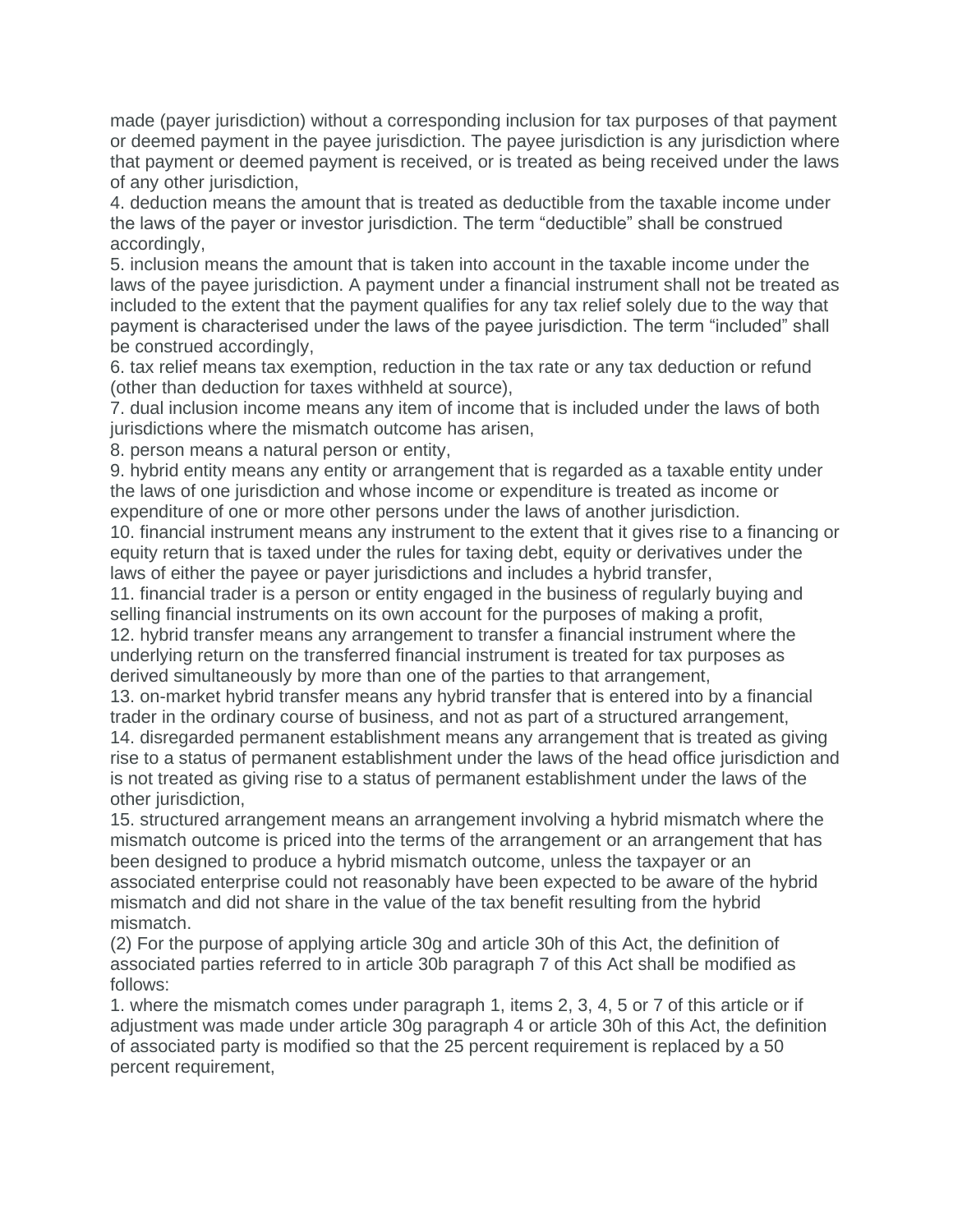2. natural person or entity, who acts together with another person in respect of the voting rights or capital ownership of an entity shall be treated as holding a participation in all of the voting rights or capital ownership of that entity that are held by the other person,

3. an associated enterprise also means an entity that is part of the same consolidated group for financial accounting purposes as the taxpayer or a enterprise in which the taxpayer has a significant influence in the management or a enterprise that has a significant influence in the management of the taxpayer.

### **Article 30.f**

(1) Hybrid mismatches shall be deemed to occur in the following situations:

1. a payment under a financial instrument gives rise to a deduction without inclusion and such payment is not included within a reasonable period of time and the mismatch outcome is attributable to differences in the characterisation of the instrument or the payment made under it,

2. a payment to a hybrid entity gives rise to a deduction without inclusion and that mismatch outcome is the result of differences in the allocation of payments made to the hybrid entity under the laws of the jurisdiction where the hybrid entity is established or registered and the jurisdiction of any person with a share in that hybrid entity;

3. a payment to an entity with one or more permanent establishments gives rise to a deduction without inclusion and that mismatch outcome is the result of differences in the allocation of payments between the head office and permanent establishment or between two or more permanent establishments of the same entity under the laws of the jurisdictions where the entity operates,

4. a payment gives rise to a deduction without inclusion as a result of payment to a disregarded permanent establishment,

5. a payment by a hybrid entity gives rise to a deduction without inclusion and that mismatch is the result of the fact that the payment is disregarded under the laws of the payee jurisdiction.

6. a deemed payment between the head office and permanent establishment or between two or more permanent establishments gives rise to a deduction without inclusion and that mismatch is the result of the fact that the payment is disregarded under the laws of the payee jurisdiction,

7. a double deduction outcome occurs or

8. a structured arrangement occurs.

(2) For the purpose of paragraph 1, item 1 of this article, a payment under a financial instrument shall be treated as included in income within a reasonable period of time where: 1. the payment is included by the jurisdiction of the payee in a tax period that commences within 12 months from the end of the payer's tax period or

2. it is reasonable to expect that the payment will be included by the jurisdiction of the payee in a future tax period and the terms of payment are those that would be expected to be agreed between non-associated parties.

(3) By way of derogation from paragraph 1 of this article, hybrid mismatches shall be deemed not to occur where:

1. payment representing the underlying return on a transferred financial instrument under paragraph 1, item 1 of this article is made by a financial trader provided that the payer jurisdiction requires the financial trader to include as income all amounts received in relation to the transferred financial instrument,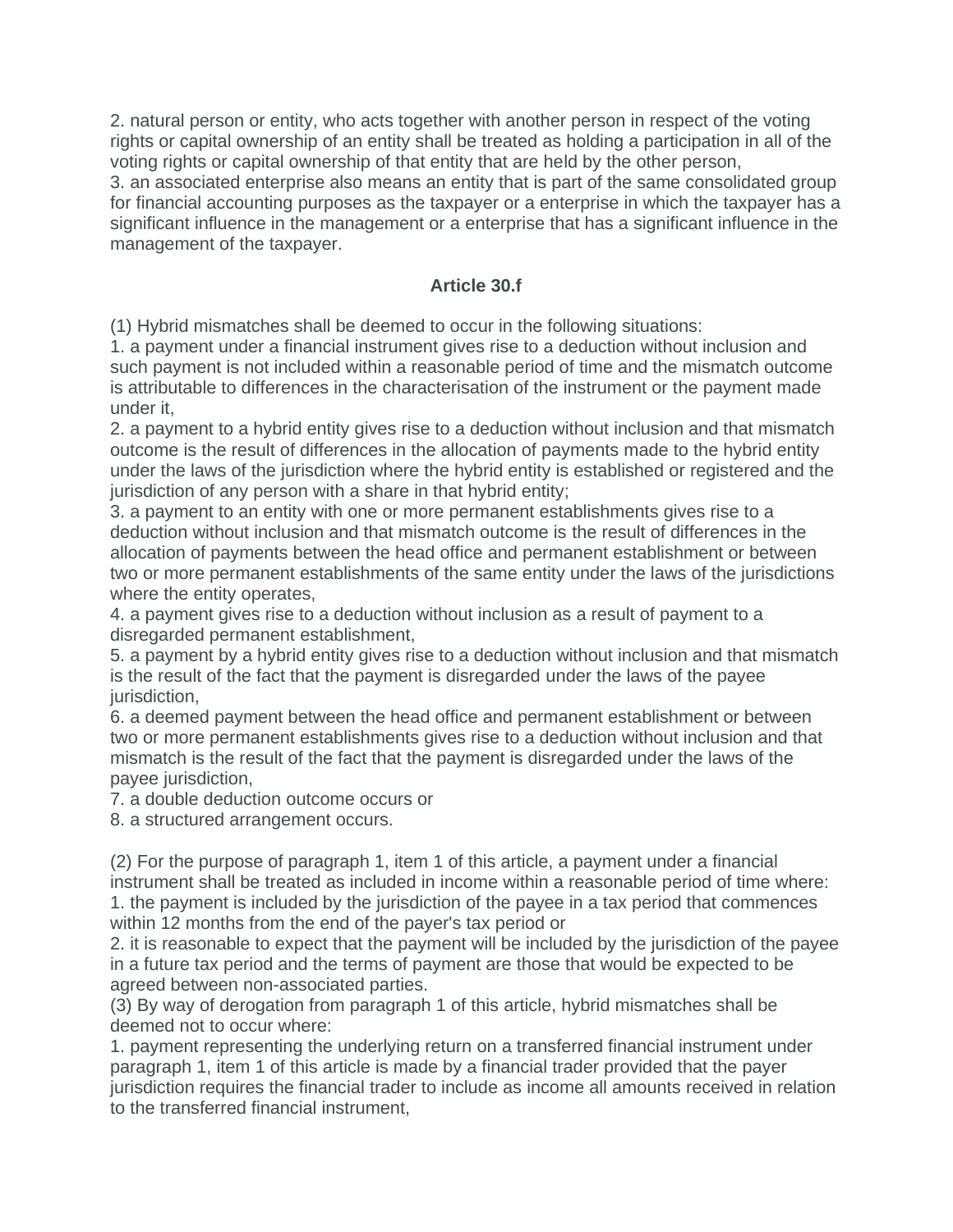2. in cases referred to in paragraph 1, items 5, 6 or 7 of this article the payer jurisdiction allows the deduction to be set off against an amount that is a dual-inclusion income or 3. it does not occur between associated parties determined under article 30b, paragraph 7 and article 30e, paragraph 2 of this Act, between taxpayer and associated enterprise between the head office and permanent establishment or between two or more permanent establishments of the same entity or within structured arrangement.

#### **Article 30.g**

(1) In the case when hybrid mismatch results in a double deduction, a taxpayer who is: 1. investor, that is, natural person or entity, with direct or indirect shares in capital or voting right of the payee, cannot declare a tax deduction

2. a payer cannot declare a tax deduction if the investor jurisdiction does not deny the deduction.

3. items 1 and 2 of this paragraph shall not apply when the deduction can be set off against the income that is a dual-inclusion income, regardless whether or not it is generated in the current or the next tax period.

(2) In the case when hybrid mismatch results in deduction without inclusion, a taxpayer who is:

1. a payer cannot declare a tax deduction, that is, expenditure,

2. a payee includes in the tax base the amount of payment that would otherwise give rise to a mismatch outcome if the payer jurisdiction does not deny the deduction.

(3) The taxpayer cannot declare the tax deduction for any payment that directly or indirectly funds deductible expenditure giving rise to a hybrid mismatch through a transaction or series of transactions between associated enterprises or entered into as part of a structured arrangement except when one of the jurisdictions involved in the transaction or series of transactions has made an equivalent adjustment in respect of such hybrid mismatch.

(4) In the case when a hybrid mismatch involves disregarded permanent establishment income, the taxpayer shall be required to include the income that would otherwise be attributed to the disregarded permanent establishment, unless income is exempted under a double taxation treaty.

(5) In the case when a hybrid transfer of a financial instrument is designed to produce a relief for tax withheld at source on a payment derived from a transferred financial instrument to more than one of the parties involved, the benefit of a relief related to tax withheld at source in proportion to the net taxable income regarding such payment shall be limited for the taxpayer.

(6) The provisions of paragraph 2, item 2 of this article shall not apply when hybrid mismatches are identified under article 30f, paragraph 1, items 2, 3, 4 or 6 of this Act, that is, when the payee is not the profit tax taxpayer in accordance with this Act.

(7) The taxpayer shall be obliged to raise the tax base for the determined amounts of nondeductible tax or amounts that are added to the tax base under this article and article 30i of this Act, and as regards the amount established under article 30h of this Act, the taxpayer shall be obliged to submit a tax return.

(8) The taxpayer is obliged to submit together with the tax return, the information on transactions with associated persons which resulted in hybrid mismatch, in relation to which the taxpayer raised the tax base or submitted the tax return under paragraph 7 of this article. (9) Hybrid mismatches resulting in accordance with article 6, paragraph 1 of this Act shall be included with the amounts referred to in paragraph 8 of this article.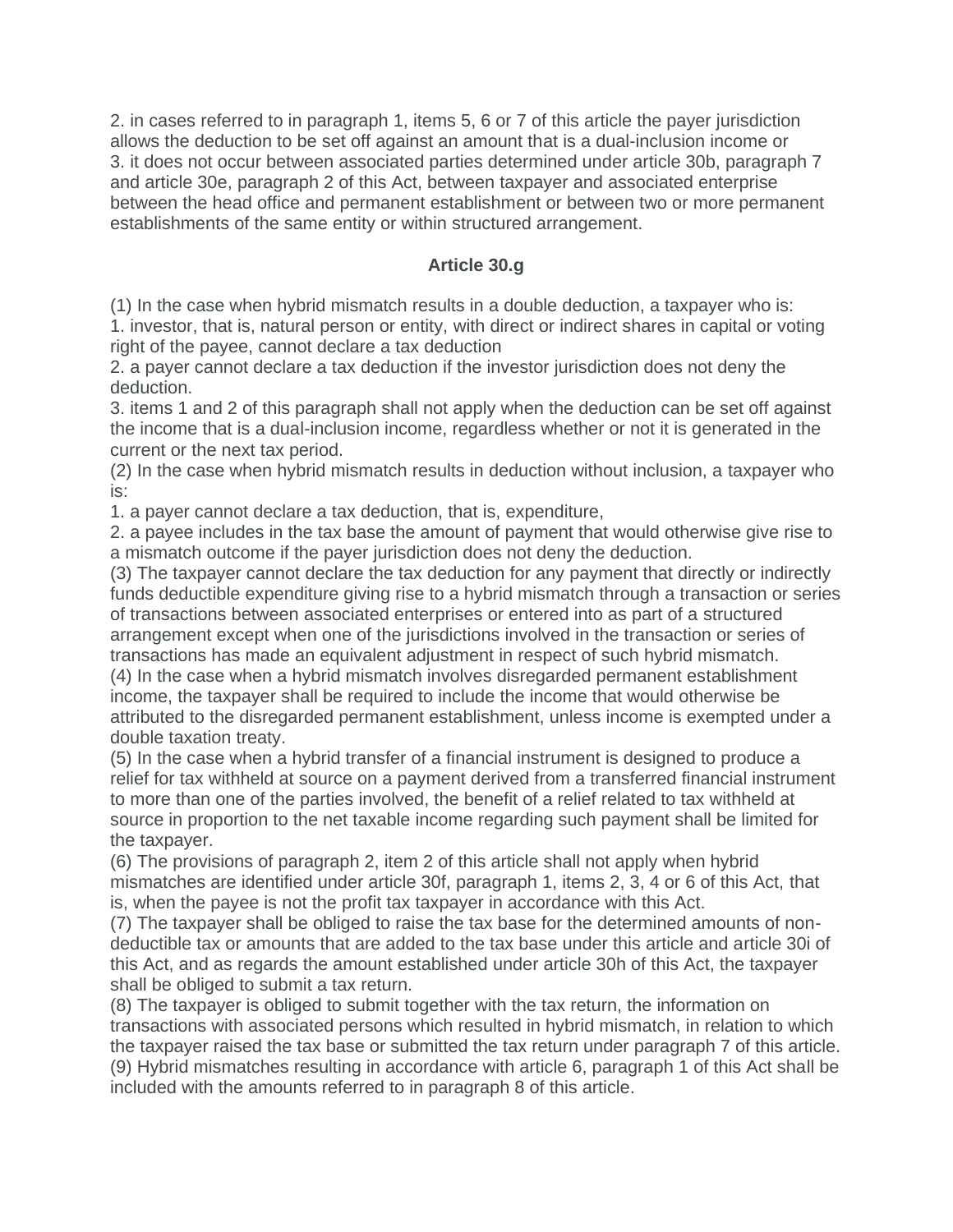(10) The Minister of Finance shall prescribe by virtue of an ordinance the implementation of this article in relation to hybrid mismatches.

# **Reverse hybrid mismatches**

### **Article 30.h**

(1) Where one or more associated non-resident entities holding in aggregate a direct or indirect share of at least 50 % of the voting rights, capital interests or rights to a share of profit in a hybrid entity that is incorporated or established in the Republic of Croatia are located in jurisdictions that regard the hybrid entity as a taxpayer, the hybrid entity shall be regarded as resident and profit tax taxpayer taxed on its income to the extent that income is not otherwise taxed under the laws of any other jurisdiction. The provision of this paragraph shall apply irrespective of article 3 of this Act.

(2) The provisions of paragraph 1 of this article shall not apply on investment funds referred to in article 2, paragraph 8 of this Act.

(3) The Minister of Finance shall prescribe by virtue of an ordinance the implementation of this article in relation to reverse hybrid mismatch.

# **Tax residency mismatches**

### **Article 30.i**

(1) In the case when the taxpayer is a resident for tax purposes also in another jurisdiction and when a deduction for payment, expenses or losses of the taxpayer is deductible from the tax base in other jurisdiction also, the taxpayer may declare the tax deduction only to the amount that the other jurisdiction allows the duplicate deduction to be set off against income that is a dual-inclusion income.

(2) Where, in the case referred to in paragraph 1 of this article, the other jurisdiction is a Member State, the state deemed not to be the residence of the taxpayer under the double taxation treaty shall deny the deduction.

(3) The Minister of Finance shall prescribe by virtue of an ordinance the implementation of this article in relation to residency mismatch.

# **VIII WITHHOLDING TAX**

# **1 Calculation and payment of the withholding tax**

### **Article 31**

(1) Withholding tax within the meaning of this Act is a tax applied to profit generated by a non-resident in the Republic of Croatia.

(2) The withholding tax payer is the payer.

(3) The tax base of the withholding tax is the gross amount of the fee that the domestic payer pays to the non-resident - foreign recipient.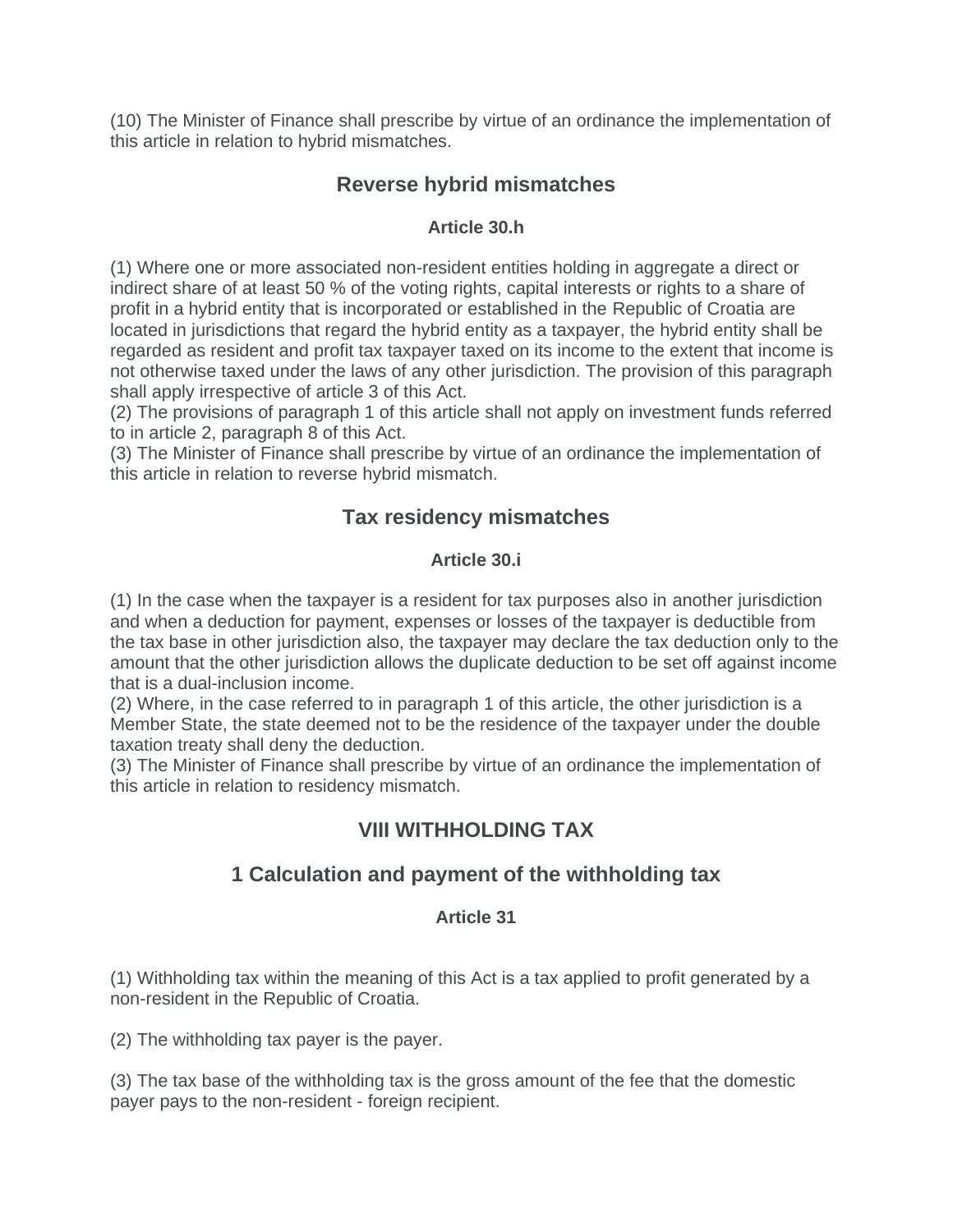(4) The withholding tax from paragraph 1 of this article is paid for interest, dividends, profit shares, and royalties and other intellectual property rights (reproduction rights, patents, licenses, copyrighted marks, designs, or models, manufacturing procedure, production formulas, sketch, plan, industrial or scientific experience, and other similar rights) paid to foreign persons that are not natural persons.

(5) By way of derogation from the provisions from paragraph 4 of this article, the withholding tax is not paid for interest paid:

1. for merchandise loans for the procurement of goods used

for the performance of business activity of the taxpayer,

2. for loans given by a foreign bank or other financial institution,

3. to possessors of bonds, both state and corporate,

that are foreign legal persons.

(6) The withholding tax is paid for services of market research, tax and business counselling, and auditing, paid to foreign persons.

(7) The withholding tax is paid at a rate of 15% except for dividends and shares in profit for which the withholding tax is paid at a rate of 12%.

(8) The withholding tax is paid by permanent establishments of a foreign entrepreneur when paying fees from paragraph 4 of this article to the parent company.

(9) By way of derogation from paragraph 8 of this article, if the fee is ascribed as a profit of a domestic permanent establishment of a foreign entrepreneur, withholding tax is not paid.

(10) Withholding tax referred to in paragraph 1 of this article shall be paid at a rate of 15% for remuneration for performances of foreign performers (artists, entertainers and athletes) when remuneration is paid by domestic or foreign payer under agreement with foreign person who is not a natural person which does not give rise to the obligation of assessment of income tax and contributions for natural person who is the performer.

(11) The taxpayer from paragraph 2 of this article shall calculate, stop, and pay withholding tax when paying fees from this article.

(12) By way of derogation from the provisions of this Article, the withholding tax is paid at a rate of 20% on all services and all types of remunerations that are subject to taxation pursuant to this Article when paid to persons having their headquarters or place of effective management, or supervision of business, in the countries placed on the EU list of noncooperative jurisdictions for tax purposes, with which the Republic of Croatia has no double taxation treaties applicable.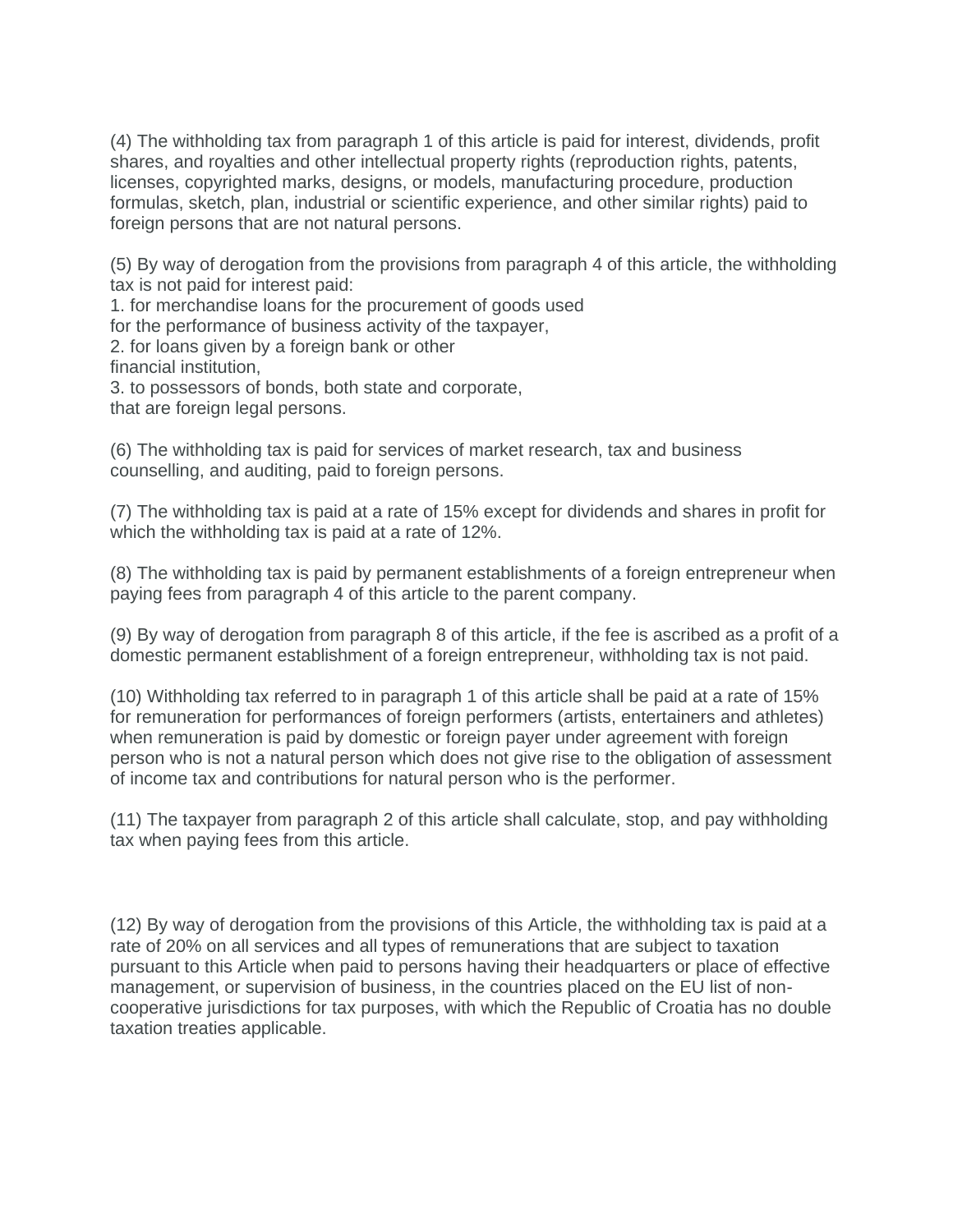**2 Taxation applicable to interest and royalty payments made between associated companies of different Member States pursuant to Directive 2003/49/EC - chapter shall enter into force on the day of accession of the Republic of Croatia to the European Union**

# **2.1 General provisions**

### **Article 31a**

Individual notions within the meaning of this Act in applying the Council Directive 2005/49/EC have the following meaning:

1. interest means income from debt-claims of every kind, whether or not secured by mortgage and whether or not carrying a right to participate in the debtor's profits, and in particular, income from securities and income from bonds or debentures, including premiums and prizes attaching to such securities, bonds or debentures. Penalty charges for late payment shall not be regarded as interest,

royalties means payments of any kind received as a consideration for the use of, or the right to use, any copyright of literary, artistic or scientific work, including cinematograph films and software, any patent, trade mark, design or model, plan, secret formula or process, or for information concerning industrial, commercial or scientific experience. Payments for the use of, or the right to use, industrial, commercial or scientific equipment shall be regarded as royalties.

3. company (payer or beneficial owner):

3.1 is a company with one of the forms for which the common taxation system is used in relation to payment of interest and royalties, valid for associated parties from different EU Member States pursuant to the list in the Annex which is an integral part of the Profit Tax Ordinance adopted by the Minister of Finance,

3.2 for tax purposes, is a resident in a EU Member State, pursuant to the laws of that state, and is not considered to be a resident outside the EU, pursuant to the international treaty on avoiding double taxation, concluded with a non-Member State of the EU,

3.3 is a taxpayer of one of the taxes for which the common taxation system is used in relation to payment of interest and royalties, valid for associated parties from different EU Member States pursuant to the list in the Annex which is an integral part of the Profit Tax Ordinance adopted by the Minister of Finance. A taxpayer shall not mean a company exempted from the profit tax.

4. A company shall be considered associated with another company if:

4.1 the first company (payer) has a direct minimal share of 25 % of the capital of the other company (beneficial owner), or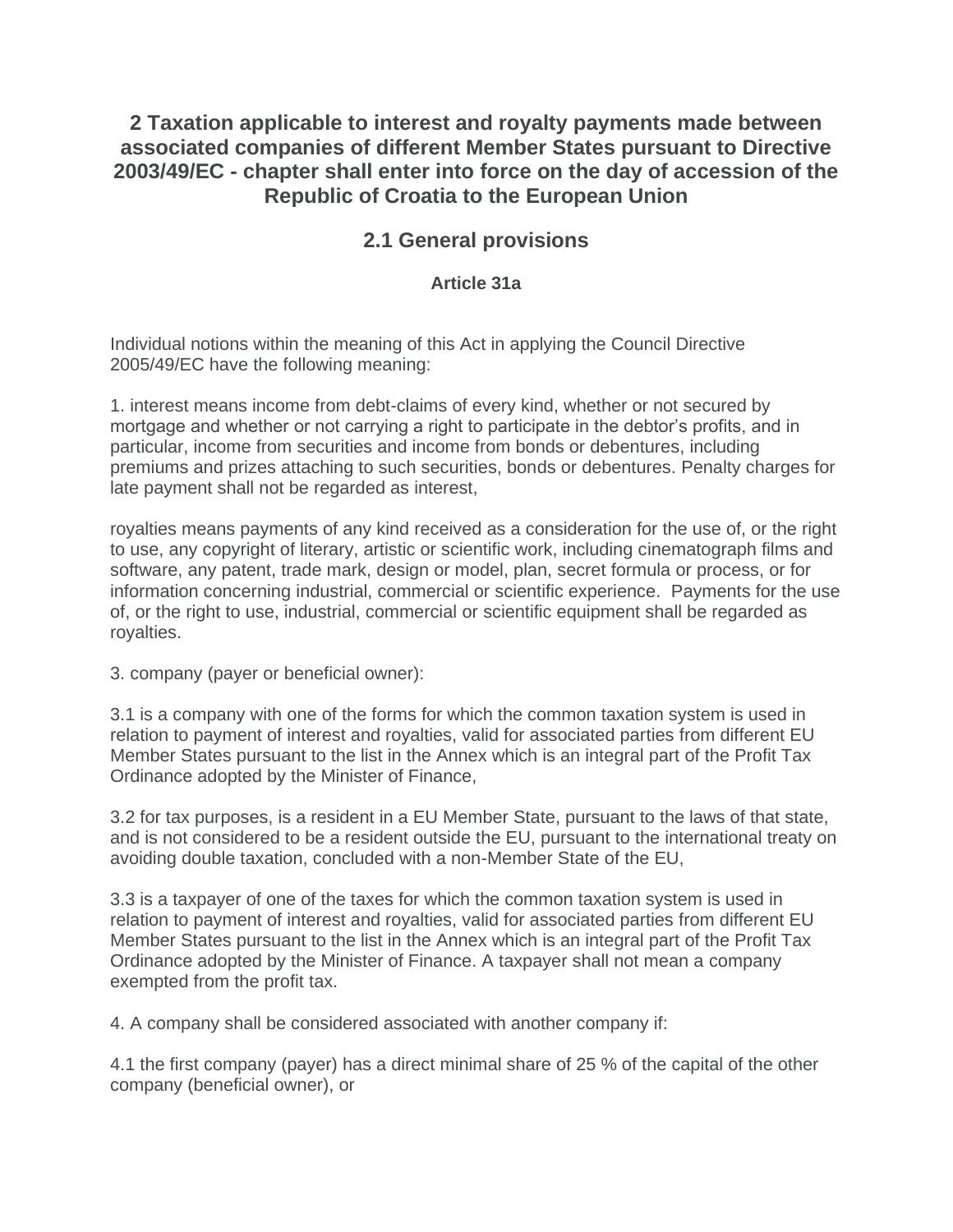4.2 the other company (beneficial owner) has a direct minimal share of 25 % of the capital of the first company (payer), or

4.3 a third company has a direct minimal share of 25 % of the capital of the first (payer) and second company (beneficial owner), that being shares between companies from EU Member States.

5. A permanent establishment shall mean a permanent business location in one EU Member State through which a company of another EU Member State performs its business activities in its entirety or partially.

# **2.2 Payment of interest and royalties**

### **Article 31b**

(1) Withholding tax is not paid for interest and royalty payment in case of associated companies from different EU Member States pursuant to article 31.a, item 4 of this Act, on the condition that interest and royalty payments are performed for the beneficial owner of the company from another EU Member State or permanent establishment of the company with a registered office in the Republic of Croatia, located in another EU Member State.

(2) When a company from an EU Member State or a permanent establishment located in another EU Member State pay interest or royalties, it shall be considered that this payment originated from that Member State (origin state).

(3) Paragraph 1 of this article is applied on the condition that minimal conditions prescribed in article 31.a, item 4 of this Act last without interruption for at least 24 months.

### **Article 31c**

(1) A permanent establishment shall be considered a payer of interest and royalties only if this payment represents a tax deductible expenditure for the permanent establishment in the Member State in which it is located.

(2) A company of an EU Member State shall be considered a beneficial owner of interest or royalties only if it receives these payments for its benefit and is not an intermediary, such as an agent, fiduciary or authorised underwriter for another person.

(3) A permanent establishment shall be considered a beneficial owner of interest or royalties if:

3.1. the claim, right to information or information use, for which the interest and royalties are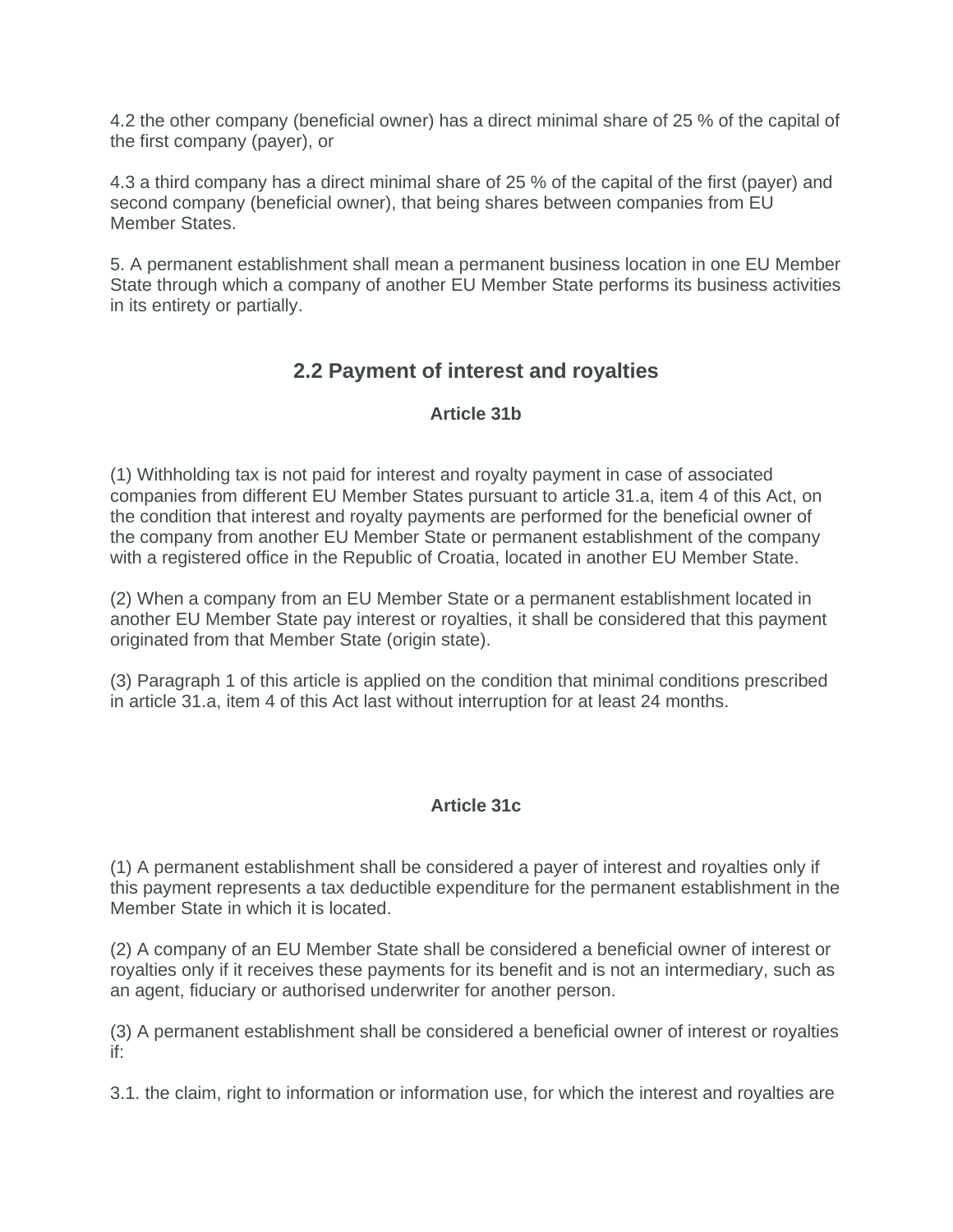paid, is effectively connected to that permanent establishment,

3.2. the interest or royalties represent revenue for which that permanent establishment in the EU Member State is a payer of one of the taxes for which the common taxation system is applied for interest and royalty payment between associated parties from different EU Member States pursuant to article 31.a, item 3, subitem 3.3 of this Act.

(4) If the permanent establishment of the EU Member State company is considered a payer or beneficial owner of the interest or royalties, no other part of that company shall be considered a payer or beneficial owner of the interest or royalties.

(5) Provisions of article 31.a - 31.d of this Act shall not be applied to interest and royalty payment to a permanent establishment or to payments effected by the permanent establishment located in a third state outside of the EU, through which, entirely or partially, business activities are performed for a company located in an EU Member State.

(6) Fulfilling conditions from articles 31.a - 31.d of this Act is proven by a confirmation of the competent tax authority at the moment of interest or royalty payment. If the fulfilment of conditions is not proven by confirmation at the moment of payment, the payer shall pay the withholding tax for the payment of interest and royalties.

(7) The method of application of paragraph 6 of this article is prescribed by the Minister of Finance.

### **Article 31d**

(1) Provisions of article 31.a - 31.d of this Act shall not be applied if it is:

1. payments having a character of distributing profit or returning capital,

2. interest for loans containing the right of participation in the debtor's profit,

3. interest for loans providing the loan issuer the right to exchange its rights for loans with the right of participation in profit,

4. payments from loans not containing provisions for the return of the principal, or if the return of the principal is due 50 years after creation.

(2) If, due to a special relation between the payer and the beneficial owner of the interest or royalties, or between each of them and another person, the amount of interest or royalties is higher than the amount that would have been agreed between the payer and the beneficial owner if such a relation were not present, the provisions of articles 31.a - 31.d of this Act are applied only on the amount that would have been agreed if there were no such relation.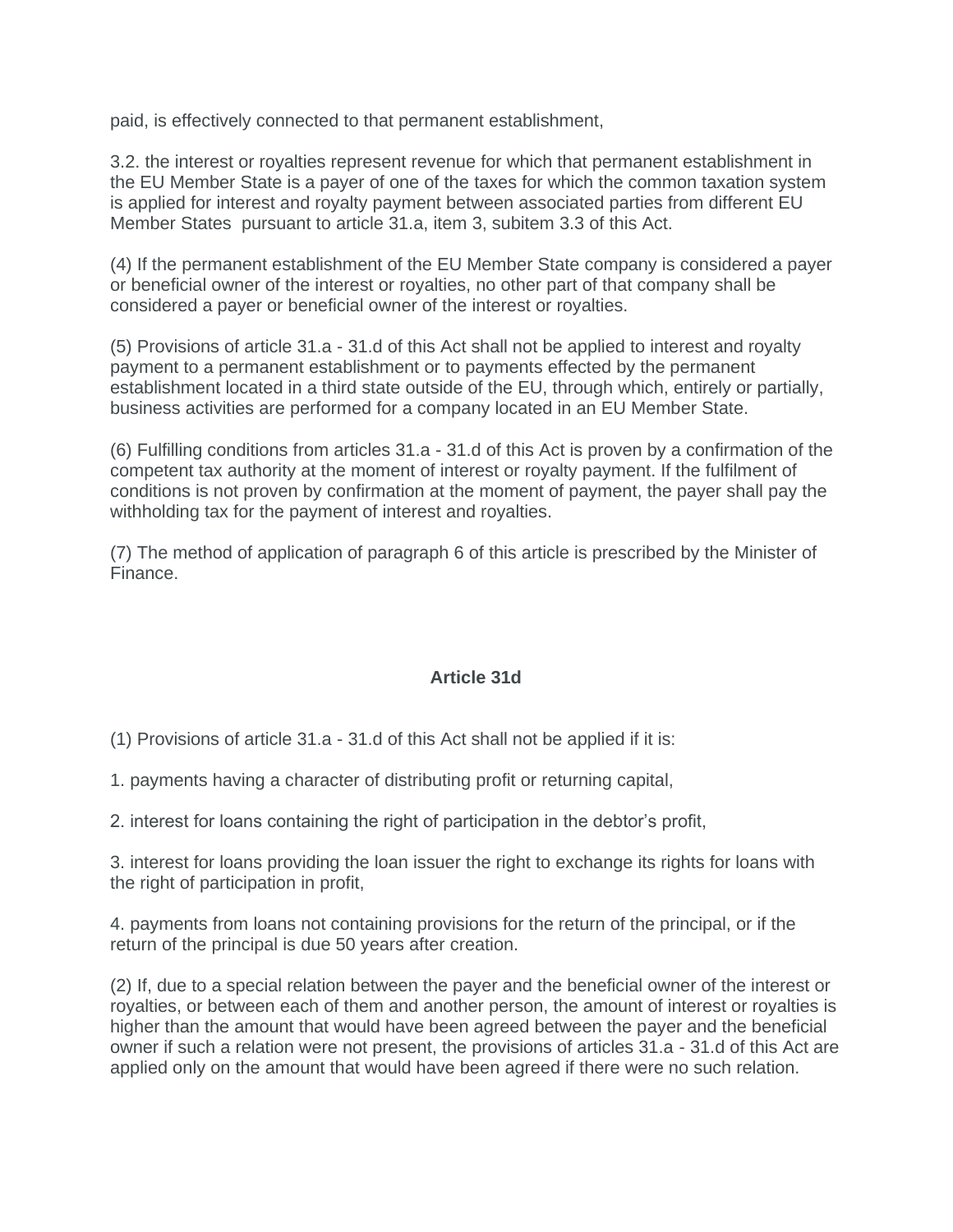(3) The provisions of articles 31.a - 31.d of this Act shall not be applied if it is apparent that interest and royalty payment was effected for the purpose of tax fraud and tax evasion.

# **3 Taxing dividends and profit shares between parent companies and associated companies from different Member States**

### **Article 31e**

(1) Withholding tax for dividends and profit shares from article 31, paragraph 4 and 7 of this Act is not paid when the dividends and profit shares are paid to the company that has one of the forms for which the common taxation system is applied, valid for parent companies and associated companies from different EU Member States, if:

1. the recipient of the dividend or profit share has at least 10% of the capital of the company paying the dividend or profit share,

2. if the lowest percentage of shares from item 1 of this paragraph is held without interruption for 24 months.

(2) The recipient from paragraph 1 of this article is a company:

1. with one of the forms for which the common taxation system is used, valid for parent companies and associated companies from different EU Member States pursuant to the list in the Annex which is an integral part of the Profit Tax Ordinance adopted by the Minister of Finance,

2. resident in a EU Member State, pursuant to the laws of that state, and is not applied to residents outside the EU, pursuant to international treaties on avoiding double taxation, concluded with a non-Member State,

3. is a taxpayer of one of the taxes for which the common taxation system is used, valid for parent companies and associated companies from different EU Member States pursuant to the list in the Annex which is an integral part of the Profit Tax Ordinance adopted by the Minister of Finance. This does not apply to tax-exempted companies or companies that may choose.

(3) The provisions of paragraph 1 and 2 of this article are not applied if it is apparent that dividend or profit share payment has tax fraud or tax evasion as the main purpose or one of the main purposes.

(4) The method of application of this article is prescribed by the Minister of Finance.

# **IX CALCULATION AND PAYMENT OF TAX**

### **1 Tax calculation and payment liability**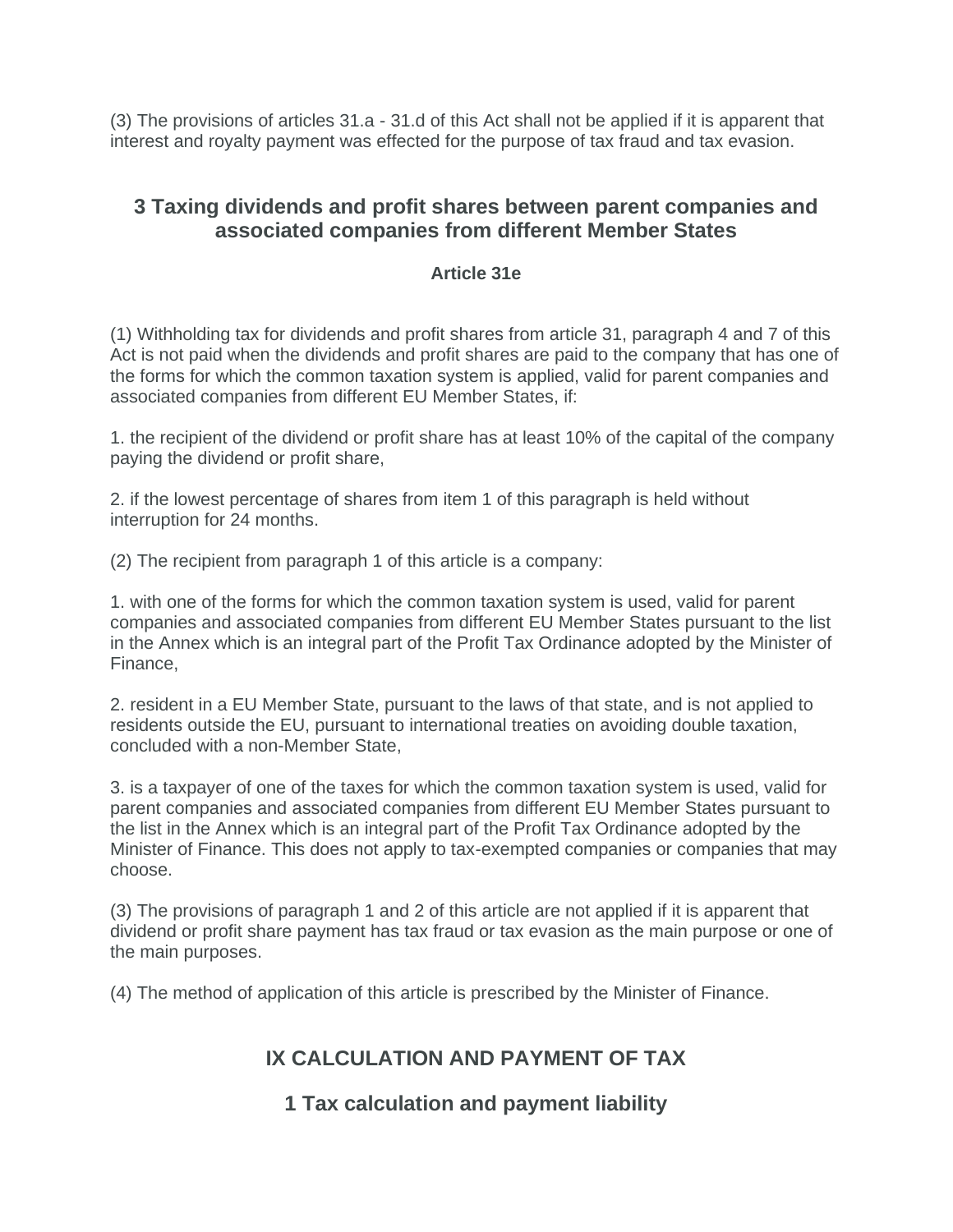### **Article 32**

(1) Profit tax is calculated for the taxation period, according to the tax base determined for the taxation period and the prescribed rate pursuant to the provisions of this Act.

(2) The taxpayer shall determine the tax base and pay the tax ending with the day of submitting the tax return.

# **2 Financial records and financial reports**

### **Article 33**

(1) The tax base is determined on the basis of data recorded in financial records managed pursuant to accounting and financial report regulations, created based on these regulations (balance sheet, profit and loss statement), unless otherwise provided by this Act.

(2) taxpayers using tax exemptions or reliefs from article 6, paragraph 1, item 5 of this Act shall ensure the necessary accounting supervision of business events and profit calculation for the activity for which these tax exemptions and reliefs are used.

# **3 Profit tax advance payment liability**

### **Article 34**

(1) The taxpayer pays a tax advance on the basis of the tax return for the previous taxation period. The advance is paid monthly by the end of the month for the past month, in the amount calculated when the tax liability for the previous taxation period is divided by the number of months of that period.

(2) The Tax Administration may, based on performed supervision or other available business data for the taxpayer, and at the demand of the taxpayer, adopt a decision changing the amount of monthly advances for the profit tax.

(3) The taxpayer starting to perform an activity shall not pay advances until the first tax return.

(4) For the taxpayer that cannot transfer losses anymore, the Tax Administration shall determine the amount of advances until the first tax return submitted, based on the estimated possibility of profit generation. The advance estimation is determined according to achieved business results after three months.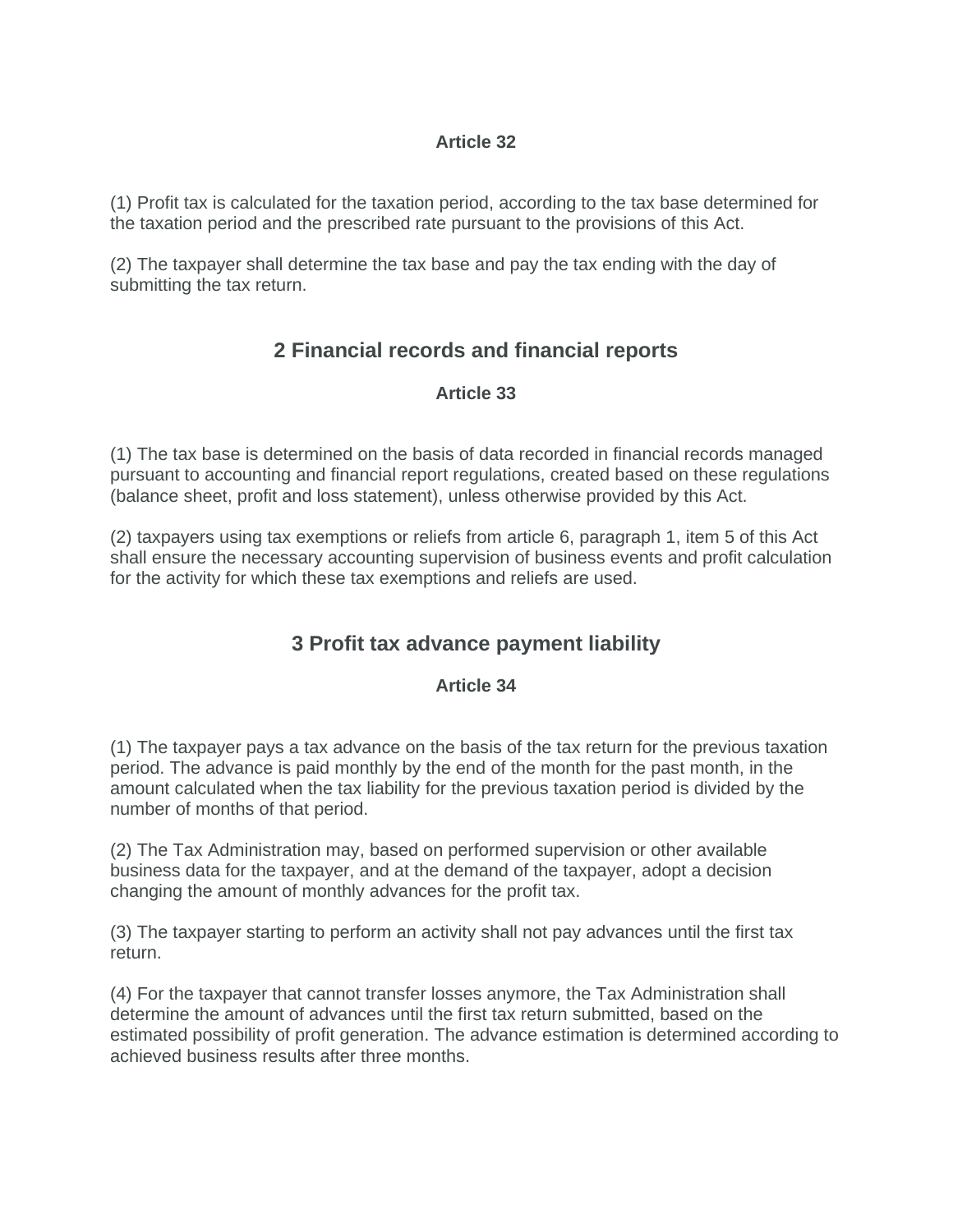### **4 Tax return**

### **Article 35**

(1) The taxpayer shall submit a profit tax return for the taxation period and pay profit tax by the deadline in which it submits the tax return.

(2) The profit tax return is submitted to the Tax Administration no later than four months after the expiration of the period for which profit tax is determined.

(3) The taxpayer that is, pursuant to accounting regulations, categorised as a large and middle enterprise, shall submit its profit tax return electronically.

(4) The liability to pay the tax calculated in the tax return for individual taxation periods is reduced by the paid profit tax advance.

(5) Paid tax advances greater than the liability based on the tax return are returned to the taxpayer on its demand, or set-off for the next period.

(6) With reporting profit tax, a balance sheet and profit and loss statement are also submitted.

(7) By way of derogation from paragraph 2 of this article, in the case referred to in article 29, paragraph 3, item 4 and item 5 of this Act, when initiating bankruptcy procedure, profit tax return shall be submitted within 30 days upon expiration of a taxation period, and in cases referred to in items 7 and 8 of the same article, within eight days upon expiration of a taxation period.

(8) Where the taxpayer does not submit the tax return under this article, the profit tax liability shall be assessed in accordance with the general tax regulation, taking into account the available data from previous taxation periods, in particular gained income, established tax liability, assets and bank account balances.

(9) In the case referred to in paragraph 8 of this article, where it can be established based on all objective circumstances that the taxpayer acts as an entrepreneur, the tax liability shall be assessed as if the liquidation procedure, or any other procedure of terminating business activities of the taxpayer under special regulation, is closed.

(10) The form for the profit tax return is prescribed by the Minister of Finance.

# **X APPLICATION OF OTHER REGULATIONS**

**Article 36**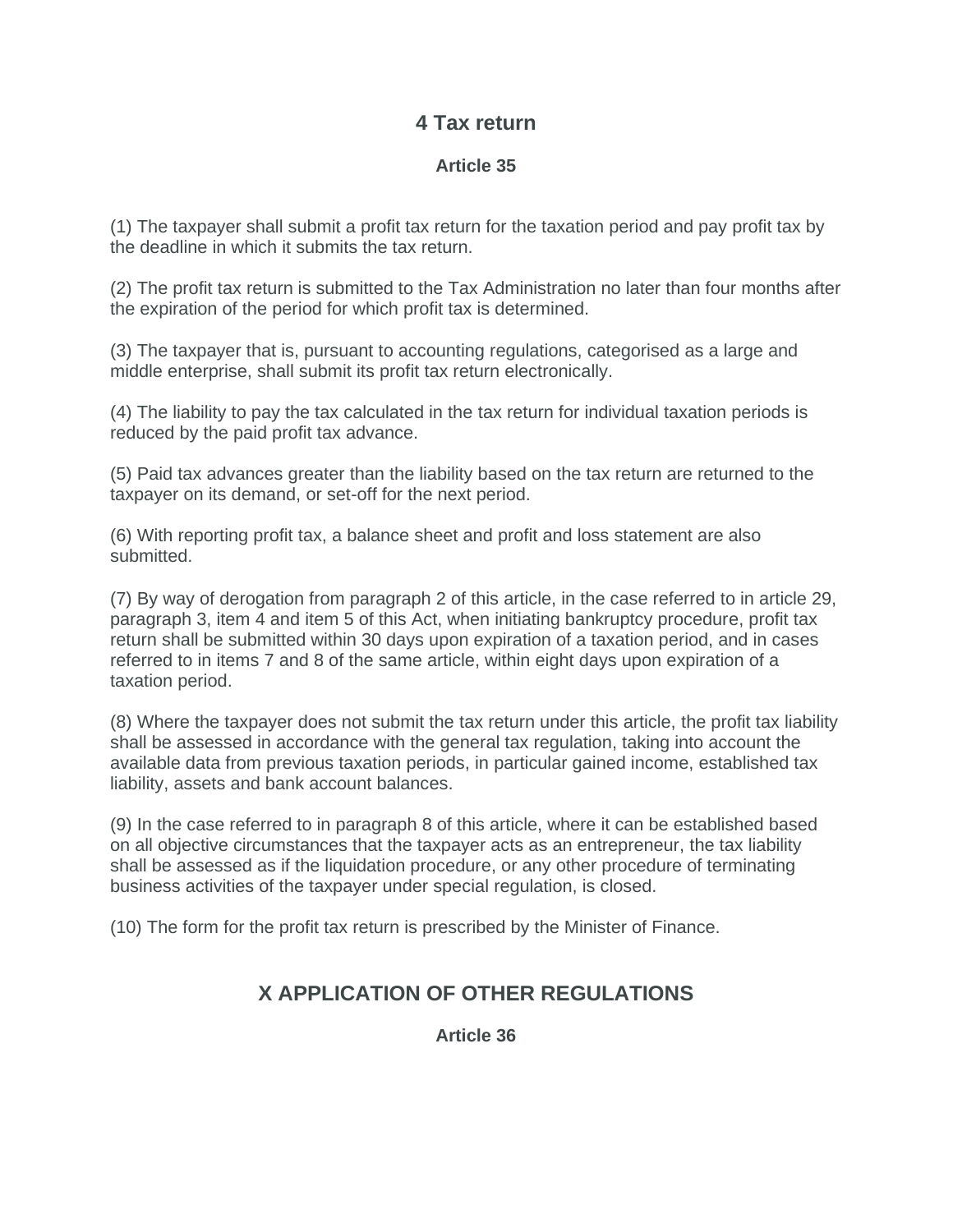For determining, payment and return of tax, appeals, limitation periods, misdemeanour proceedings, and other measures in relation to the profit tax, the General Tax Act and the Misdemeanour Act are applied.

# **XI AUTHORITY**

### **Article 37**

The Minister of Finance shall adopt the implementing rules, for the adoption of which he is authorised by the provisions of articles 6, 7, 8, 13, 14, 20, 30, 31 and 35 of this Act within 6 months from the day of entry into force of this Act.

# **XII PENAL PROVISIONS**

### **Article 38**

(1) A fine of HRK 2,000.00 to 20,000.00 shall be imposed on the legal person and natural person - profit tax payer:

1. if it does not determine the tax base pursuant to the provisions of this Act (article 5, paragraphs 1, 2 and 4),

2. if it does not determine the liability for the withholding tax by the prescribed deadline, pursuant to the provisions of this Act, or does not pay it in the determined amount (article 31, paragraph 11),

3. if, after the expiration of the period for determining tax, it does not determine the tax liability pursuant to the provisions of this Act, or does not pay the tax in the determined amount and by the prescribed deadline (article 32),

4. if it does not pay the tax advance by the prescribed deadline (article 34, paragraph 1),

5. if it does not notify the Tax Administration in case of changing the legal form, liquidation, insolvency, merger by incorporation, merger by acquisition, or division by the prescribed deadline (article 39, paragraph 1).

(2) A fine of HRK 2,000.00 to 20,000.00 shall also be imposed on the responsible person at the legal person for misdemeanours referred to in paragraph 1 of this Article.

(3) For repeated misdemeanours from paragraph 1 of this article, a fine of HRK 3,000.00 to 300,000.00 shall be imposed on the legal person and natural person - profit tax payer, and HRK 3,000.00 to 30,000.00 on the responsible person at the legal person.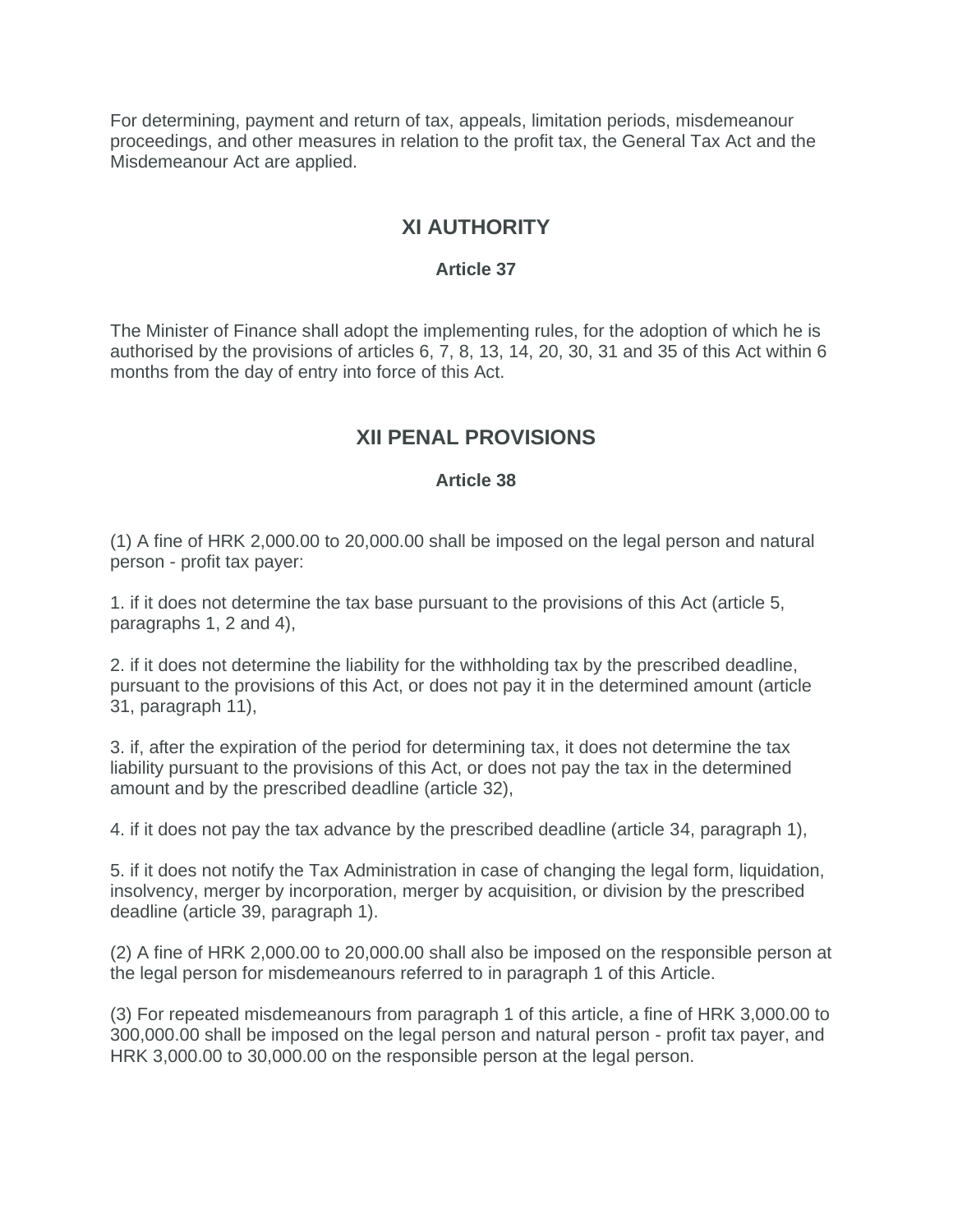# **XIII TRANSITIONAL AND FINAL PROVISIONS**

### **Article 39**

(1) The taxpayer in which one of the changes from article 18 and 19 of this Act arose shall notify the Tax Administration in writing within eight days of the change. At the demand of the Tax Administration, the taxpayer shall present additional documents on the mentioned change from the paragraph.

(2) Deleted.

(3) Deleted.

(4) Provisions from article 2, paragraph 4 of this Act are applied since 1 January 2006 based on the realised criteria on the income tax return for 2005, about which the Tax Administration shall be notified in writing no later than by the end of 2005.

### **Article 40**

On the day of entry into force of this Act, the Profit Tax Act (Official Gazette no. 127/00 and 163/03) shall cease to be in force.

### **Article 41**

This Act shall be published in the "Official Gazette" and shall enter into force on 1 January 2005.

### **NOTE, OG 90/05**

Act on Amendments to the Profit Tax Act

Article 2: This Act shall enter into force on the eighth day since its publication in the Official Gazette.

### **NOTE, OG 57/06**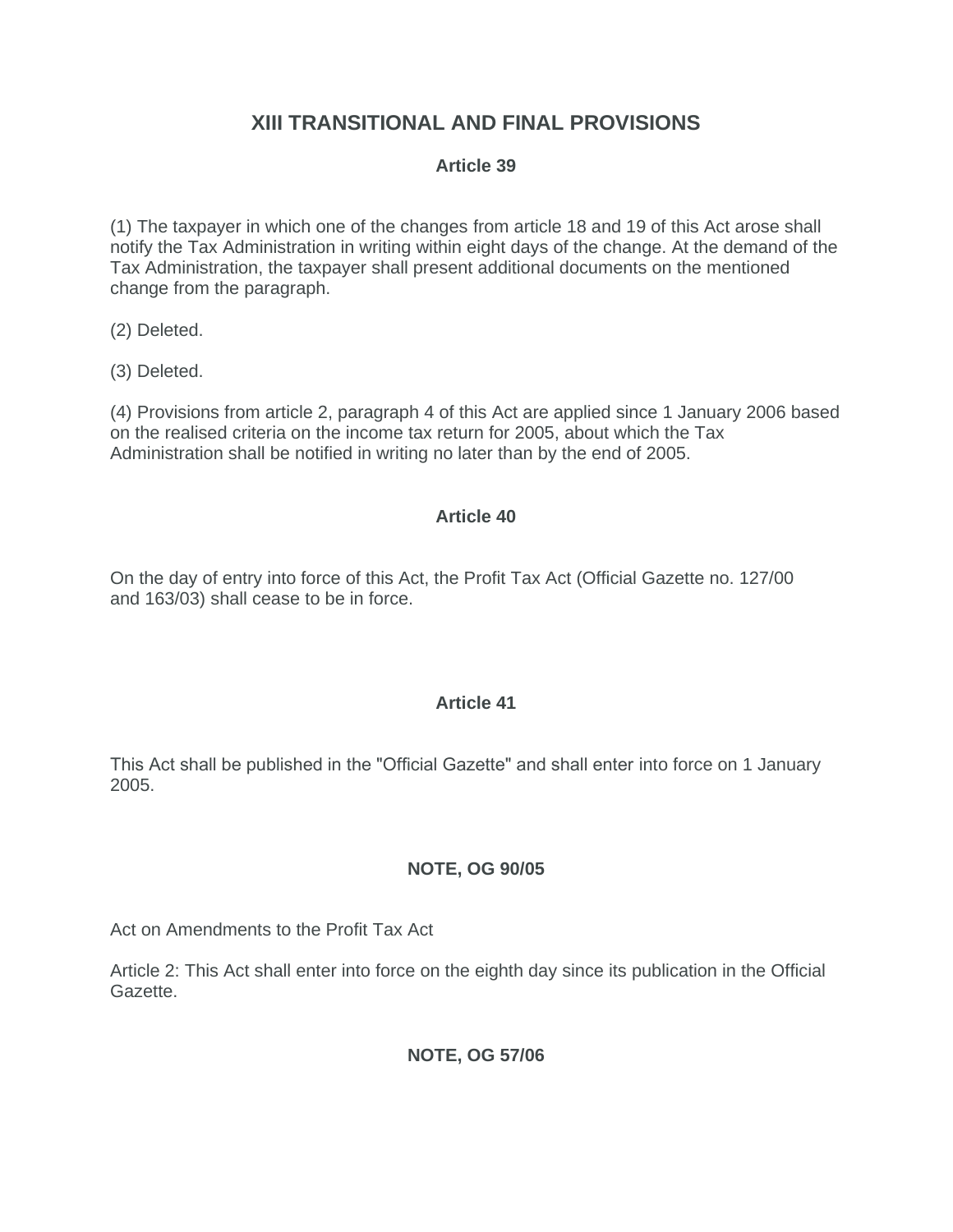Act on Amendments to the Profit Tax Act

Article 4: The Minister of Finance shall hereby be authorised to harmonise the implementing rules from article 37 of the Profit Tax Act (Official Gazette, no. 177/04 and 90/05) with the provisions of this Act within six months from the day of its entry into force.

Article 5: This Act shall enter into force on the eighth day since its publication in the Official Gazette, and shall be applied since 1 January 2007.

### **NOTE, OG 146/08**

Act on Amendments to the Profit Tax Act

Article 4:

This Act shall be published in the "Official Gazette" and shall enter into force on the day of accession of the Republic of Croatia to the European Union.

### **NOTE, OG 80/10**

Act on Amendments to the Profit Tax Act

Article 14:

(1) For 2010, the tax deductible amount of amortisation and costs of usage of assets, pursuant to article 6 of this Act, shall be determined from the day of entry into force of this Act, for the proportional part of the taxation period.

(2) The Minister of Finance shall hereby be authorised to adopt implementing rules to prescribe in more detail the implementation of articles 4, 6, 7, 8, and 8 of this Act, the method of keeping records and contents of records of costs for private needs from article 2 of this Act, and to adopt a List of states from article 10 of this Act, no later than three months from entry into force of this Act.

(3) The Minister of Finance shall hereby be authorised to harmonise the implementing rules from article 37 of the Profit Tax Act ("Official Gazette", no.  $177/04$ ,  $90/05$ ,  $57/06$  and  $146/08$ ) with the provisions of this Act within four months from the day of its entry into force.

Article 15:

This Act shall be published in the "Official Gazette" and shall enter into force on 1 July 2005.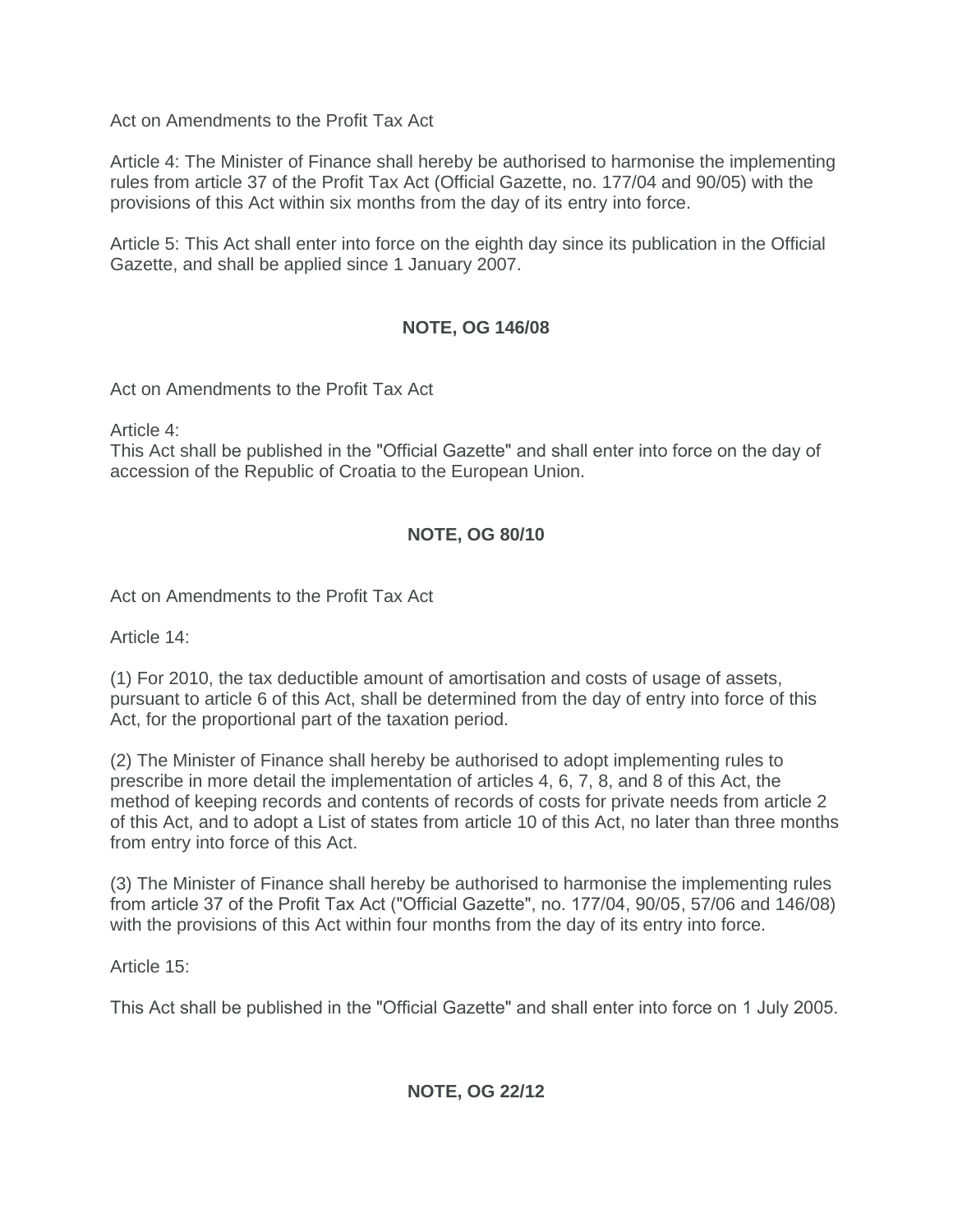Act on Amendments to the Profit Tax Act

Article 2:

This Act contains provisions harmonised with the following acts of the European Union:

– Council Directive 90/435/EEC on the common system of taxation applicable in the case of parent companies and associated companies from different Member States (OJ L 225, 20/ 8/ 1990),

– Council Directive 2003/123/EC of 22 December 2003 amending Directive 90/435/EEC on the common system of taxation applicable in the case of parent companies and associated companies from different Member States (OJ L 007, 13/ 1/ 2004),

– Council Directive 2006/98/EC adapting certain Directives in the field of taxation, by reason of the accession of Bulgaria and Romania (OJ L 363, 20/ 12/ 2006).

Article 9:

(1) Provisions of article 1 of this Act shall be applied in the procedure of submitting the profit tax return for 2012.

(2) Provisions of article 4 of this Act shall be applied for claims after 1 March 2012.

(3) Provisions of article 7 of this Act shall be applied in payment of dividends and profit shares, paid from the day of entry into force of this Act, except in case of payment of dividends and profit shares realised by 31 December 2000, regardless of the time of payment.

(4) The Minister of Finance shall hereby be authorised to harmonise the implementing rules from article 37 of the Profit Tax Act ("Official Gazette", no. 177/04, 90/05, 57/06, 146/08, and 80/10) with the provisions of this Act within three months from the day of its entry into force.

Article 10:

This Act shall be published in the "Official Gazette", and it shall enter into force on 1 March 2012, except the provision of article 1 of this Act which shall enter into force on 1 January 2013, and the provision of article 8 of this Act which shall enter into force on the day of accession of the Republic of Croatia to the European Union.

### **NOTE, OG 148/13**

Act on Amendments to the Profit Tax Act

Article 9: By way of derogation from the provision of article 3, paragraph 1 of this Act, and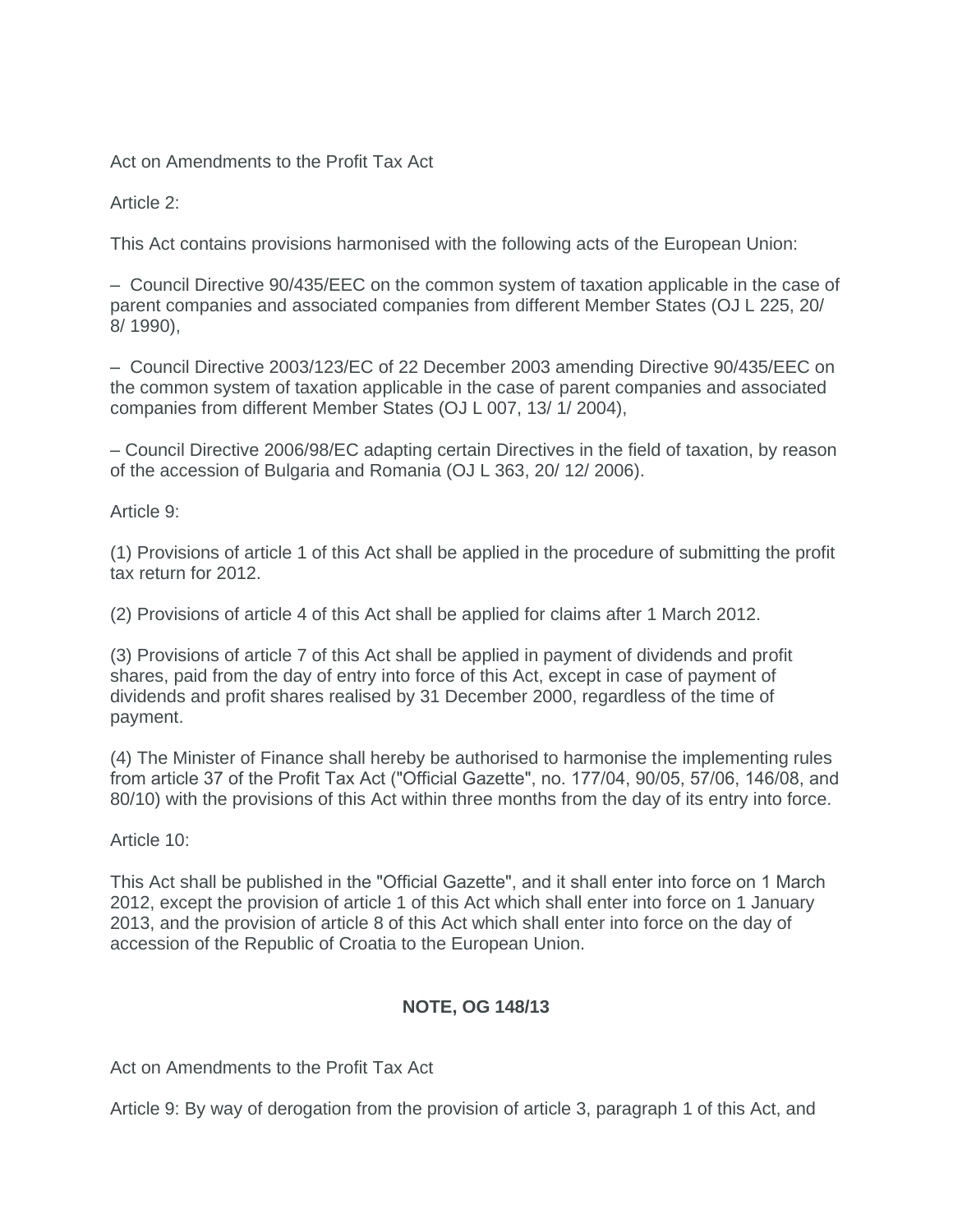article 9, paragraph 4 of the Profit Tax Act ("Official Gazette", no. 177/04, 90/05, 57/06, 146/08, 80/10 and 22/12), claim write-off in the limitation period from non-associated natural persons up to the amount of HRK 2,000.00 is recognised, if the total determined claim per individual person does not exceed the named amount on the last day of the taxation period, and if it was written off by 31 December 2013 at the latest.

Article 10: The Minister of Finance shall hereby be authorised to adopt an Ordinance on the method of realising tax reliefs from performing activities in assisted areas from article 5 of this Act, the List of states from article 6 of this Act, and to harmonise the implementing rules from article 37. of the Profit Tax Act ("Official Gazette", no. 177/04, 90/05, 57/06, 146/08, 80/10 and 22/12) with the provisions of this Act within 60 days from the day of its entry into force.

Article 11: This Act shall enter into force on the eighth day of its publication in the "Official" Gazette", except article 5 and article 7 of this Act, that shall enter into force on 1 January 2014.

### **NOTE, OG 143/14**

Act on Amendments to the Profit Tax Act

Article 7:

(1) A natural person generating income from crafts and activities equivalent to crafts shall determine their profit tax liability for 2015 pursuant to conditions from article 2, paragraph 1 of this Act.

(2) This Act is applied in the procedure of submitting the profit tax return for 2014 and onward, except provisions of article 3, paragraphs 4 through 7 of this Act, amending article 6, paragraphs 5 through 7. of the Profit Tax Act ("Official Gazette", no. 177/04, 90/05, 57/06, 146/08, 80/10, 22/12 i 148/13), applied in the procedure of submitting the profit tax return for 2015 and onward.

(3) The withholding tax from article 31 paragraph 4 of the Profit Tax Act ("Official Gazette", no. 177/04, 90/05, 57/06, 146/08, 80/10, 22/12 i 148/13) is not paid in payment of dividends and profit shares if they are paid from profit generated by 29 February 2012.

(4) The Minister of Finance shall hereby be authorised to harmonise the implementing rules from article 37 of the Profit Tax Act ("Official Gazette", no. 177/04, 90/05, 57/06, 146/08, 80/10, 22/12 and 148/13) with the provisions of this Act within 60 days from the day of its entry into force.

Article 8

This Act shall enter into force on the eight day since its publication in the "Official Gazette".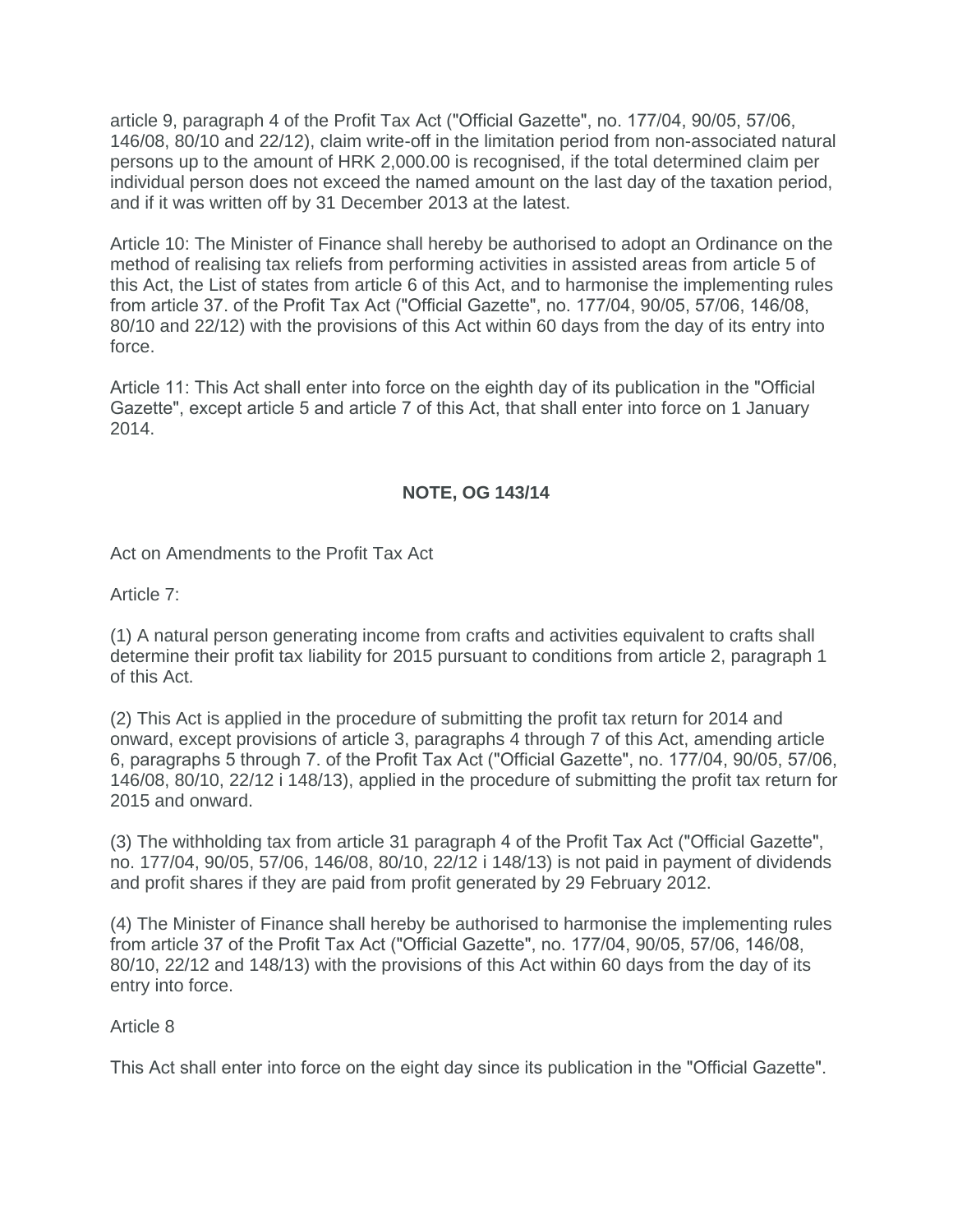### **NOTE, OG 50/16**

Act on Amendments to the Profit Tax Act

Article 3

(1) The Minister of Finance shall hereby be authorised to harmonise the implementing rules of the Profit Tax Act ("Official Gazette", no. 177/04, 90/05, 57/06, 146/08, 80/10, 22/12, 148/13 and 143/14) with the provisions of this Act within 90 days from the day of its entry into force.

(2) Inauthentic arrangements in relation to realising rights prescribed by article 5a, paragraph 1, supplemented by article 2 of this Act are determined from 1 January 2016.

Article 4

This Act shall enter into force on the eight day since its publication in the "Official Gazette".

### **NOTE, OG 115/16**

Act on Amendments to the Profit Tax Act

Transitional and final provisions

Article 14

(1) For a credit institution that writes off claims for the principal and interest, categorised based on the Decision on classifying placements and liabilities to credit institutions outside of the scope of balance sheets ("Official Gazette", no. 41A/14) as partially recoverable and completely recoverable placements, and the basis of that, sees:

1. expenditures, because the amount of the claim write-off is greater than the amount of the tax deductible expenditure from the reduction of value of the placement expressed in earlier periods, that expenditure is a realised loss and a tax deductible expenditure.

2. revenue, because the amount of the claim write-off is greater than the amount of the tax deductible expenditure from the reduction of value of the placement expressed in earlier periods, that revenue is taxable and is included in the tax base.

(2) Provisions of paragraph 1 of this article shall be applied if the following conditions have been cumulatively fulfilled:

‒ a claim being written off is expressed as a partially recoverable and completely unrecoverable placement in the financial records of the credit institution by 31 December 2015.

‒ a claim being written off is expressed in the financial records of the credit institution whose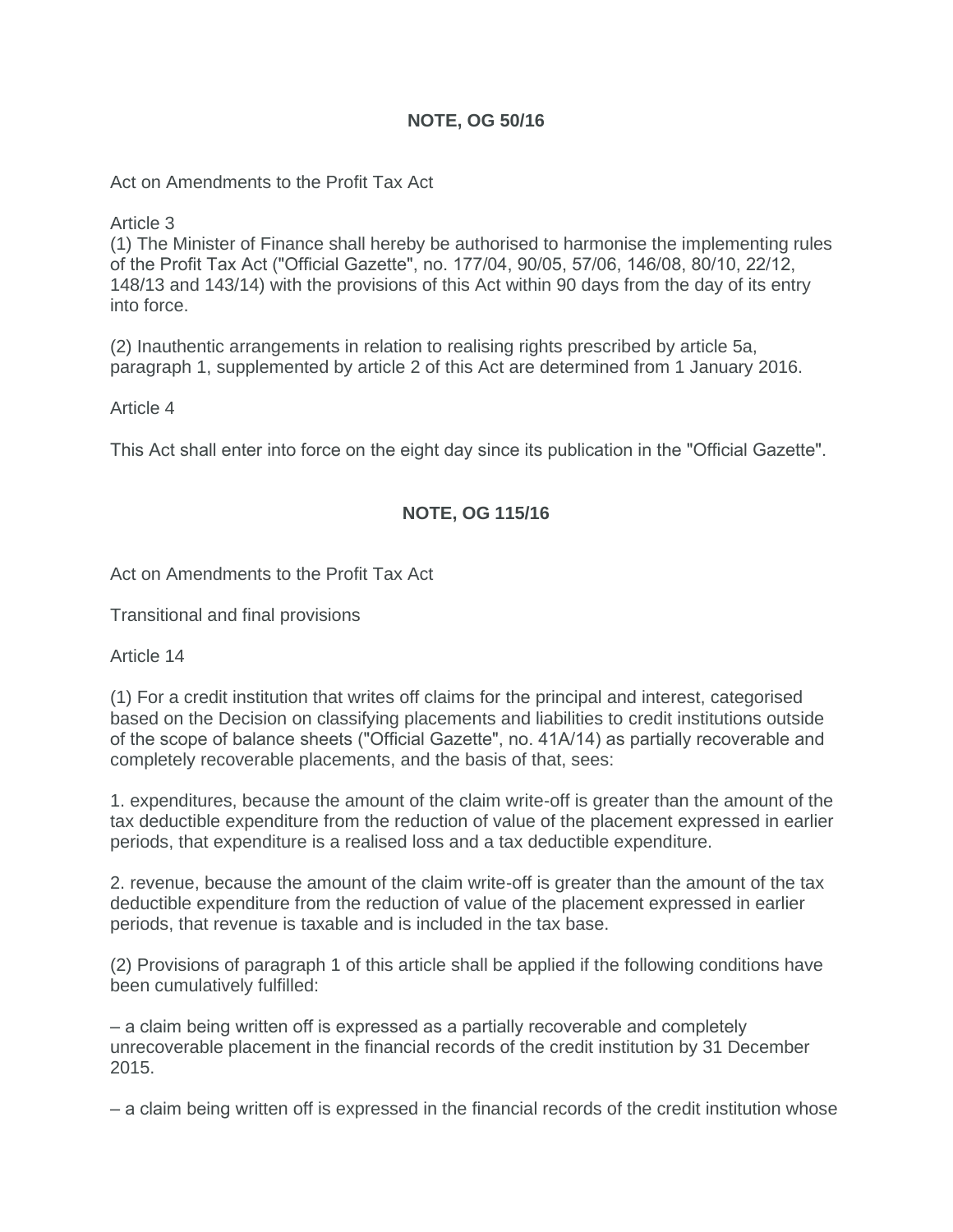value was reduced by 31 December 2015, based on the decision from paragraph 1 of this article

‒ the claim is written off on the basis of debt release within the meaning of a special regulation governing contractual relations, and is effected through a written statement of the credit institution freeing the debtor from liabilities in the stated amount, as well as guarantor's liabilities, because of foregoing the right to demand the fulfilment, and the debtor being in accordance with that statement

‒ the debtor whose debt is released is not an associated party within the meaning of the Profit Tax Act and the special regulation on credit institutions and

‒ expenditure from paragraph 1, item 1 of this article is expressed in the profit and loss statement for the period in which the claim was written off based on the debt release.

(3) The taxpayer is liable, together with the profit tax return for 2017, deliver an overview of write-offs effected pursuant to paragraphs 1 and 2 of this article of the Act, per individual placement and loan user.

#### Article 15

(1) This Act shall be applied in the procedure of submitting the profit tax return for 2017 and onward, i.e. for taxation periods starting with 1 January 2017, except the provision of article 4, paragraph 2 of this Act which shall be applied in the procedure of submitting the profit tax return for 2018 and onward and except the provisions of article 5 of this Act, which shall be applied in the procedure of submitting the profit tax return for 2016 and onward.

(2) By way of derogation from article 12 of this Act, in calculating the profit tax advance from article 34, paragraph 1 of the Profit Tax Act ("Official Gazette", no. 177/04, 90/05, 57/06, 146/08, 80/10, 22/12, 148/13, 143/14 and 50/16) for 2017, on the basis of the profit tax return for 2016, tax rates from article 9 of this Act shall be applied, in which the reduction in tax liability expressed on the basis of article 28.a, paragraph 2 of the Profit Tax Act ("Official Gazette", no. 177/04, 90/05, 57/06, 146/08, 80/10, 22/12, 148/13, 143/14 and 50/16) shall not be taken into consideration.

(3) Taxpayers that reduced the tax base based on article 6, paragraph 1, item 6 of the Profit Tax Act ("Official Gazette", no. 177/04, 90/05, 57/06, 146/08, 80/10, 22/12, 148/13, 143/14 and 50/16) shall apply the provisions of article 6, paragraphs 5, 6, 7, 8, 9, and 10, and article 31, paragraph 11 of the Profit Tax Act ("Official Gazette", no. 177/04, 90/05, 57/06, 146/08, 80/10, 22/12, 148/13, 143/14 and 50/16) after entry into force of this Act.

(4) The provisions of the Profit Tax Ordinance ("Official Gazette", no. 95/05, 133/07, 156/08, 146/09, 123/10, 137/11, 61/12, 146/12, 160/13, 12/14, 157/14 and 137/15) remain in force insofar as not opposing this Act.

(5) The Ordinance from article 7 and article 10 of this Act shall be adopted by the Minister of Finance within 90 days.

(6) The Minister of Finance shall hereby be authorised to harmonise the implementing rules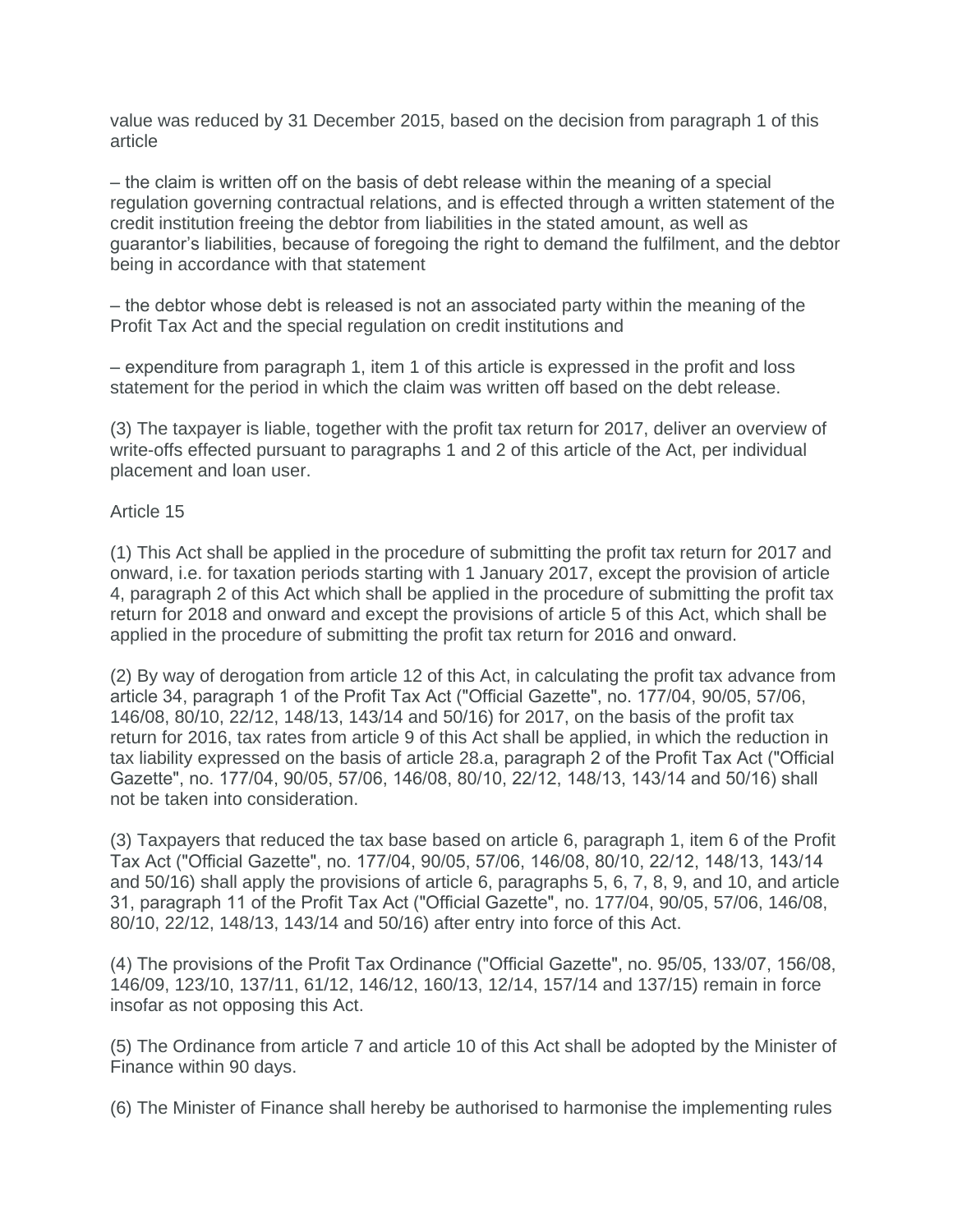of the Profit Tax Act ("Official Gazette", no. 177/04, 90/05, 57/06, 146/08, 80/10, 22/12, 148/13, 143/14 and 50/16) with the provisions of this Act within 90 days from the day of its entry into force.

#### Article 16

This Act shall be published in the "Official Gazette" and it shall enter into force on 1 January 2017, except the provision of article 4, paragraph 2, amending article 7, paragraph 1, item 4 of the Profit Tax Act ("Official Gazette", no. 177/04, 90/05, 57/06, 146/08, 80/10, 22/12, 148/13, 143/14 and 50/16) which shall enter into force on 1 January 2018.

### **NOTE, OG 106/18**

Act on Amendments to the Profit Tax Act

#### TRANSITIONAL AND FINAL PROVISIONS

Article 8

(1) This Act shall be applied in the procedure of submitting the profit tax return for 2019 and onward, i.e. for taxation periods starting with 1 January 2019, except the provision of Article 4 this Act amending Article 9, paragraph 9 of Profit Tax Act ("Official Gazette", 177/04, 90/05, 57/06, 146/08, 80/10, 22/12, 148/13, 143/14, 50/16 and 115/16) which shall be applied in the procedure of submitting the profit tax return for 2018 and onward.

(2) The Minister of Finance shall harmonise the implementing provisions of the Profit Tax Act ("Official Gazette", 177/04, 90/05, 57/06, 146/08, 80/10, 22/12, 148/13, 143/14, 50/16 and 115/16) with the provisions of this Act within 90 days from the day of its entry into force.

(3) The Minister of Finance shall adopt the Ordinance referred to in Article 6 of this Act within 90 days from the day of its entry into force.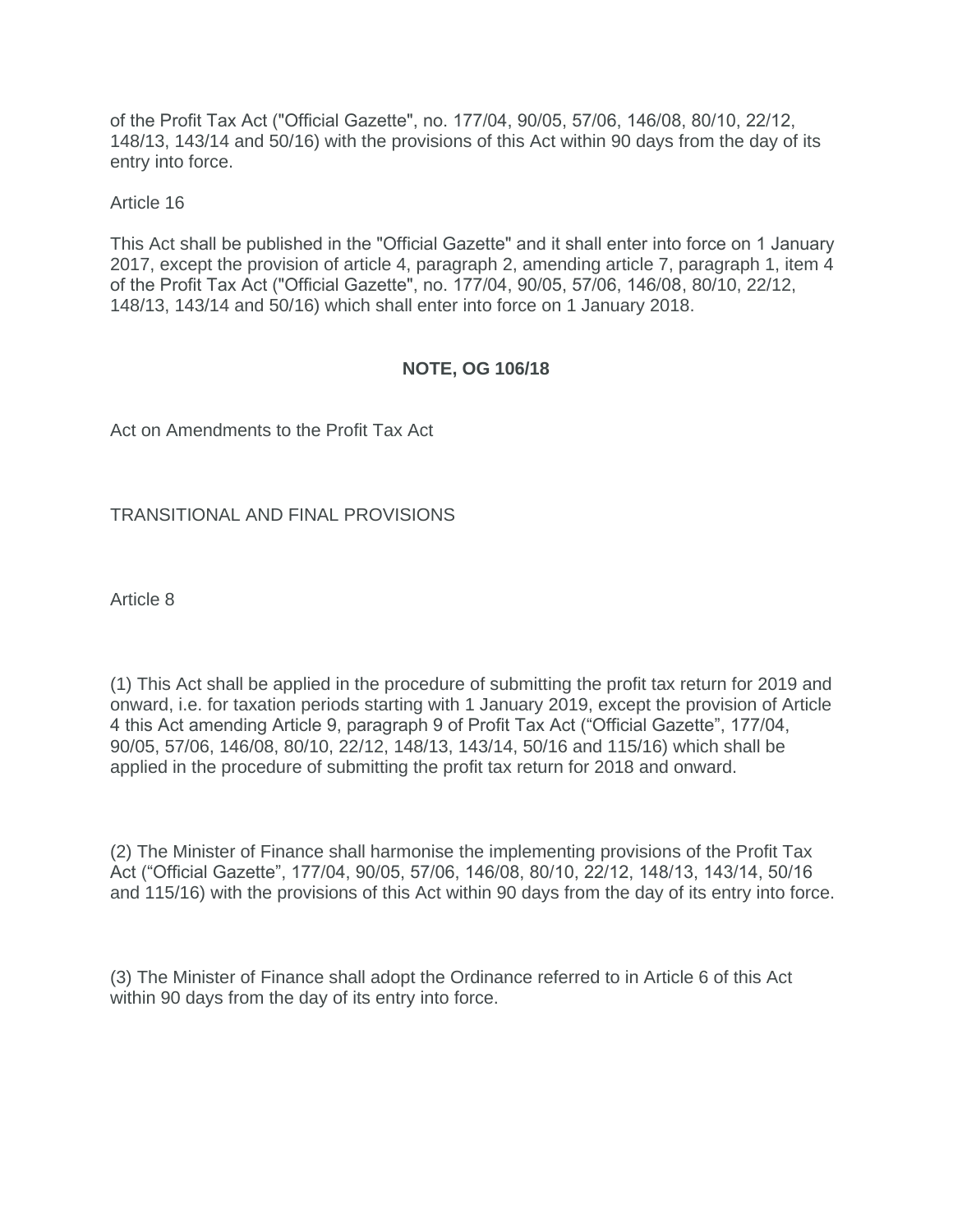(4) The Minister of Finance shall harmonise the Profit Tax Act ("Official Gazette", 95/05, 133/07, 156/08, 146/09, 123/10, 137/11, 61/12, 146/12, 160/13, 12/14, 157/14, 137/15, 1/17 and 2/18) with the provisions of this Act within 90 days from the day of its entry into force.

Article 9

The Ministry of Finance shall carry out an ex post impact assessment as regards to this Act within two years from the day of its entry into force.

Article 10

This Act shall enter into force on the eighth day from its publication in the "Official Gazette".

### **NOTE, OG 121/19**

Act on Amendments to the Profit Tax Act

TRANSITIONAL AND FINAL PROVISIONS

Article 16.

(1) This Act shall be applied in the procedure of submitting the profit tax return for 2020 and onward, i.e. for taxation periods starting with 1 January 2020, except for article 13 of this Act in the part whereby article 30h is added to the Profit Tax Act ("Official Gazette", 177/04, 90/05, 57/06, 146/08, 80/10, 22/12, 148/13, 143/14, 50/16, 115/16 and 106/18), whose provisions prescribe the tax treatment in case of reverse hybrid mismatch, which shall be applied in the procedure of submitting the profit tax return for 2022 and onward, i.e. for taxation periods starting with 1 January 2022.

(2) When calculating the advances on profit tax referred to in article 34, paragraph 1 of Profit Tax Act ("Official Gazette", 177/04, 90/05, 57/06, 146/08, 80/10, 22/12, 148/13, 143/14, 50/16, 115/16 and 106/18) for 2020, on the basis of profit tax return for 2019, the provisions of article 10 of this Act shall apply.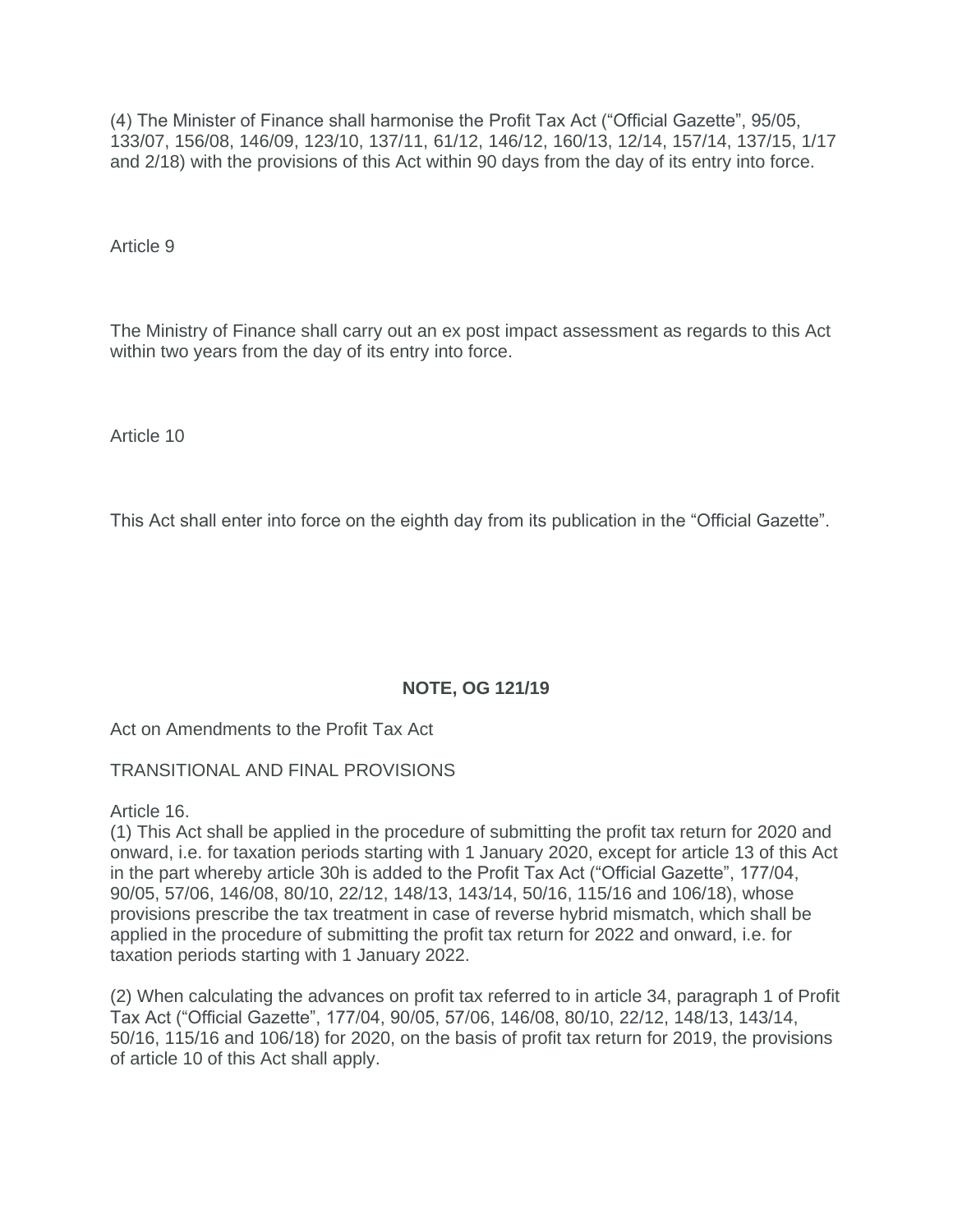(3) Natural person who generates an income in the manner prescribed for self-employment activities pursuant to the regulations on income taxation shall asses the profit tax liability for 2020 according to the conditions referred to in article 2, paragraph 2 of this Act.

(4) The taxpayers that determine the tax base through cash method of accounting or in flat rate, shall determine the tax base for 2020 under the provisions of article 4, paragraph 2, or article 5 of this article.

(5) The provisions of articles 4, 8, 11 and 15 of this Act shall apply accordingly to the taxpayers whose business operations were terminated in a summary procedure without liquidation during 2019, if profit tax returns were not submitted for the business period during 2019.

(6) The provisions of article 5 of this Act may apply to taxpayers whose tax liability is assessed for previous taxation periods during 2020.

(7) The taxpayer referred to in paragraph 5 of this article shall be obliged to apply the provisions of the Accounting Act ("Official Gazette 120/15 and 116/18) for the purpose of public notification of annual financial statements in the manner applied in the case of closing the liquidation procedure.

#### Article 17.

The Minister of Finance shall harmonise the Ordinance on Profit Tax ("Official Gazette", 95/05, 133/07, 156/08, 146/09, 123/10, 137/11, 61/12, 146/12, 160/13, 12/14, 157/14, 137/15, 1/17, 2/18 and 1/19) with the provisions of this Act within 90 days from the day of its entry into force.

Article 18.

This Act shall be published in the "Official Gazette" and shall come into force on 1 January 2020 except for article 30.h which is added by virtue of article 13 of this Act and which shall come into force on 1 January 2022.

### **NOTE, OG 32/20**

Act on the Amendments of the Profit Tax Act

TRANSITIONAL AND FINAL PROVISIONS

#### Article 2

This Act shall be applied in the procedure of submitting the profit tax return for 2020 and onward, i.e. for taxation periods starting with 1 January 2020, if the said taxation periods did not end prior to this Act coming into force, and in the procedure of submitting the profit tax return for taxation period starting before 1 January 2020, if the said taxation period for which the profit tax return is submitted did not end prior to this Act coming into force.

#### Article 3

The Minister of Finance shall be authorised to harmonise the Ordinance on Profit Tax ("Official Gazette", 95/05, 133/07, 156/08, 146/09, 123/10, 137/11, 61/12, 146/12, 160/13,